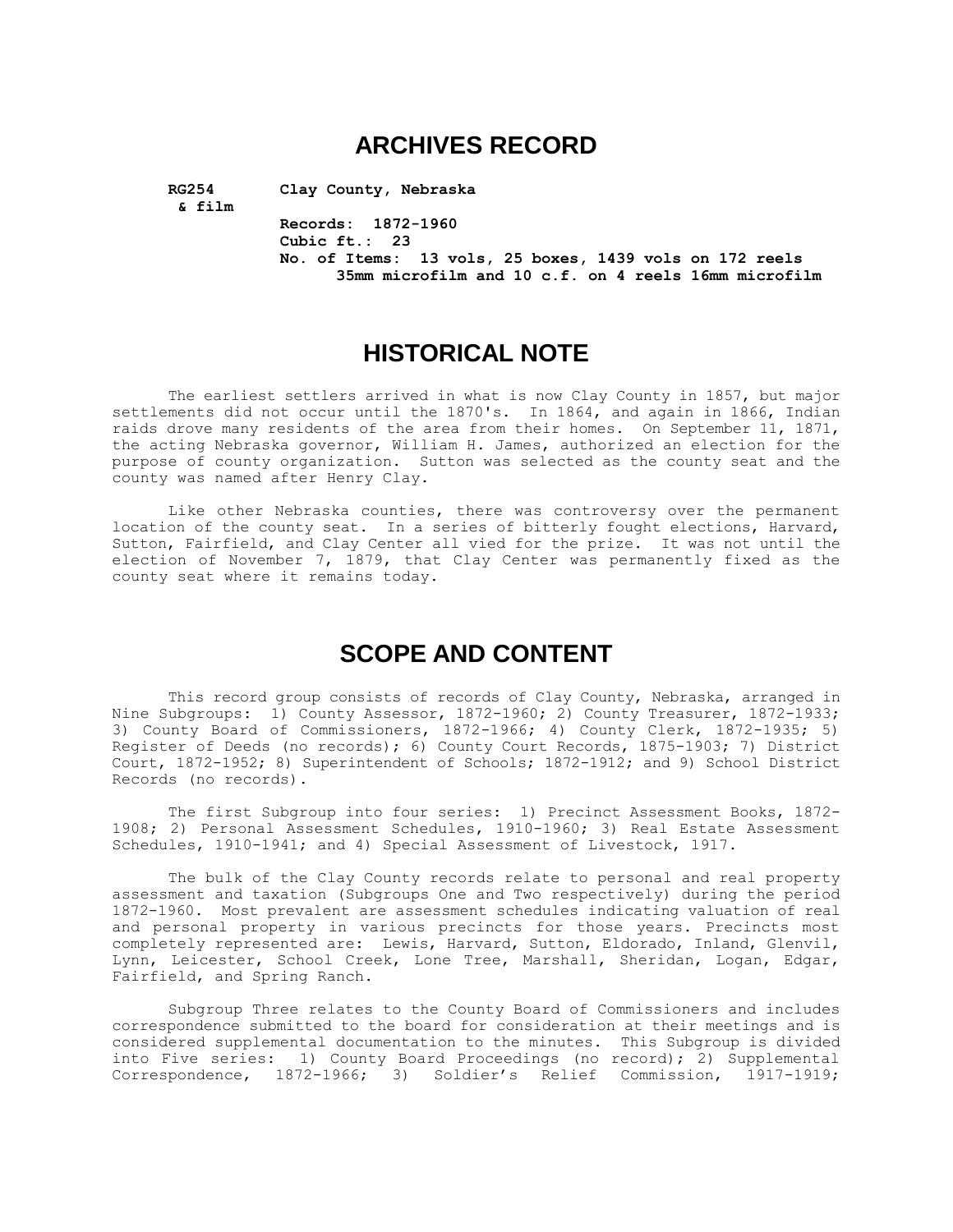**& film**

**ADDED ENTRIES:**

**CENSUS--NEBRASKA--CLAY COUNTY CLAY COUNTY (NEB.)--CENSUS COUNTY COURTS--NEBRASKA--CLAY COUNTY NATURALIZATIONS--NEBRASKA--CLAY COUNTY NEBRASKA. STATE COUNCIL OF DEFENSE--NEBRASKA--CLAY COUNTY PERSONAL PROPERTY--NEBRASKA--CLAY COUNTY REAL PROPERTY--VALUATION--NEBRASKA--CLAY COUNTY RELIEF PROGRAMS--NEBRASKA--CLAY COUNTY SCHOOL CENSUS--NEBRASKA--CLAY COUNTY SOLDIERS--NEBRASKA--CLAY COUNTY Soldiers Relief Commission--Nebraska--Clay County TAXATION--NEBRASKA--CLAY COUNTY TAXATION OF PERSONAL PROPERTY--NEBRASKA--CLAY COUNTY**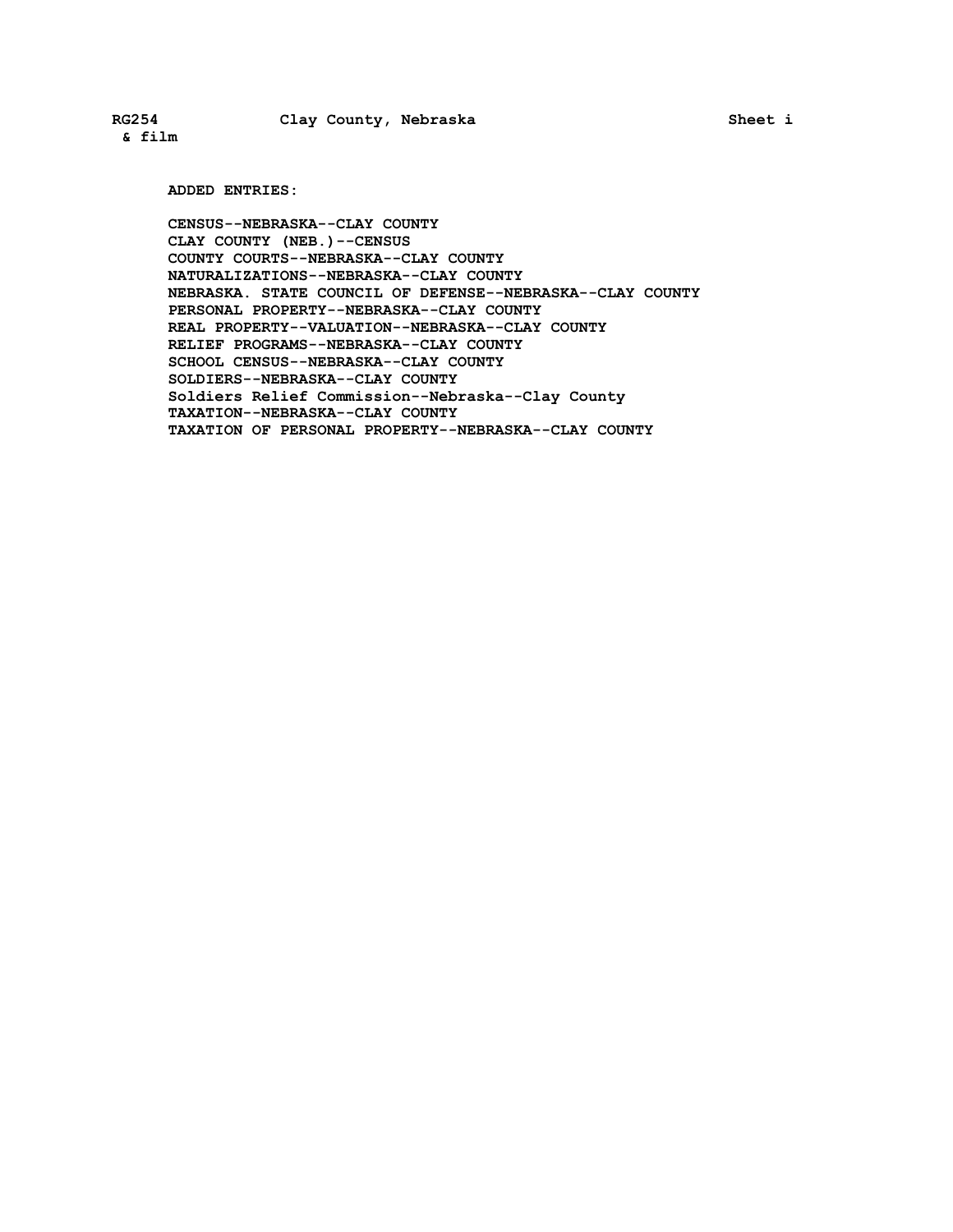#### **RG254 Clay County, Nebraska Sheet 2**

4) Mother's pension, 1916-1935; and 5) Council of Defense, 1917-1919. Series Five, Council of Defense, incorporates various Clay County membership and pledge records for World War I effort. It also includes a survey/census for each donor to the war effort. These survey cards are extremely fragile and cannot be used for reference. Plans to microfilm these cards will be made at a future date.

Subgroup Four, County Clerk, is divided into nine series: 1) Marriage Records (no record); 2) Election Records, 1872; 3) Bond Records (no record); 4) Professional Registers (on security microfilm); 5) Brand and Estray Records (no record); 6) Articles of Incorporation (no record); 7) Militia Lists & Rosters, 1899-1935; 8) County Census Records; and 9) Miscellaneous. Most records for the office of county clerk remain at the county courthouse.

There are no records in storage for Subgroup Five, Register of Deeds. We do hold security microfilm for this office, 1872-current

Subgroup Six, County Court, is divided into 10 Series: 1) Probate Records, 1885- 1902; 2) Justices of the Peace, 1875-1877; 3) Calendars and General Indexes (no record); 4) Civil & Criminal Dockets, 1876-1887; 5) Judge's Dockets, 1887-1902; 6) Case Files (no record); 7) Delayed Birth Records (no record): 8) Adoption Records (no record; 9) Guardianship Records (no record); and 10) Condemnation Files (no record). The Case Files, dockets and calendars of the county court were destroyed by the county in 1973.

Subgroup Seven, District Court is divided into ten series: 1) Naturalization Records, 1872-1952; 2) General Index and Calendars; 3) Appearance Dockets; 4) Daily Journal; 5) Complete Record; 6) Civil and Criminal Case Files; 7) Bills of Exception & Exhibits; 8) Judgment and Execution Dockets; 9) State Tax Suit; and 10) Miscellaneous Records. The Archives holds only records for Series One, Naturalizations, which are contained on four reels of microfilm. These were copied from security microfilm held in the Archives. Most of the records of the District Court have been microfilmed by the county and the negatives are stored in the Archives.

Subgroup Eight, Superintendent of Schools contains the School Census of Clay County, 1872-1912, copied from security microfilm in May of 1986, and added to the Reference Room.

Subgroup Nine, School District Records contain one series: 1) School Dist. Unidentified (teachers from Fairfield, Edgar, Clay Center), 1901-1906

Records were transferred to the State Archives from Clay County offices in July 1973; August 1975; and in 2005.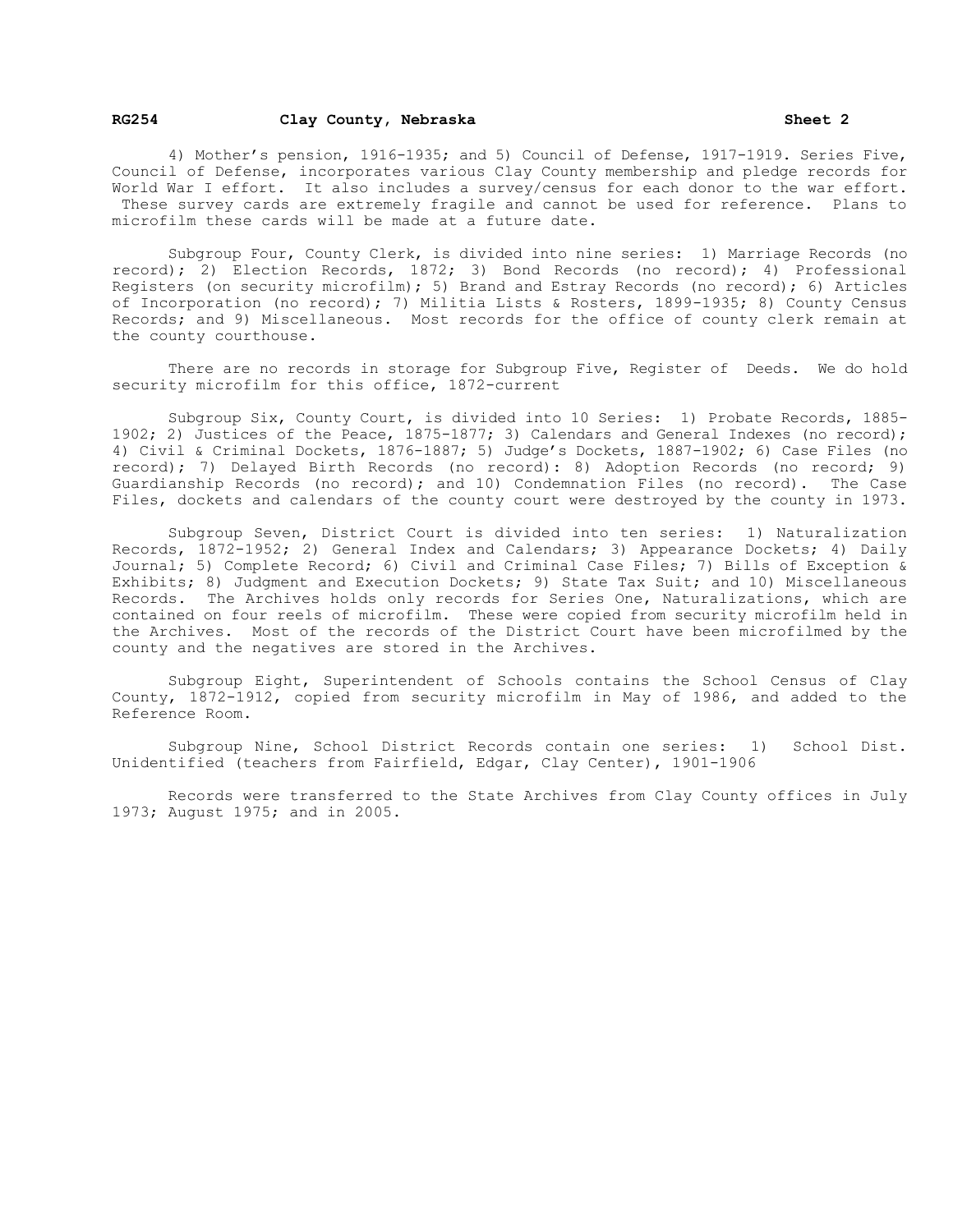## **DESCRIPTION**

## **SUBGROUP ONE ASSESSMENT RECORDS, 1872-1960**

**film**

**SERIES ONE PRECINCT ASSESSMENT BOOKS, 1872-1908** 

Vols. 1-730 Real and Personal Property, 1872-1908

| film<br>SERIES ONE                           | MP3886<br>PRECINCT ASSESSMENTS BOOKS - MICROFILM RECORD                                      |
|----------------------------------------------|----------------------------------------------------------------------------------------------|
| Reel #1<br>885 images                        | Assessment Records, Personal Property, V.01<br>Little Blue Precinct, 1872                    |
| 1770 pp.<br>#21,480                          | thru<br>Assessment Records, Real Estate-Lands, V.19<br>Harvard Precinct, 1876                |
|                                              | NOTE: Frame counter out of frame start of reel                                               |
| Reel #2<br>983 images<br>1966 pp.            | Assessment Records, Personal Property, V.20<br>Leicester Precinct, 1876<br>thru              |
| #21,481                                      | Assessment Records, Personal Property, V.61<br>Sheridan Precinct, "E-F", 1878                |
| Reel #3<br>831 images<br>1662 pp.<br>#21,482 | Assessment Records, Personal Property, V.61 (cont)<br>Sheridan Precinct, "G-H", 1878<br>thru |
|                                              | Assessment Records, Personal Property, V.83<br>City of Harvard, 1880                         |
| Reel #4<br>849 images<br>1698 pp.<br>#21,483 | Assessment Records, Real Estate-Town Lots, V.83 (cont)<br>City of Harvard, 1880<br>thru      |
|                                              | Assessment Records, Personal Property, V.97<br>Sutton Precinct, 1880                         |
| Reel #5<br>819 images<br>1638 pp.<br>#21,484 | Assessment Records, Real Estate-Lands, V.97 (cont)<br>Sutton Precinct, 1880<br>thru          |
|                                              | Assessment Records, Personal Property, V.111<br>Marshall Precinct, 1881                      |
| Reel #6<br>870 images                        | Assessment Records, Real Estate-Lands, V.111 (cont)<br>Marshall Precinct, 1881               |
| 1740 pp.<br>#21,485                          | thru<br>Assessment Records, Real Estate-Lands, V.124<br>Inland Precinct, 1882                |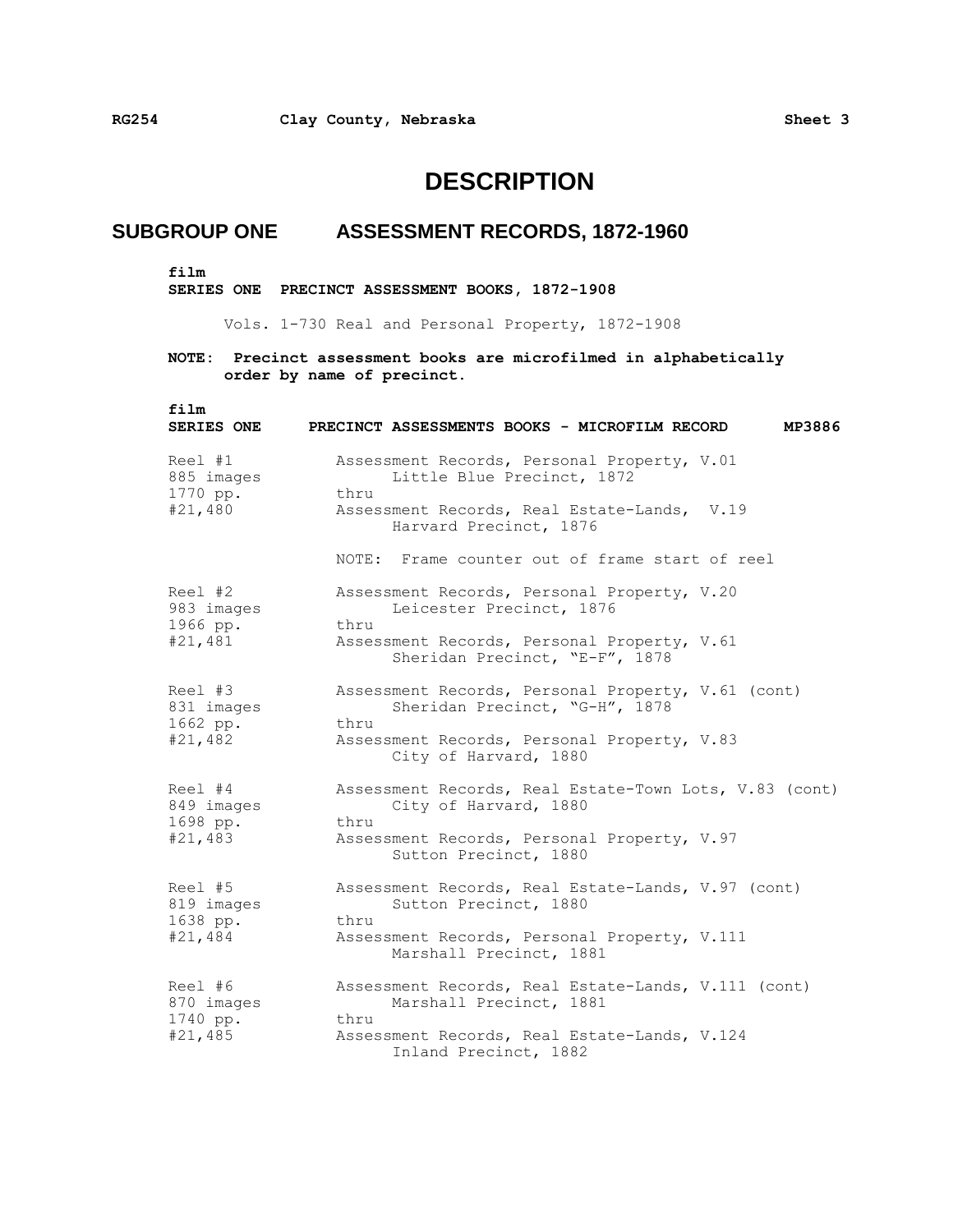**film**

**SERIES ONE PRECINCT ASSESSMENT BOOKS, 1872-1908** 

Vols. 1-730 Real and Personal Property, 1872-1908

| film<br><b>SERIES ONE</b>                     | PRECINCT ASSESSMENTS BOOKS - MICROFILM RECORD<br>MP3886                                                 |
|-----------------------------------------------|---------------------------------------------------------------------------------------------------------|
| Reel #7<br>863 images<br>1726 pp.<br>#21,486  | Assessment Records, Personal Property, V.125<br>Leicester Precinct, 1882<br>thru                        |
|                                               | Assessment Records, Real Estate-Lands, V.139<br>Fairfield Precinct, 1883                                |
| Reel #8<br>862 shots                          | Assessment Records, Personal Property, V.140<br>Fairfield Village, 1883                                 |
| 1724 pp.<br>#21,487                           | thru<br>Assessment Records, Real Estate-Lands, V.158<br>Edgar Precinct, 1884                            |
| Reel #9<br>810 images                         | Assessment Records, Personal Property, V.159<br>Fairfield Village, 1884                                 |
| 1620 pp.<br>#21,488                           | thru<br>Assessment Records, Real Estate-Lands, V.176<br>Sutton Precinct, 1884                           |
|                                               | CORRECTION: Microfilm certificate, end of reel,<br>should read ending with V.176                        |
| Reel #10<br>837 images<br>1674 pp.<br>#21,489 | Assessment Records, Personal Property, V.177<br>Edgar Village, 1885                                     |
|                                               | thru<br>Assessment Records, Personal Property, V.193<br>Sheridan Precinct, 1885                         |
|                                               | CORRECTION: End of Reel target missed in filming.<br>see Microfilm operator's certificate, end of reel. |
| Reel #11<br>849 images<br>1698 pp.<br>#21,490 | Assessment Records, Real Estate-Lands, V.193 (cont)<br>Sheridan Precinct, 1885                          |
|                                               | thru<br>Assessment Records, Personal Property, V.209<br>Lincoln Precinct, 1886                          |
| Reel #12<br>839 images                        | Assessment Records, Real Estate-Lands, V.209 (cont)<br>Lincoln Precinct, 1886                           |
| 1678 pp.<br>#21,491                           | thru<br>Assessment Records, Real Estate-Lands, V.223<br>Fairfield Precinct, 1887                        |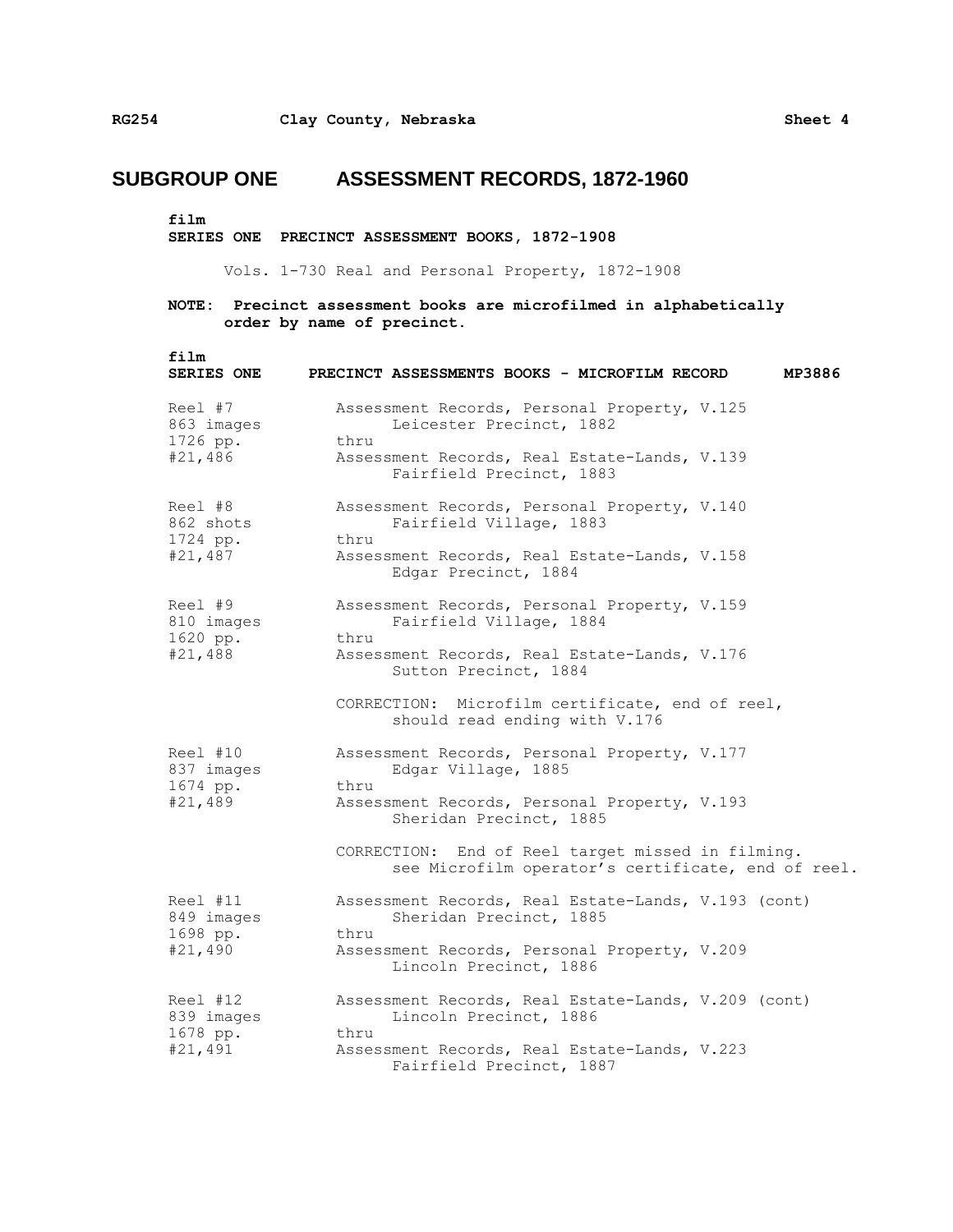| film                | PRECINCT ASSESSMENTS BOOKS - MICROFILM RECORD                                   |
|---------------------|---------------------------------------------------------------------------------|
| SERIES ONE          | MP3886                                                                          |
| <b>NOTE:</b>        | The following volumes contain both Personal & Real Property                     |
| Reel #13            | Assessment Records, Personal Property, V.224                                    |
| 870 images          | Glenville Precinct, 1887                                                        |
| 1740 pp.            | thru                                                                            |
| #21,492             | Assessment Records, Personal Property, V.239<br>Sutton Precinct, 1887           |
| Reel #14            | Assessment Records, Real Estate-Lands, V.239 (cont)                             |
| 862 images          | Sutton Precinct, 1887                                                           |
| 1724 pp.            | thru                                                                            |
| #21,493             | Assessment Records, Real Estate-Lands, V.252<br>Lincoln Precinct, 1888          |
| Reel #15            | Assessment Records, Personal Property, V.253                                    |
| 885 images          | Logan Precinct, 1888                                                            |
| 1770 pp.            | thru                                                                            |
| #21,494             | Assessment Records, Personal Property, V.268<br>Fairfield Precinct, 1889        |
| Reel #16            | Assessment Records, Real Estate-Lands, V.268 (cont)                             |
| 863 images          | Fairfield Precinct, 1889                                                        |
| 1726 pp.            | thru                                                                            |
| #21,495             | Assessment Records, Real Estate-Lots, V.283<br>City of Sutton, 1889             |
| Reel #17            | Assessment Records, Real Estate-Lots, V.283 (cont)                              |
| 831 images          | City of Sutton cont., 1889                                                      |
| 1662 pp.<br>#21,496 | thru<br>Assessment Records, Real Estate-Lands, V.296<br>Inland Precinct, 1890   |
| Reel #18            | Assessment Records, Real Estate-Lands, V.296 (cont)                             |
| 835 images          | Inland Precinct, 1890                                                           |
| 1670 pp.<br>#21,497 | thru<br>Assessment Records, Real Estate-Lots, V.311<br>City of Edgar, 1891      |
| Reel #19            | Assessment Records, Real Estate-Lots, V.311 (cont)                              |
| 822 images          | City of Edgar, 1891 (cont)                                                      |
| 1644 pp.<br>#21,498 | thru<br>Assessment Records, Real Estate-Lands, V.323<br>Marshall Precinct, 1891 |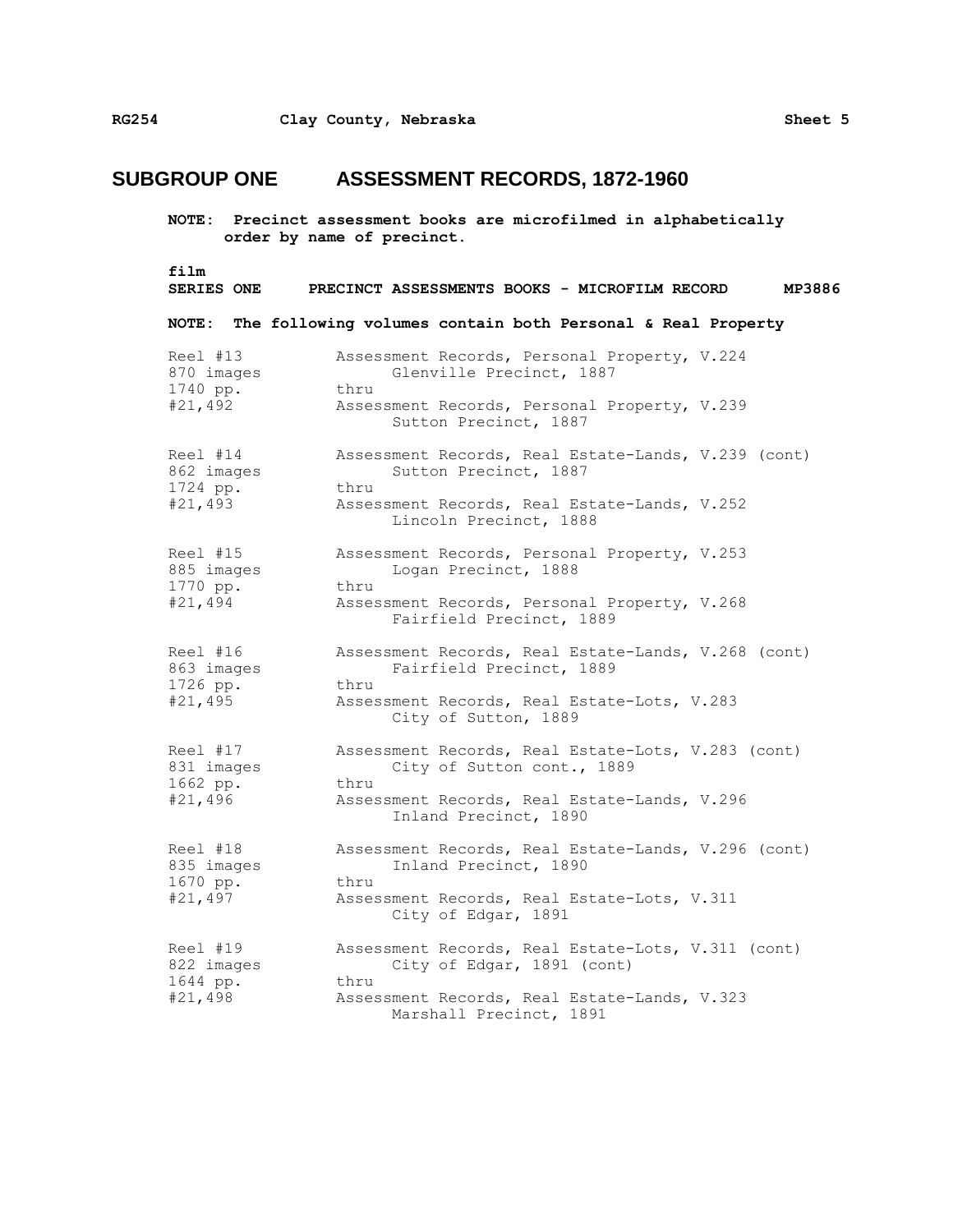**NOTE: Precinct assessment books are microfilmed in alphabetically order by name of precinct.**

**film SERIES ONE PRECINCT ASSESSMENTS BOOKS - MICROFILM RECORD MP3886 NOTE: The following volumes contain both Personal & Real Property** Reel #20 Assessment Records, Personal Property, V.324 826 images Sheridan Precinct, 1891 1652 pp. thru #21,499 Assessment Records, Personal Property, V.337 City of Harvard "K", 1892 Reel #21 Assessment Records, Personal Property, V.337 (cont) 836 images City of Harvard "L", 1892 1672 pp. thru #21,500 Assessment Records, Real Estate-Land, V.351 Lynn Precinct, Clay Center, 1893 Reel #22 Assessment Records, Personal Property, V.352 861 images City of Edgar, 1893 1732 pp. thru #21,501 Assessment Records, Personal Property, V.364 Lynn Precinct, 1893 Reel #23 Assessment Records, Real Estate-Land, V.364 (cont) 859 images Lynn Precinct, 1893 1718 pp. thru #21,502 Assessment Records, Real Estate-Lands, V.378 Incorporated Lands, City of Fairfield, 1894 RETAKE: v.366, School Creek Precinct, 1893 pp. "V-W", missing in filming, retake spliced to end of reel Reel #24 Assessment Records, Real Estate-Lands, V.378 (cont) 829 images Incorporated Lands, City of Fairfield cont., 1894 1658 pp. thru #21,503 Assessment Records, Real Estate-Lands, V.392 Spring Ranch Precinct p.2, 1894 Reel #25 Assessment Records, Real Estate-Lands, V.392 803 images Spring Ranch Precinct, p.3, 1894 1606 pp. thru #21,504 Assessment Records, Real Estate-Lots, V.403 City of Harvard, 1895 Reel #26 Assessment Records, Personal Property, V.404 828 images Harvard Precinct, 1895 1656 pp. thru #21,505 Assessment Records, Personal Property, V.417 Unidentified location, "U", n.d.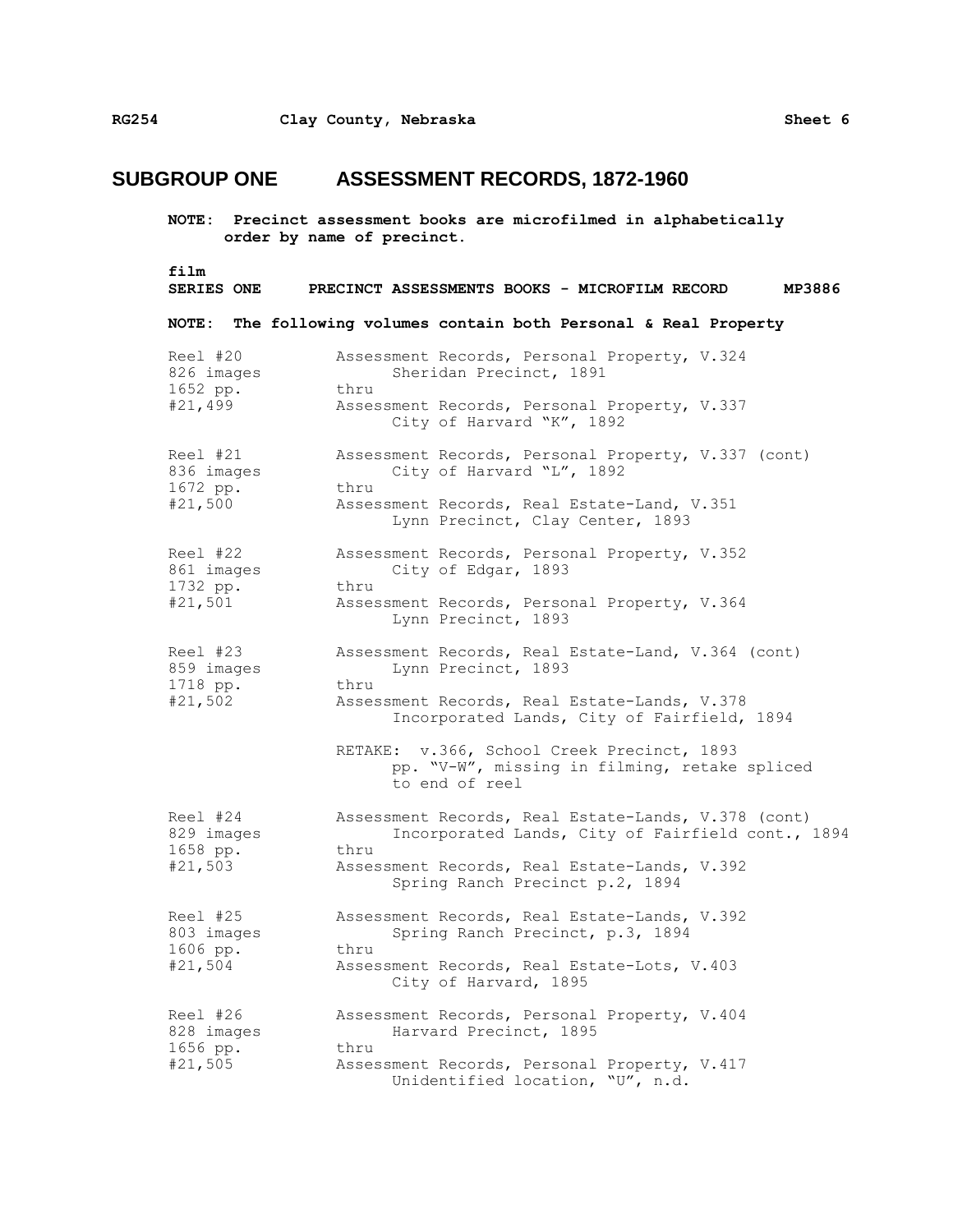| film<br><b>SERIES ONE</b>                     | PRECINCT ASSESSMENTS BOOKS - MICROFILM RECORD<br>MP3886                                                                                                  |
|-----------------------------------------------|----------------------------------------------------------------------------------------------------------------------------------------------------------|
| NOTE:                                         | The following volumes contain both Personal & Real Property                                                                                              |
| Reel #27<br>790 images<br>1580 pp.            | Assessment Records, Personal Property, V.417 (cont)<br>Unidentified location, "V", n.d.<br>thru                                                          |
| #21,506                                       | Assessment Records, Personal Property, V.429<br>Lewis Precinct "A", 1896                                                                                 |
| Reel #28<br>843 images<br>1686 pp.            | Assessment Records, Personal Property, V.429 (cont)<br>Lewis Precinct "B", 1896<br>thru                                                                  |
| #21,507                                       | Assessment Records, Personal Property, V.442<br>Edgar Precinct "P-R", 1897                                                                               |
|                                               | NOTE: School Creek Precinct, 1896, V.434,<br>pp.7-8, frame #342 are not numbered                                                                         |
| Reel #29<br>838 images<br>1646 pp.<br>#21,508 | Assessment Records, Personal Property, V.442 (cont)<br>Edgar Precinct "S", 1897<br>thru<br>Assessment Records, Real Estate-Lands, V.455                  |
| Reel #30<br>833 images<br>1666 pp.<br>#21,509 | Marshall Precinct, 1897<br>Assessment Records, Personal Property, V.456<br>School Precinct, 1897<br>thru<br>Assessment Records, Personal Property, V.468 |
|                                               | Harvard City "M", 1898<br>NOTE: Clay Center Precinct, V.461, 1898, includes<br>Clay Center Assessments, 1899, frames 365-366                             |
| Reel #31<br>811 images                        | Assessment Records, Personal Property, V.468 (cont)<br>Harvard City "N", 1898                                                                            |
| 1622 pp.<br>#21,510                           | thru<br>Assessment Records, Personal Property, V.481<br>Clay Center Precinct "P-R", 1899                                                                 |
| Reel #32<br>847 images                        | Assessment Records, Personal Property, V.481 (cont)<br>Clay Center Precinct "S", 1899                                                                    |
| 1694 pp.<br>#21,511                           | thru<br>Assessment Records, Personal Property, V.495<br>Lone Tree Precinct, "P-R", 1899                                                                  |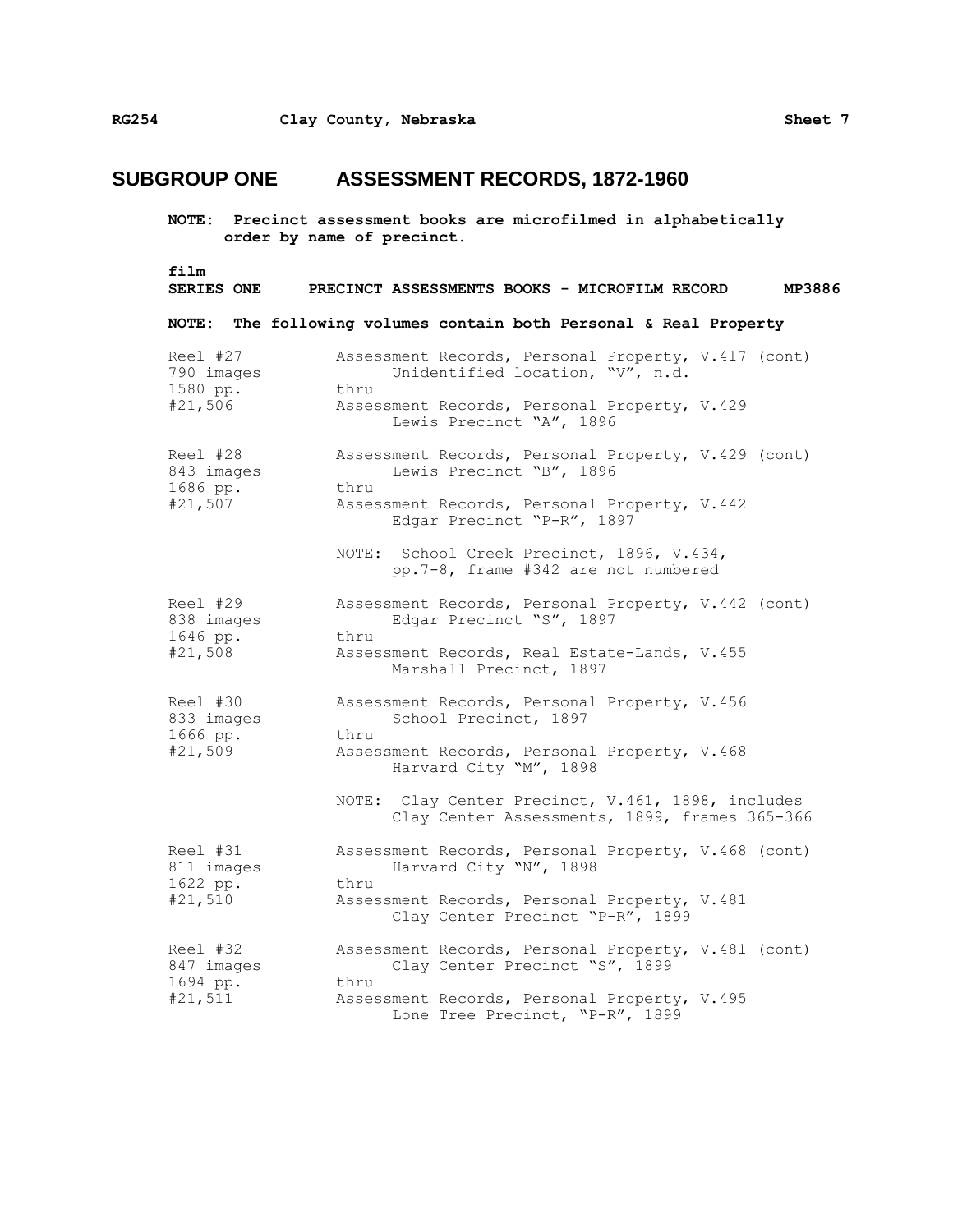| film                | MP3886                                                                            |
|---------------------|-----------------------------------------------------------------------------------|
| <b>SERIES ONE</b>   | PRECINCT ASSESSMENTS BOOKS - MICROFILM RECORD                                     |
| NOTE :              | The following volumes contain both Personal & Real Property                       |
| Reel #33            | Assessment Records, Personal Property, V.495 (cont)                               |
| 863 images          | Lone Tree Precinct, "S", 1899                                                     |
| 1726 pp.            | thru                                                                              |
| #21,526             | Assessment Records, Personal Property, V.509<br>Glenville Precinct, "H", 1900     |
| Reel #34            | Assessment Records, Personal Property, V.509 (cont)                               |
| 876 images          | Glenville Precinct, "I-J", 1900                                                   |
| 1752 pp.            | thru                                                                              |
| #21,527             | Assessment Records, Real Estate-Town Lots, V.524<br>Clay Center Village, 1901     |
| Reel #35            | Assessment Records, Personal Property, V.525                                      |
| 854 images          | Edgar City, 1901                                                                  |
| 1708 pp.            | thru                                                                              |
| #21,528             | Assessment Records, Personal Property, V.539<br>Lynn Precinct, 1901               |
| Reel #36            | Assessment Records, Personal Property, V.539 (cont)                               |
| 874 images          | Lynn Precinct, 1901 cont.                                                         |
| 1748 pp.            | thru                                                                              |
| #21,529             | Assessment Records, Real Estate-Lands, V.553<br>Glenville Precinct, 1902          |
| Reel #37            | Assessment Records, Personal Property, V.554                                      |
| 858 images          | Harvard City, 1902                                                                |
| 1716 pp.<br>#21,530 | thru<br>Assessment Records, Personal Property, V.569<br>Clay Center Village, 1903 |
| Reel #38            | Assessment Records, Real Estate-Lots, V.569 (cont)                                |
| 856 images          | Clay Center Village, 1903                                                         |
| 1712 pp.<br>#21,531 | thru<br>Assessment Records, Personal Property, V.584<br>Lynn Precinct "F-G", 1903 |
| Reel #39            | Assessment Records, Personal Property, V.584 (cont)                               |
| 775 images          | Lynn Precinct "H", 1903                                                           |
| 1550 pp.<br>#21,532 | thru<br>Assessment Records, Personal Property, V.594<br>Edgar City "Z", 1904      |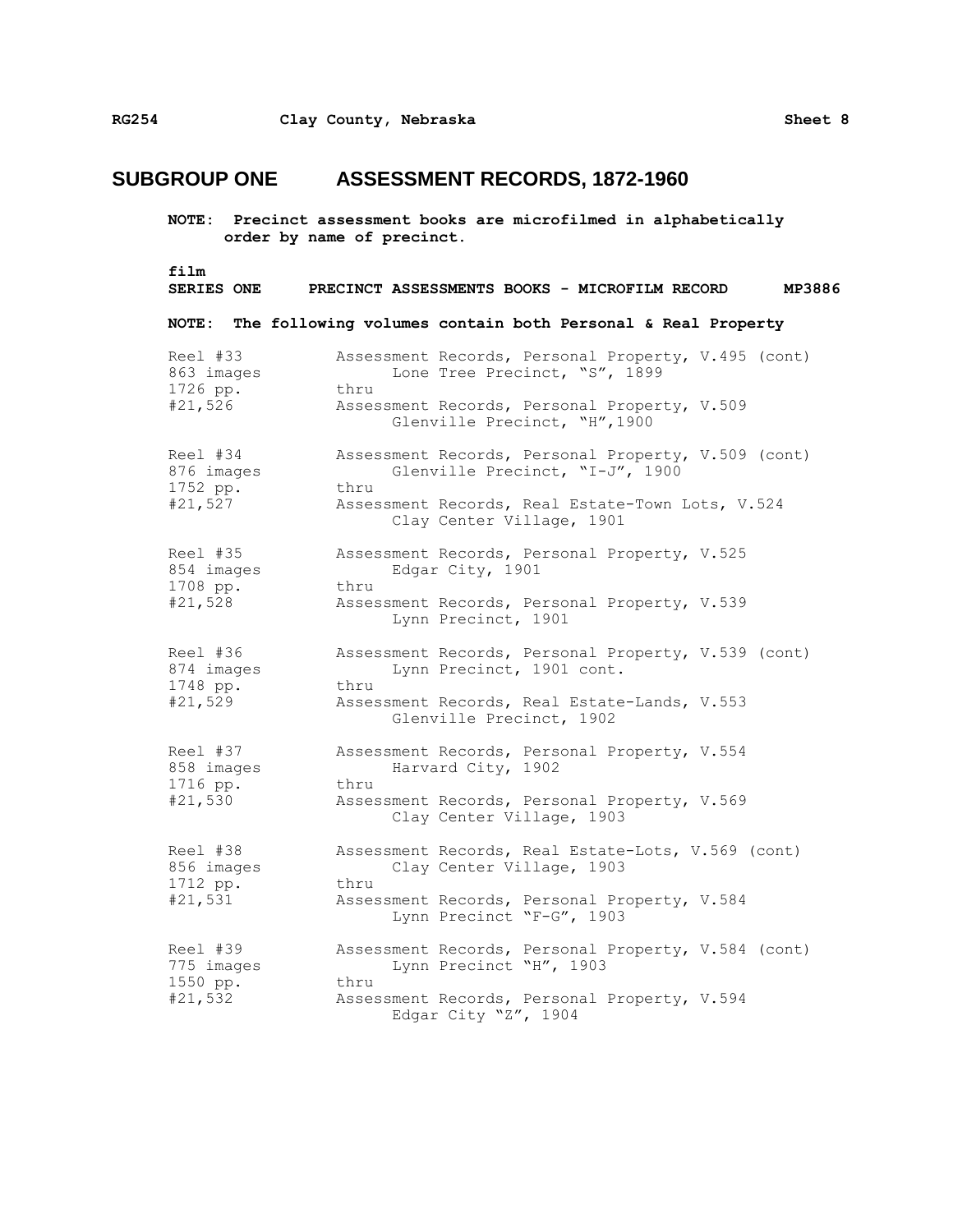**NOTE: Precinct assessment books are microfilmed in alphabetically order by name of precinct. film SERIES ONE PRECINCT ASSESSMENTS BOOKS - MICROFILM RECORD MP3886 NOTE: The following volumes contain both Personal & Real Property** Reel #40 Assessment Records, Real Estate-Lots, V.594 (cont) 663 images Edgar City, 1904 1326 pp. thru #21,533 Assessment Records, Personal Property, V.599 Glenville Village "C", 1904 Reel #41 Assessment Records, Personal Property, V.599 (cont) 641 images Glenville Village "D", 1904 1682 pp. thru #21,534 Assessment Records, Personal Property, V.603 Inland Precinct "K", 1904 Reel #42 Assessment Records, Personal Property, V.603 (cont) 667 images Inland Precinct "L", 1904 1334 pp. thru #21,535 Assessment Records, Personal Property, V.607 Lone Tree Precinct "O", 1904 Reel #43 Assessment Records, Personal Property, V.607 (cont) 673 images Lone Tree Precinct "P", 1904 1346 pp. thru #21,536 Assessment Records, Personal Property, V.612 Sheridan Precinct "G", 1904 Reel #44 Assessment Records, Personal Property, V.612 (cont) 693 images Sheridan Precinct "H", 1904 1386 pp. thru #21,537 Assessment Records, Personal Property, V.616 Clay Center Village "L", 1905 Reel #45 Assessment Records, Personal Property, V.616 (cont) 668 images Clay Center Village "M", 1905 1436 pp. thru #21,538 Assessment Records, Personal Property, V.620 Fairfield City "W", 1905 Reel #46 Assessment Records, Personal Property, V.620 (cont)<br>647 images Fairfield City "X-Z", 1905 Fairfield City "X-Z", 1905 1294 pp. thru #21,542 Assessment Records, Personal Property, V.625 Harvard Precinct "B", 1905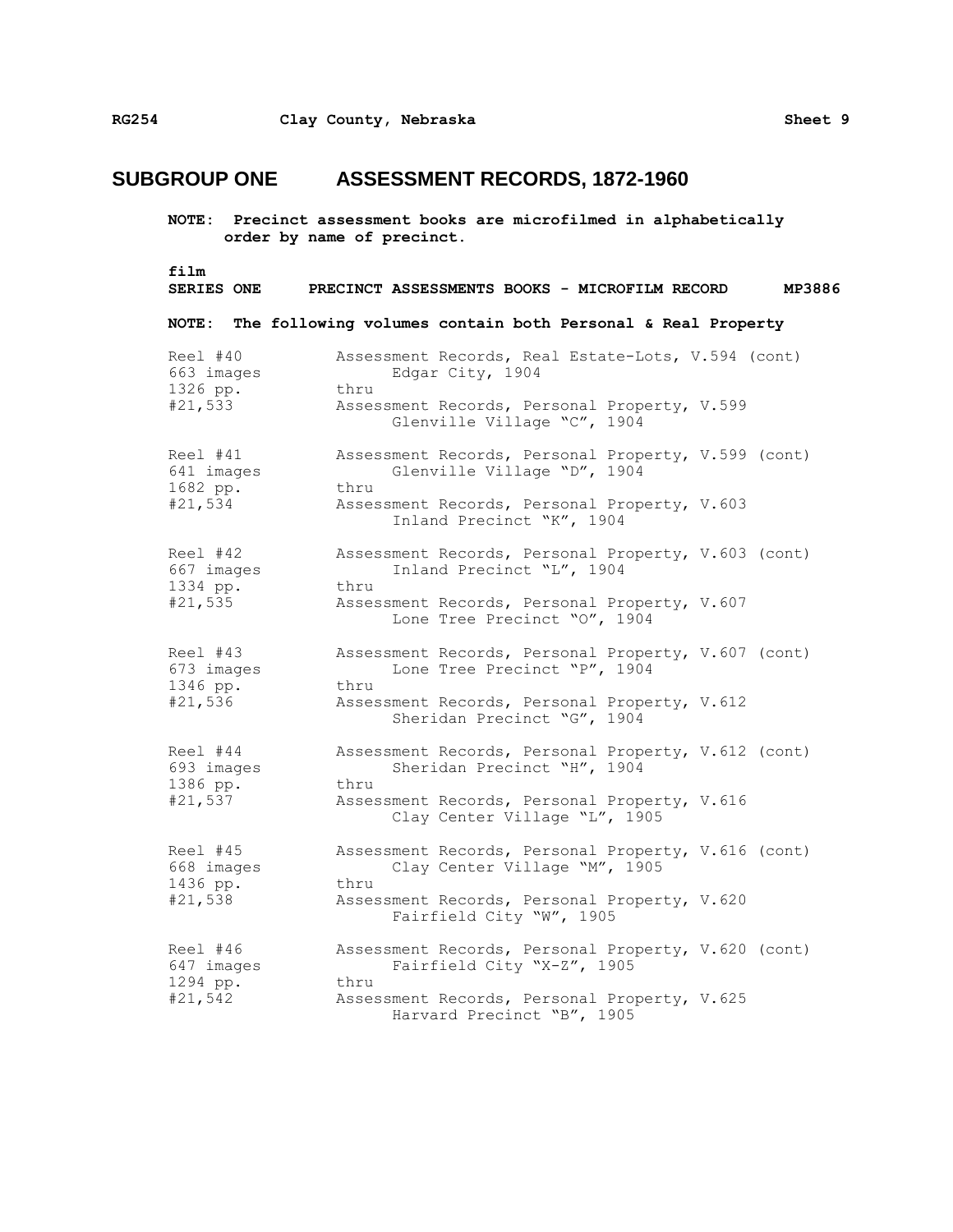| film<br><b>SERIES ONE</b>                     | MP3886<br>PRECINCT ASSESSMENTS BOOKS - MICROFILM RECORD                                                                                                                                            |
|-----------------------------------------------|----------------------------------------------------------------------------------------------------------------------------------------------------------------------------------------------------|
| <b>NOTE :</b>                                 | The following volumes contain both Personal & Real Property                                                                                                                                        |
| Reel #47<br>678 images<br>1356 pp.<br>#21,543 | Assessment Records, Personal Property, V.625 (cont)<br>Harvard Precinct "C", 1905<br>thru<br>Assessment Records, Personal Property, V.629<br>Logan Precinct "H", 1905                              |
| Reel #48<br>675 images<br>1350 pp.<br>#21,544 | Assessment Records, Personal Property, V.629 (cont)<br>Logan Precinct "I", 1905<br>thru<br>Assessment Records, Real Estate-Lots, V.633<br>Ong Village, 1905                                        |
| Reel #49<br>658 images<br>1316 pp.<br>#21,545 | Assessment Records, Personal Property, V.634<br>School Creek Precinct, 1905<br>thru<br>Assessment Records, Real Estate-Lots, V.637<br>Sutton City, 1905<br>NOTE: Frame counter in error throughout |
| Reel #50<br>672 images<br>1354 pp.<br>#21,546 | Assessment Records, Personal Property, V.638<br>Sutton Precinct, 1905<br>thru<br>Assessment Records, Real Estate-Lots, V.634<br>Fairfield City, p.43, 1906                                         |
| Reel #51<br>649 images<br>1298 pp.<br>#21,547 | Assessment Records, Real Estate-Lots, V.634 (cont)<br>Fairfield City, p.44, 1906<br>thru<br>Assessment Records, Personal Property, V.653<br>Logan Precinct "B", 1906                               |
| Reel #52<br>654 images<br>1308 pp.<br>#21,548 | Assessment Records, Personal Property, V.653 (cont)<br>Logan Precinct "C", 1906<br>thru<br>Assessment Records, Real Estate-Lots, V.661<br>Sutton City, 1906                                        |
| Reel #53<br>671 images<br>1352 pp.<br>#21,555 | Assessment Records, Personal Property, V.662<br>Sutton Precinct, 1906<br>thru<br>Assessment Records, Personal Property, V.668<br>Fairfield Precinct "L", 1907                                      |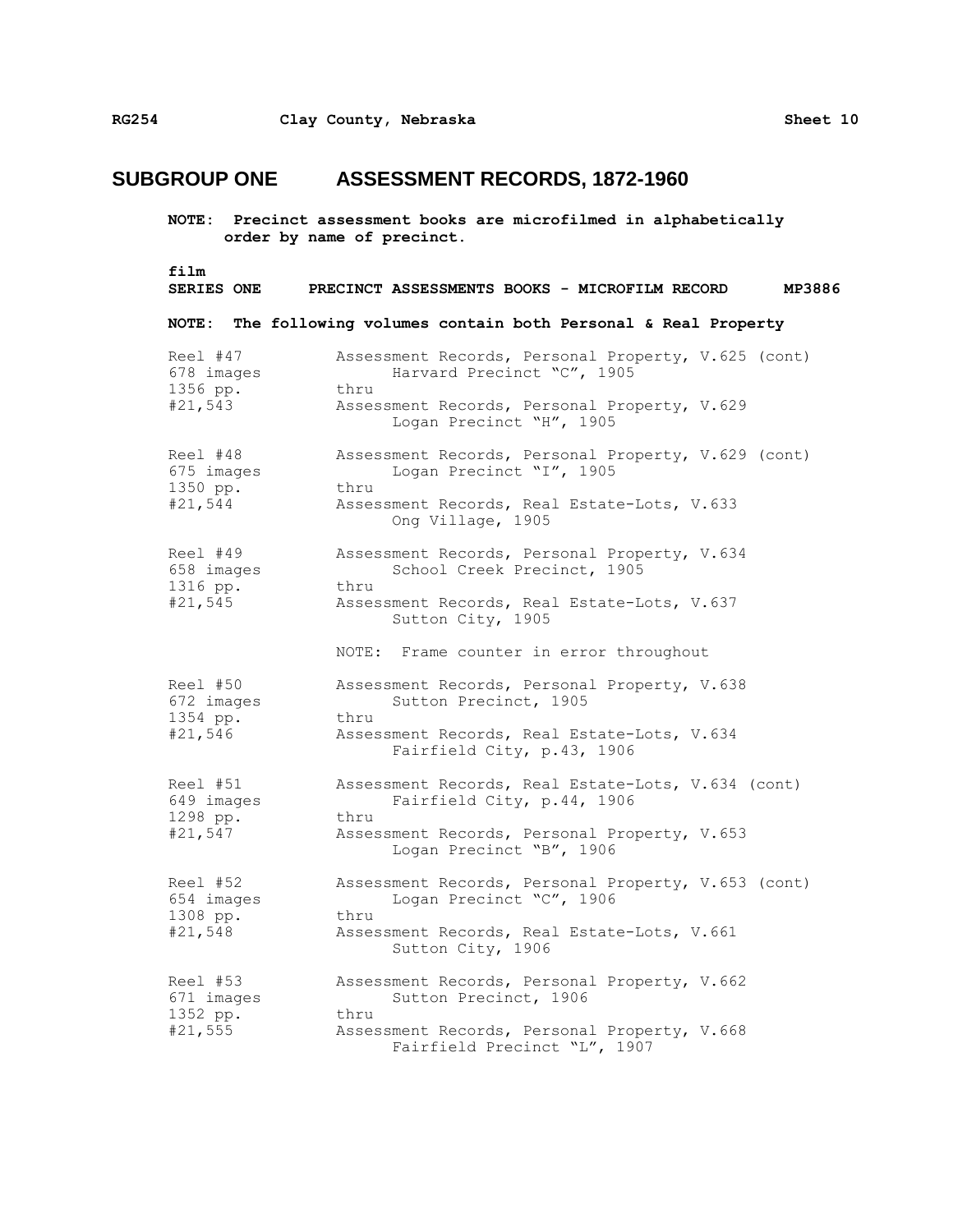| film                   | MP3886                                                                                  |
|------------------------|-----------------------------------------------------------------------------------------|
| <b>SERIES ONE</b>      | PRECINCT ASSESSMENTS BOOKS - MICROFILM RECORD                                           |
| NOTE:                  | The following volumes contain both Personal & Real Property                             |
| Reel #54               | Assessment Records, Personal Property, V.668 (cont)                                     |
| 656 images             | Fairfield Precinct "M", 1907                                                            |
| 1312 pp.               | thru                                                                                    |
| #21,556                | Assessment Records, Personal Property, V.675<br>Lewis Precinct "S", 1907                |
| Reel #55               | Assessment Records, Personal Property, V.675 (cont)                                     |
| 669 images             | Lewis Precinct "T", 1907                                                                |
| 1338 pp.<br>#21,557    | thru<br>Assessment Records, Real Estate-Lands, V.683<br>Spring Ranch Precinct, 1907     |
| Reel #56<br>656 images | Assessment Records, Personal Property, V.684<br>City of Sutton, 1907<br>thru            |
| 1312 pp.               | Assessment Records, Personal Property, V.690                                            |
| #21,558                | Fairfield City "C", 1908                                                                |
| Reel #57               | Assessment Records, Personal Property, V.690 (cont)                                     |
| 691 images             | Fairfield City "D", 1908                                                                |
| 1582 pp.<br>#21,559    | thru<br>Assessment Records, Personal Property, V.697<br>Leicester Precinct "L", 1908    |
| Reel #58               | Assessment Records, Personal Property, V.697 (cont)                                     |
| 693 images             | Leicester Precinct "M", 1908                                                            |
| 1386 pp.<br>#21,560    | thru<br>Assessment Records, Personal Property, V.706<br>Spring Ranch Precinct "E", 1908 |
| Reel #59               | Assessment Records, Personal Property, V.706 (cont)                                     |
| 587 images             | Spring Ranch Precinct "F", 1908                                                         |
| 1274 pp.<br>#21,561    | thru<br>Assessment Records, Personal Property, V.712<br>Eldorado Precinct "P", 1909     |
| Reel #60               | Assessment Records, Personal Property, V.712 (cont)                                     |
| 670 images             | Eldorado Precinct "Q-R", 1909                                                           |
| 1340 pp.<br>#21,562    | thru<br>Assessment Records, Personal Property, V.719<br>Inland Precinct "I", 1909       |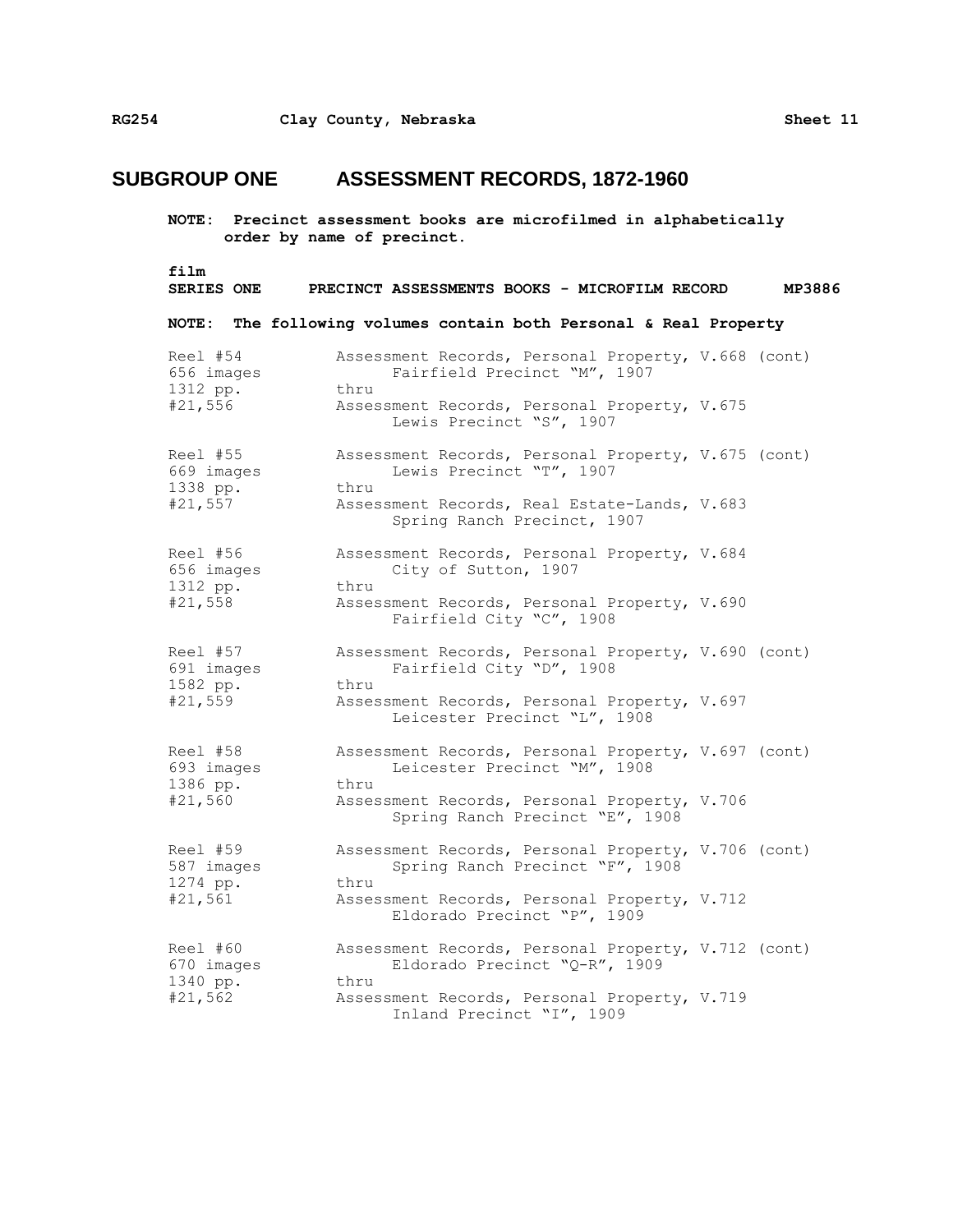**NOTE: Precinct assessment books are microfilmed in alphabetically order by name of precinct.**

```
film
```

```
SERIES ONE PRECINCT ASSESSMENTS BOOKS - MICROFILM RECORD MP3886
```
**NOTE: The following volumes contain both Personal & Real Property**

| Reel #61   | Assessment Records, Personal Property, V.719 (cont) |
|------------|-----------------------------------------------------|
| 664 images | Inland Precinct "J", 1909                           |
| 1328 pp.   | thru                                                |
| #21,563    | Assessment Records, Personal Property, V.727        |
|            | School Creek Precinct "I", 1909                     |
| Reel #62   | Assessment Records, Personal Property, V.727 (cont) |
| 503 images | School Creek Precinct "J", 1909                     |
| 1006 pp.   | thru                                                |
| #21,564    | Assessment Records, Real Estate, V. (1909)          |

```
film
```
#### **SERIES TWO PERSONAL ASSESSMENT SCHEDULES, 1910-1960**

| Vols. 1-360 |      | 1910-1920           |
|-------------|------|---------------------|
|             | 1925 |                     |
|             | 1927 |                     |
|             | 1930 |                     |
|             | 1935 |                     |
|             | 1940 |                     |
|             | 1945 |                     |
|             | 1950 |                     |
|             | 1955 |                     |
|             | 1960 |                     |
|             |      | 1924 Recapitulation |
|             |      | 1925 Recapitulation |
|             |      |                     |

film<br>SERIES TWO **SERIES TWO PERSONAL ASSESSMENT SCHEDULES - MICROFILM RECORD MP3886**

#### **NOTE: Series Two, Personal Assessments begins at frame #504, Reel 62**

| Reel #62<br>part                   | Assessment Records, Personal Property, V.01 (frame #504)<br>Clay Center Precinct, 1910    |
|------------------------------------|-------------------------------------------------------------------------------------------|
| 161 images                         | thru                                                                                      |
| 322 pp.                            | Assessment Records, Personal Property, V.6<br>Fairfield Precinct "K", 1910                |
| Reel #63<br>629 images<br>1258 pp. | Assessment Records, Personal Property, V.6 (cont)<br>Fairfield Precinct "L", 1910<br>thru |
| #21,565                            | Assessment Records, Personal Property, V.26<br>Edgar City "B", 1911                       |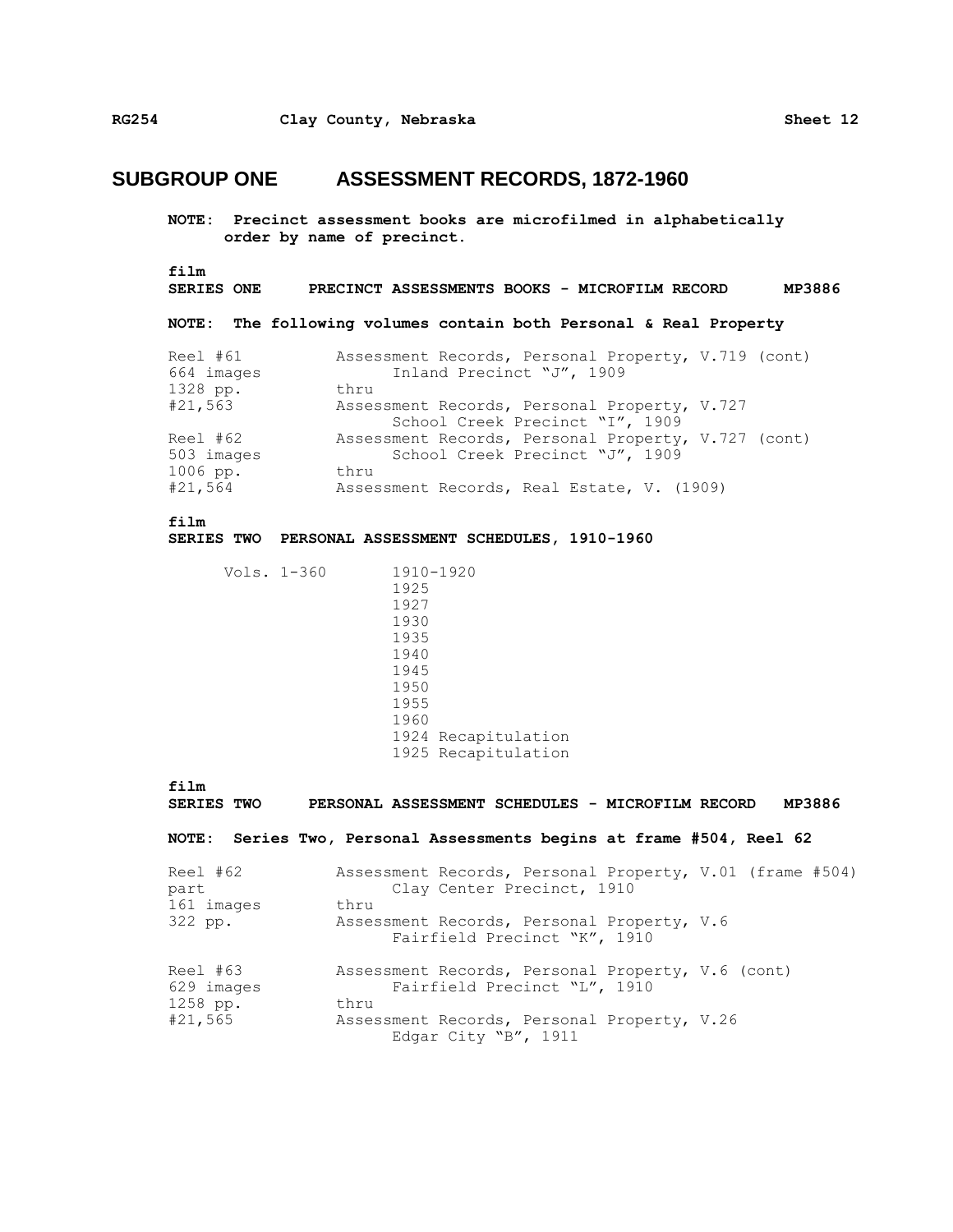| film<br><b>SERIES TWO</b>                     | MP3886<br>PERSONAL ASSESSMENT SCHEDULES - MICROFILM RECORD                                  |
|-----------------------------------------------|---------------------------------------------------------------------------------------------|
| Reel#64<br>644 images<br>1288 pp.             | Assessment Records, Personal Property, V.26 (cont)<br>Edgar City "C", 1911<br>thru          |
| #21,568                                       | Assessment Records, Personal Property, V.48<br>Glenville Precinct Recaps, 1911              |
| Reel #65<br>626 images<br>1352 pp.            | Assessment Records, Personal Property, V.48 (cont)<br>Marshall Precinct, 1911<br>thru       |
| #21,569                                       | Assessment Records, Personal Property, V.67<br>School Creek Precinct, 1912                  |
| Reel #66<br>633 images<br>1266 pp.            | Assessment Records, Personal Property, V.68<br>Sheridan Precinct, 1912<br>thru              |
| #21,570                                       | Assessment Records, Personal Property, V.83<br>Inland Precinct, 1913                        |
| Reel #67<br>638 images<br>1276 pp.            | Assessment Records, Personal Property, V.84<br>Leicester Precinct, 1913<br>thru             |
| #21,571                                       | Assessment Records, Personal Property, V.101<br>Eldorado Precinct, 1914                     |
| Reel #68<br>645 images                        | Assessment Records, Personal Property, V.102<br>Fairfield City, 1914<br>thru                |
| 1290 pp.<br>#21,572                           | Assessment Records, Personal Property, V.122<br>Clay Center, Ward #1, 1915                  |
| Reel #69<br>670 images<br>1340 pp.<br>#21,573 | Assessment Records, Personal Property, V.122 (cont)<br>Clay Center, Ward #2, 1915<br>thru   |
|                                               | Assessment Records, Personal Property, V.150<br>Sutton Precinct "D", 1915                   |
| Reel #70<br>661 images                        | Assessment Records, Personal Property, V.150 (cont)<br>Sutton Precinct "E", 1915<br>thru    |
| 1322 pp.<br>#21,574                           | Assessment Records, Personal Property, V.170<br>Lewis Precinct, 1916                        |
| Reel #71<br>672 images                        | Assessment Records, Personal Property, V.171<br>Logan Precinct, 1916                        |
| 1344 pp.<br>#21,575                           | thru<br>Assessment Records, Personal Property, V.191<br>Fairfield Precinct, East Ward, 1917 |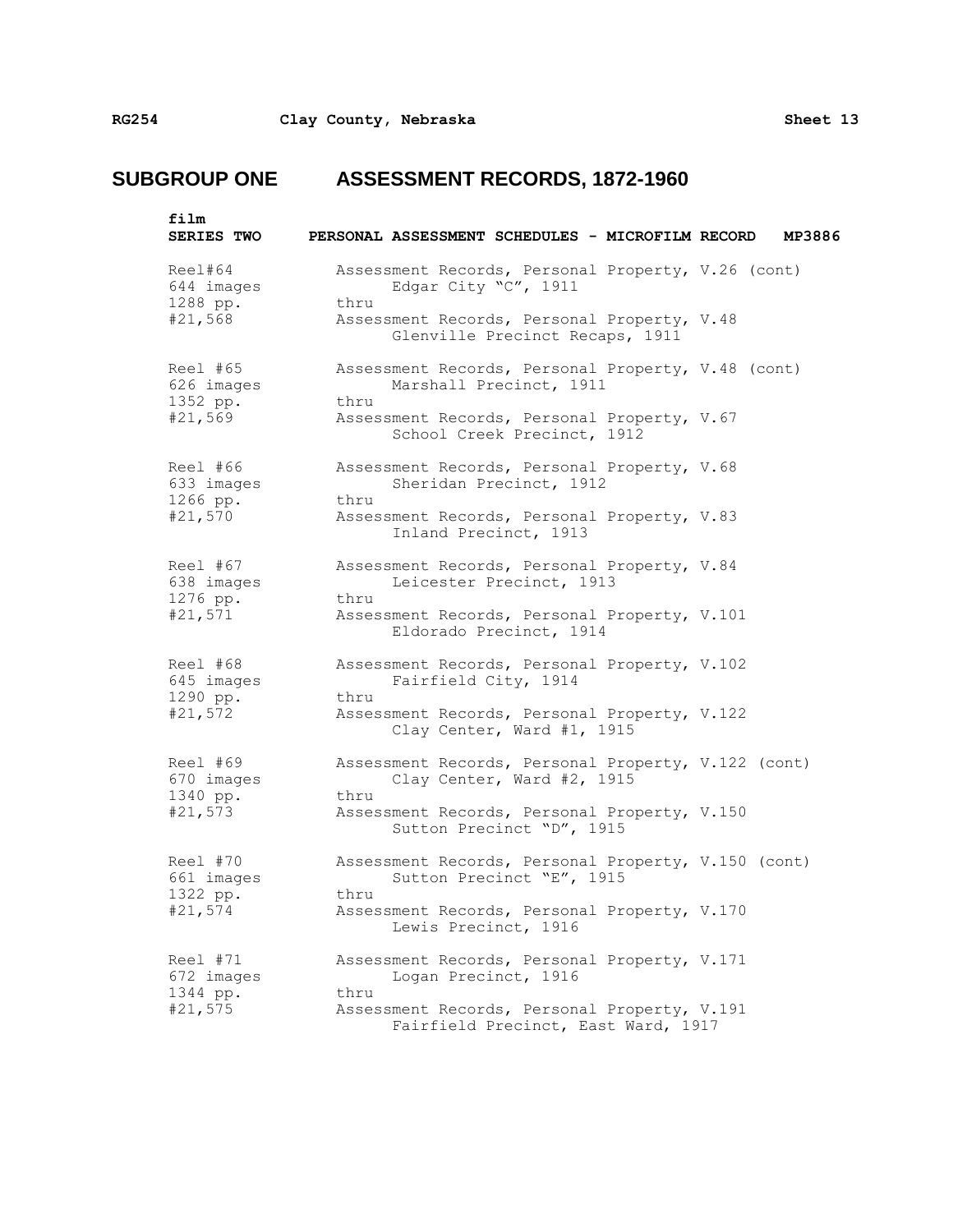| film<br><b>SERIES TWO</b>                     | PERSONAL ASSESSMENT SCHEDULES - MICROFILM RECORD<br>MP3886                                                                                                                                                                                                                                                                                                                 |
|-----------------------------------------------|----------------------------------------------------------------------------------------------------------------------------------------------------------------------------------------------------------------------------------------------------------------------------------------------------------------------------------------------------------------------------|
| Reel #72<br>670 images<br>1340 pp.<br>#21,576 | Assessment Records, Personal Property, V.192<br>Fairfield Precinct, West Ward, 1917<br>thru<br>Assessment Records, Personal Property, V.214<br>Spring Ranch Precinct recaps, 1917                                                                                                                                                                                          |
| Reel #73<br>618 images<br>1236 pp.<br>#21,587 | Assessment Records, Personal Property, V.214 (cont)<br>Sutton Precinct recaps, 1917<br>thru<br>Assessment Records, Personal Property, V.240<br>Spring Ranch Precinct "A", 1918<br>NOTE: Frame Counter missing first 53 frames                                                                                                                                              |
| Reel #74<br>681 images<br>1362 pp.<br>#21,588 | Assessment Records, Personal Property, V.240 (cont)<br>Spring Ranch Precinct "B", 1918<br>thru<br>Assessment Records, Personal Property, V.261<br>Inland Precinct, 1919                                                                                                                                                                                                    |
| Reel #75<br>673 images<br>1346 pp.<br>#21,589 | Assessment Records, Personal Property, V.262<br>Leicester Precinct, 1919<br>thru<br>Assessment Records, Personal Property, V.283<br>Eldorado Precinct "P-Q", 1920                                                                                                                                                                                                          |
| Reel #76<br>675 images<br>1350 pp.<br>#21,590 | Assessment Records, Personal Property, V.283 (cont)<br>Eldorado Precinct "R", 1920<br>thru<br>Assessment Records, Personal Property, V.308<br>Lone Tree Precinct recaps, 1920<br>RETAKE: V.288 on microfilm, "R" missing in filming<br>Retake spliced to end-of-reel.                                                                                                      |
| Reel #77<br>885 images<br>1770 pp.<br>#21,591 | Assessment Records, Personal Property, V.308 (cont)<br>Lyman Precinct recaps, 1920<br>thru<br>Assessment Records, Personal Property, V.313<br>Lone Tree Precinct "R", 1925<br>Frames 293 thru 400, Vols. 312 & 313<br>RETAKE:<br>retake spliced to end of reel to correct density.<br>NOTE: V.308 (frame #70), 1920 contains livestock<br>averages, 1921 at end of volume. |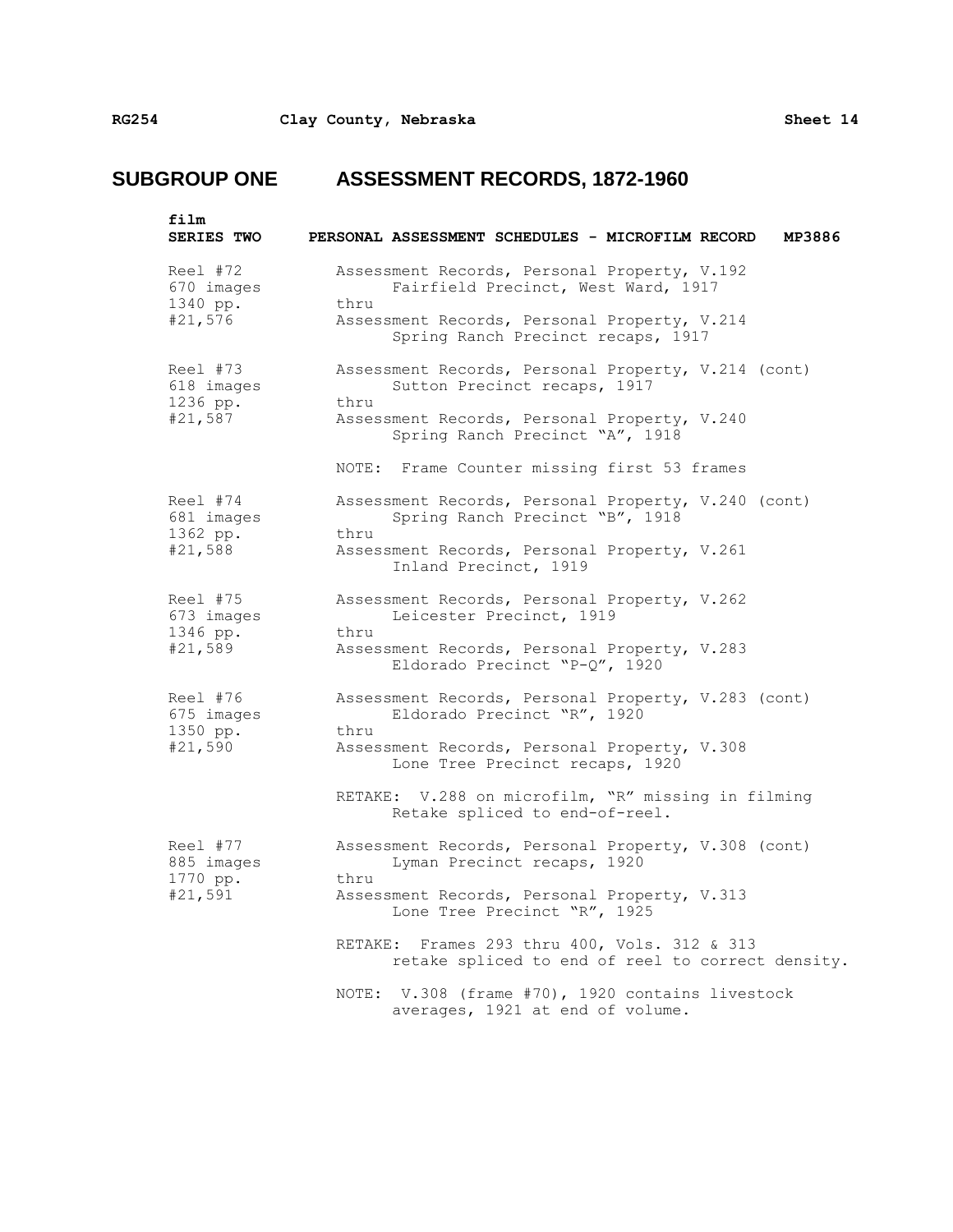| film<br><b>SERIES TWO</b>                      | PERSONAL ASSESSMENT SCHEDULES - MICROFILM RECORD<br>MP3886                                          |
|------------------------------------------------|-----------------------------------------------------------------------------------------------------|
| Reel #78<br>922 images<br>1844 pp.             | Assessment Records, Personal Property, V.313 (cont)<br>Lone Tree Precinct "S", 1925<br>thru         |
| #21,592                                        | Assessment Records, Personal Property, V.314<br>Edgar City "R", 1925                                |
| Reel #79<br>1006 images<br>2112 pp.<br>#21,593 | Assessment Records, Personal Property, V.314 (cont)<br>Edgar City "S", 1925<br>thru                 |
|                                                | Assessment Records, Personal Property, V.315<br>Eldorado Precinct "J", 1925                         |
| Reel #80<br>990 images<br>1980 pp.             | Assessment Records, Personal Property, V.315 (cont)<br>Eldorado Precinct "K", 1925<br>thru          |
| #21,594                                        | Assessment Records, Personal Property, V.315 (cont)<br>School Creek Precinct "E", 1925              |
| Reel #81<br>982 images<br>1964 pp.             | Assessment Records, Personal Property, V.315 (cont)<br>School Creek Precinct "F", 1925<br>thru      |
| #21,595                                        | Assessment Records, Personal Property, V.316<br>Glenville Village "H", 1925                         |
| Reel #82<br>978 images<br>1964 pp.             | Assessment Records, Personal Property, V.316 (cont)<br>Glenville Village "I", 1925<br>thru          |
| #21,595                                        | Assessment Records, Personal Property, V.317<br>Sutton City, Ward #1 "A", 1925                      |
| Reel #83<br>892 images<br>1794 pp.<br>#21,597  | Assessment Records, Personal Property, V.317 (cont)<br>Sutton City, Ward #1 cont. "B", 1925<br>thru |
|                                                | Assessment Records, Personal Property, V.321<br>Ong Precinct "F", 1929                              |
| Reel #84<br>938 images                         | Assessment Records, Personal Property, V.321 (cont)<br>Ong Village, "G", 1929<br>thru               |
| 1846 pp.<br>#21,598                            | Assessment Records, Personal Property, V.322<br>Fairfield City, "I-J", 1930                         |
| Reel #85<br>927 images                         | Assessment Records, Personal Property, V.322 (cont)<br>Fairfield City, "K", 1930                    |
| 1854 pp.<br>#21,599                            | thru<br>Assessment Records, Personal Property, V.323<br>Edgar Village, 1st Ward, 1930               |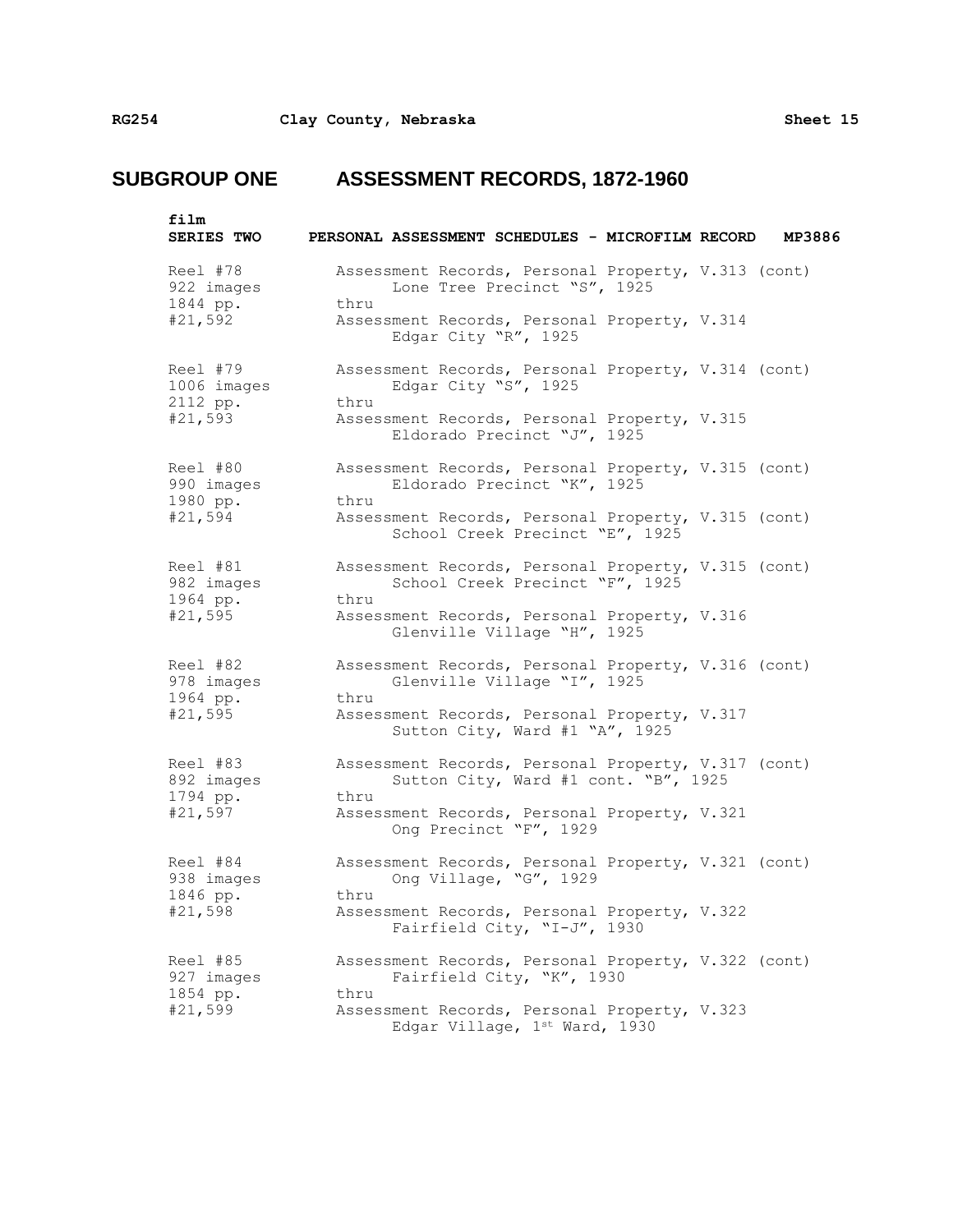| film<br><b>SERIES TWO</b>                       | PERSONAL ASSESSMENT SCHEDULES - MICROFILM RECORD<br>MP3886                                                                                   |
|-------------------------------------------------|----------------------------------------------------------------------------------------------------------------------------------------------|
| Reel #86<br>716 images<br>1432 pp.<br>#21,600   | Assessment Records, Personal Property, V.323 (cont)<br>Edgar Village, 2nd Ward, 1930<br>thru<br>Assessment Records, Personal Property, V.323 |
|                                                 | Fairfield City, West Ward "N-O", 1930                                                                                                        |
| Reel #87<br>895 images<br>1790 pages<br>#21,601 | Assessment Records, Personal Property V.323 (cont)<br>Fairfield City, West Ward "P-Q", 1930<br>thru                                          |
|                                                 | Assessment Records, Personal Property, V.324<br>Harvard Precinct "R" 1930                                                                    |
| Reel #88<br>912 images<br>1824 pages            | Assessment Records, Personal Property V.324 (cont)<br>Harvard Precinct "S", 1930<br>thru                                                     |
| #21,602                                         | Assessment Records, Personal Property V.325<br>Lynn Precinct, "V&W", 1930                                                                    |
| Reel #89<br>879 images<br>1758 Pges.            | Assessment Records, Personal Property V.325 (cont)<br>Lynn Precinct, "W", 1930<br>thru                                                       |
| #21,605                                         | Assessment Records, Personal Property V.326<br>Sheridan Precinct, "K", 1930                                                                  |
| Reel #90<br>910 images<br>1820 Pages            | Assessment Records, Personal Property V.326 (cont)<br>Sheridan Precinct, "L", 1930<br>thru                                                   |
| #21,606                                         | Assessment Records, Personal Property V.327<br>Deweese, "B", 1935                                                                            |
|                                                 | NOTE TO PATRONS: 1930 and following only five year samples were<br>Accessioned in the Archives.                                              |
| Reel #91<br>897 images<br>1794 pges             | Assessment Records, personal property V.327 (cont)<br>Deweese Village, "C", 1935<br>thru                                                     |
| #21,607                                         | Assessment Records, Personal Property V.328 (cont)<br>Clay Center, 2nd Ward, "A", 1935                                                       |
| Reel #92<br>807 images<br>1614 Pages            | Assessment Records, Personal Property, V.328 (cont)<br>Clay Center, 2nd ward "B", 1935                                                       |
| #21,608                                         | thru                                                                                                                                         |
|                                                 | Assessment Records, Personal Property, V.328<br>Glenville, Village, "D", 1935                                                                |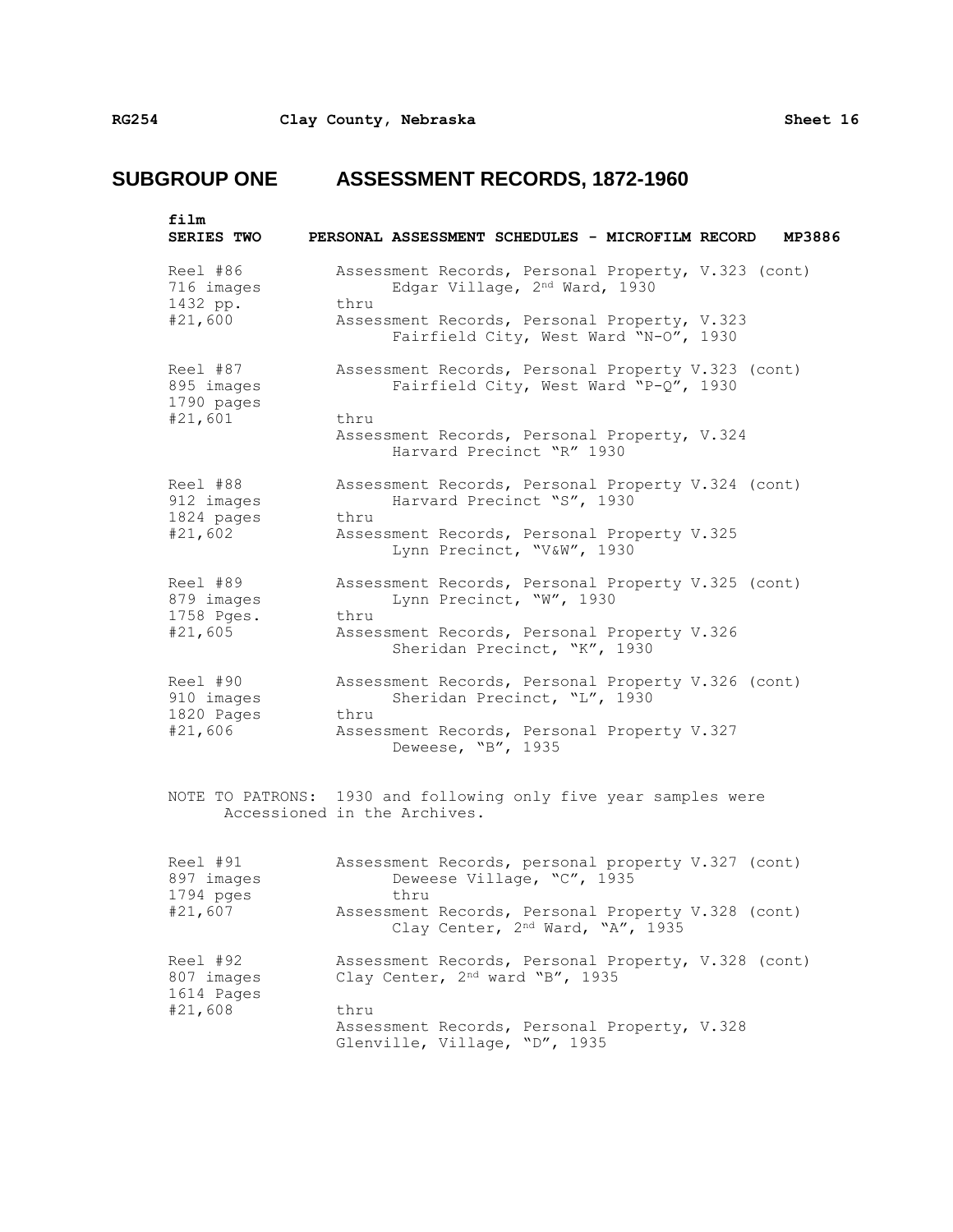| film<br><b>SERIES TWO</b>                       | PERSONAL ASSESSMENT SCHEDULES - MICROFILM RECORD<br>MP3886                                                                                                                             |
|-------------------------------------------------|----------------------------------------------------------------------------------------------------------------------------------------------------------------------------------------|
| Reel #93<br>910 images<br>1820 Pages<br>#21,609 | Assessment Records, Personal Property, V. 328 (cont)<br>Glenville, Village, "E", 1935<br>thru<br>Assessment Records, Personal Property, V.329<br>Fairfield, West Ward "C", 1935        |
| Reel #94<br>979 images<br>1958 pp.<br>#21,610   | Assessment Record, Personal Property, V.329 cont.<br>Fairfield, West Ward "D", 1935<br>thru<br>Assessment Record, Personal Property, V.330<br>Harvard City, 1st Ward "N-O", 1935       |
| Reel #95<br>932 images<br>1864 pp.<br>#21,611   | Assessment Record, Personal Property, V.330 cont.<br>Harvard City, 1st Ward "P", 1935<br>thru<br>Assessment Record, Personal Property, V.331<br>Lewis Precinct "F", 1935               |
| Reel #96<br>941 images<br>1882 pp.<br>#21,625   | Assessment Record, Personal Property, V.331 cont.<br>Lewis Precinct "G", 1935<br>thru<br>Assessment Record, Personal Property, V.332<br>Clay Center, 1st Ward "B", 1940                |
| Reel #97<br>940 images<br>1880 pp.<br>#21,626   | Assessment Record, Personal Property, V.332 cont.<br>Clay Center, 1st Ward "C", 1940<br>thru<br>Assessment Record, Personal Property, V.332<br>Sutton City, 2nd Ward "R", 1940         |
| Reel #98<br>919 images<br>1838 pp.<br>#21,627   | Assessment Record, Personal Property, V.332 cont.<br>Sutton City, 2 <sup>nd</sup> Ward "S", 1940<br>thru<br>Assessment Record, Personal Property, V.334<br>Eldorado Precinct "E", 1940 |
| Reel #99<br>974 images<br>1948 pp.<br>#21,628   | Assessment Record, Personal Property, V.334 cont.<br>Eldorado Precinct "F", 1940<br>thru<br>Assessment Record, Personal Property, V.334<br>School Creek Precinct "M", 1940             |
| Reel #100<br>957 images<br>1914 pp.<br>#21,637  | Assessment Record, Personal Property, V.334 cont.<br>School Creek Precinct "N-0", 1940<br>thru<br>Assessment Record, Personal Property, V.335<br>Spring Ranch Precinct, 1940           |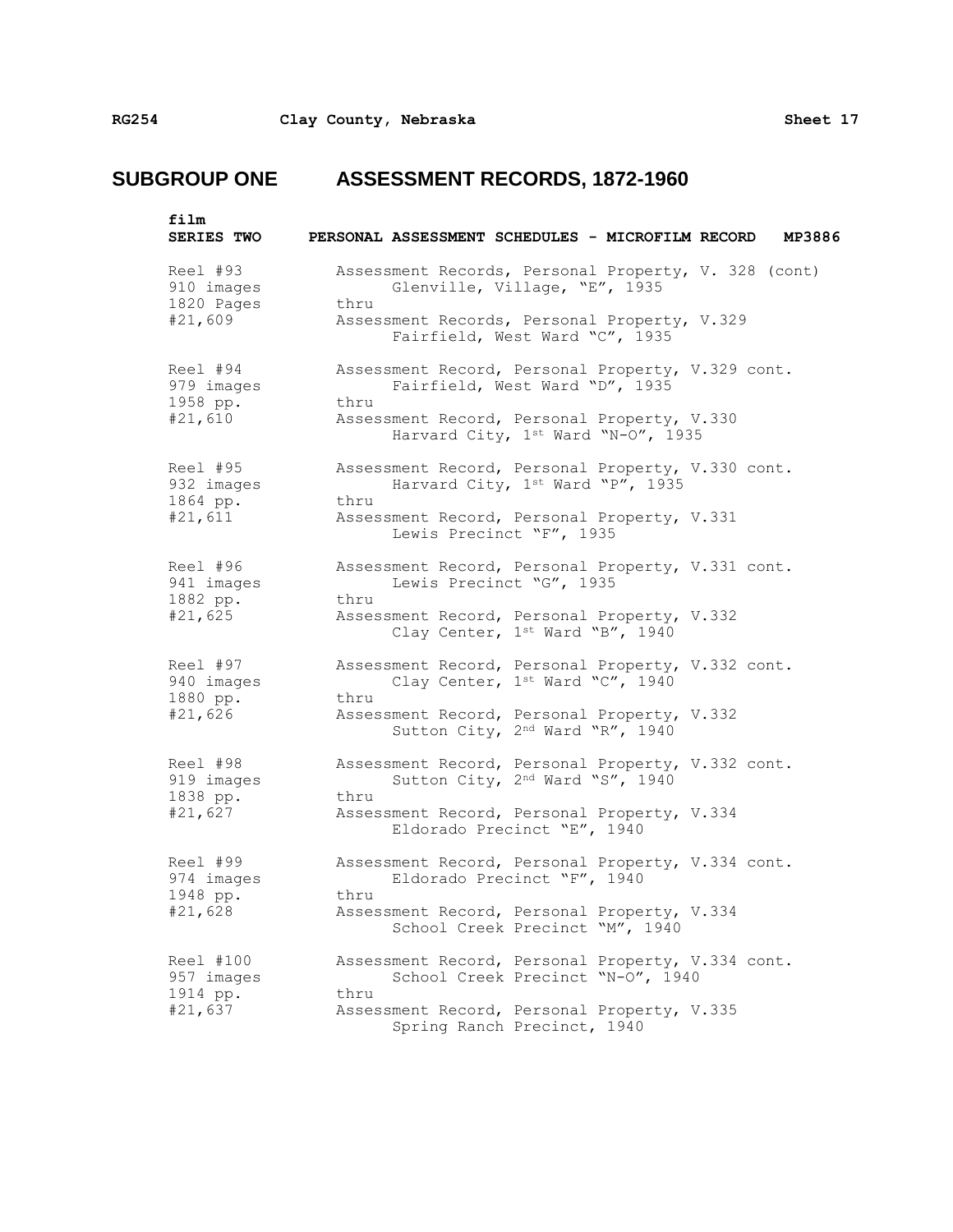| film<br><b>SERIES TWO</b>                      | PERSONAL ASSESSMENT SCHEDULES - MICROFILM RECORD<br>MP3886                                                                  |
|------------------------------------------------|-----------------------------------------------------------------------------------------------------------------------------|
| Reel #101<br>958 images<br>1916 pp.<br>#21,638 | Assessment Record, Personal Property, V.336<br>Inland Precinct, 1940<br>thru<br>Assessment Record, Personal Property, V.336 |
|                                                | Sutton City, 2nd Ward "K", 1940<br>CORRECTION: Operator's Certificate, end of reel<br>Should real ending "K"                |
|                                                |                                                                                                                             |
| Reel #102<br>929 images<br>1858 pp.            | Assessment Record, Personal Property, V.336 cont.<br>Sutton City, 2nd Ward "L", 1940<br>thru                                |
| #21,639                                        | Assessment Record, Personal Property, V.337<br>Marshall Precinct "U-V", 1945                                                |
| Reel #103<br>923 images<br>1846 pp.<br>#21,640 | Assessment Record, Personal Property, V.337 cont.<br>Marshall Precinct "W", 1945<br>thru                                    |
|                                                | Assessment Record, Personal Property, V.339<br>Eldorado Precinct "M", 1945                                                  |
| Reel #104<br>933 images<br>1866 pp.            | Assessment Record, Personal Property, V.339 cont.<br>Eldorado Precinct "N", 1945<br>thru                                    |
| #21,641                                        | Assessment Record, Personal Property, V.339<br>School Creek Precinct "M", 1945                                              |
| Reels $#1 - #104$                              | Positives received 1/14/1987                                                                                                |
| Reel #105<br>965 images<br>1930 pp.<br>#21,642 | Assessment Record, Personal Property, V.339 cont.<br>School Creek Precinct "N-O", 1945<br>thru                              |
|                                                | Assessment Record, Personal Proeprty, V.340<br>Saronville Village, 1945                                                     |
| Reel #106<br>963 images<br>1926 pp.<br>#21,643 | Assessment Record, Personal Property, V.340 cont.<br>Spring Ranch Precinct, 1945<br>thru                                    |
|                                                | Assessment Record, Personal Property, V.341<br>Sutton City, 2nd Ward "A", 1945                                              |
| Reel #107<br>990 images<br>1980 pp.            | Assessment Record, Personal Property, V.341 cont.<br>Sutton City, 2nd Ward "B", 1945<br>thru                                |
| #21,644                                        | Assessment Record, Personal Property, V.342<br>Fairfield, East/West Wards "H", 1950                                         |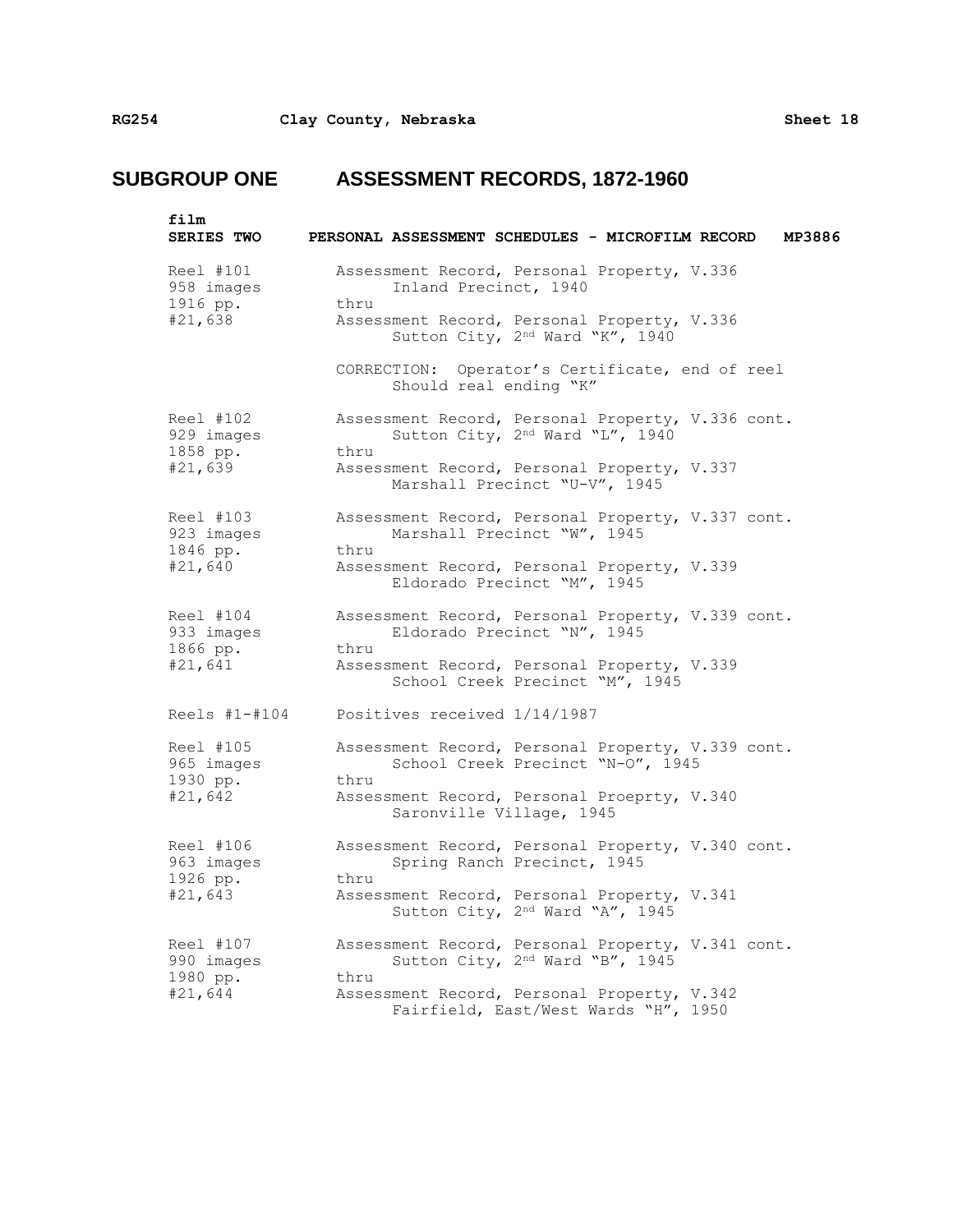| film<br>SERIES TWO                             | PERSONAL ASSESSMENT SCHEDULES - MICROFILM RECORD                                                                                                 | MP3886 |
|------------------------------------------------|--------------------------------------------------------------------------------------------------------------------------------------------------|--------|
| Reel #108<br>961 images<br>1922 pp.<br>#21,645 | Assessment Record, Personal Property, V.342 cont.<br>Fairfield, East/West Wards "I", 1950<br>thru<br>Assessment Record, Personal Property, V.343 |        |
| Reel #109                                      | Edgar City "H", 1950<br>Assessment Record, Personal Property, V.343 cont.                                                                        |        |
| 943 images<br>1886 pp.<br>#21,646              | Edgar City "I-J", 1950<br>thru<br>Assessment Record, Personal Property, V.344                                                                    |        |
|                                                | Harvard City, 1st/2nd Wards "G", 1950                                                                                                            |        |
| Reel #110<br>947 images<br>1894 pp.            | Assessment Record, Personal Property, V.344 cont.<br>Harvard City, 1st/2nd Wards "H", 1950<br>thru                                               |        |
| #21,647                                        | Assessment Record, Personal Property, V.345<br>Sutton City "B", 1950                                                                             |        |
| Reel #111<br>667 images<br>1334 pp.            | Assessment Record, Personal Property, V.345 cont.<br>Sutton City "C", 1950<br>thru                                                               |        |
| #21,651                                        | Assessment Record, Personal Property, V.345<br>Sutton Precinct "R", 1950                                                                         |        |
| Reel #112<br>931 images<br>1862 pp.            | Assessment Record, Personal Property, V.345 cont.<br>Sutton Precinct "S", 1950<br>thru                                                           |        |
| #21,652                                        | Assessment Record, Personal Property, V.346<br>Marshall Precinct "L", 1950                                                                       |        |
| Reel #113<br>964 images<br>1928 pp.            | Assessment Record, Personal Property, V.346 cont.<br>Marshall Precinct "M", 1950<br>thru                                                         |        |
| #21,653                                        | Assessment Record, Personal Property, V.347<br>Marshall Precinct "F", 1955                                                                       |        |
| Reel #114<br>929 images<br>1858 pp.            | Assessment Record, Personal Property, V.347 cont.<br>Marshall Precinct "G", 1955<br>thru                                                         |        |
| #21,654                                        | Assessment Record, Personal Property, V.348<br>Logan Precinct "H", 1955                                                                          |        |
| Reel #115<br>923 images<br>1846 pp.            | Assessment Record, Personal Property, V.348 cont.<br>Logan Precinct "I", 1955                                                                    |        |
| #21,655                                        | thru<br>Assessment Record, Personal Property, V.349<br>Fairfield City "S", 1955                                                                  |        |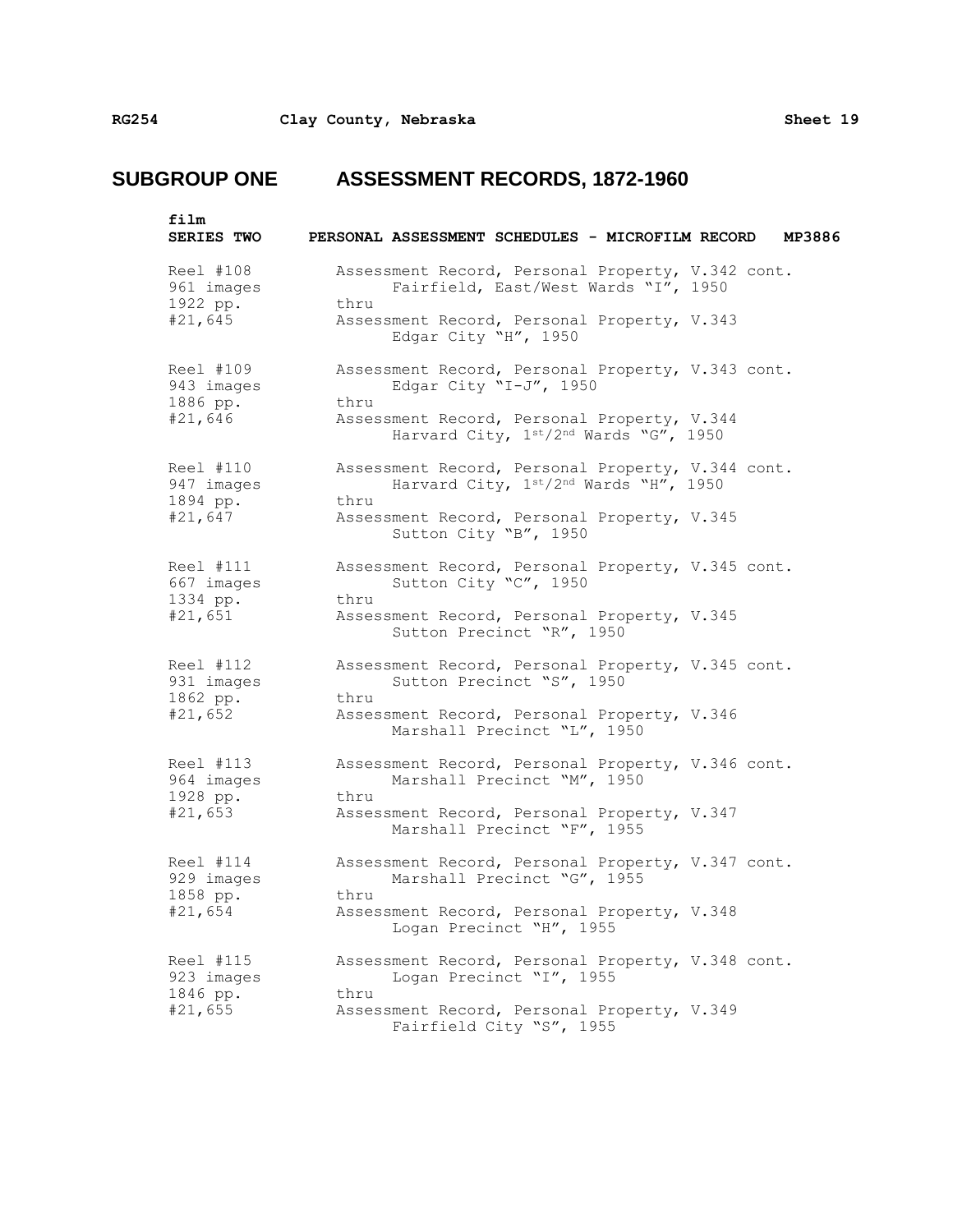| film<br>SERIES TWO                             | PERSONAL ASSESSMENT SCHEDULES - MICROFILM RECORD<br>MP3886                                                                                                                |
|------------------------------------------------|---------------------------------------------------------------------------------------------------------------------------------------------------------------------------|
| Reel #116<br>924 images<br>1848 pp.<br>#21,656 | Assessment Record, Personal Property, V.349 cont.<br>Fairfield City "T", 1955<br>thru<br>Assessment Record, Personal Property, V.350<br>Harvard City "R", 1955            |
| Reel #117<br>931 images<br>1862 pp.<br>#21,657 | Assessment Record, Personal Property, V.350 cont.<br>Harvard City "S", 1955<br>thru<br>Assessment Record, Personal Property, V.351<br>Lewis Precinct "G", 1955            |
| Reel #118<br>986 images<br>1972 pp.<br>#21,658 | Assessment Record, Personal Property, V.351 cont.<br>Lewis Precinct "H", 1955<br>thru<br>Assessment Record, Personal Property, V.351<br>Sutton Precinct "G", 1955         |
| Reel #119<br>941 images<br>1882 pp.<br>#21,661 | Assessment Record, Personal Property, V.351 cont.<br>Sutton Precinct "H", 1955<br>thru<br>Assessment Record, Personal Property, V.353<br>Harvard City "A", 1960           |
|                                                | CORRECTION: Microfilm Operator's Certificate, end of reel<br>Should read ending with "A"                                                                                  |
| Reel #120<br>933 images<br>1866 pp.<br>#21,662 | Assessment Record, Personal Property, V.353 cont.<br>Harvard City "B", 1960<br>thru<br>Assessment Record, Personal Property, V.354<br>Edgar City "A", 1960                |
|                                                | NOTE: Operator's Certificate, end of reel is incomplete                                                                                                                   |
| Reel #121<br>904 images<br>1808 pp.<br>#21,663 | Assessment Record, Personal Property, V.354 cont.<br>Edgar City "B", 1960<br>thru<br>Assessment Record, Personal Property, V.354<br>Glenvil Precinct "G", 1960            |
| Reel #122<br>480 images<br>1960 pp.<br>#21,664 | Assessment Record, Personal Property, V.354 cont.<br>Glenvil Precinct "H", 1960<br>thru<br>Assessment Record, Personal Property, V.355<br>School Creek Precinct "B", 1960 |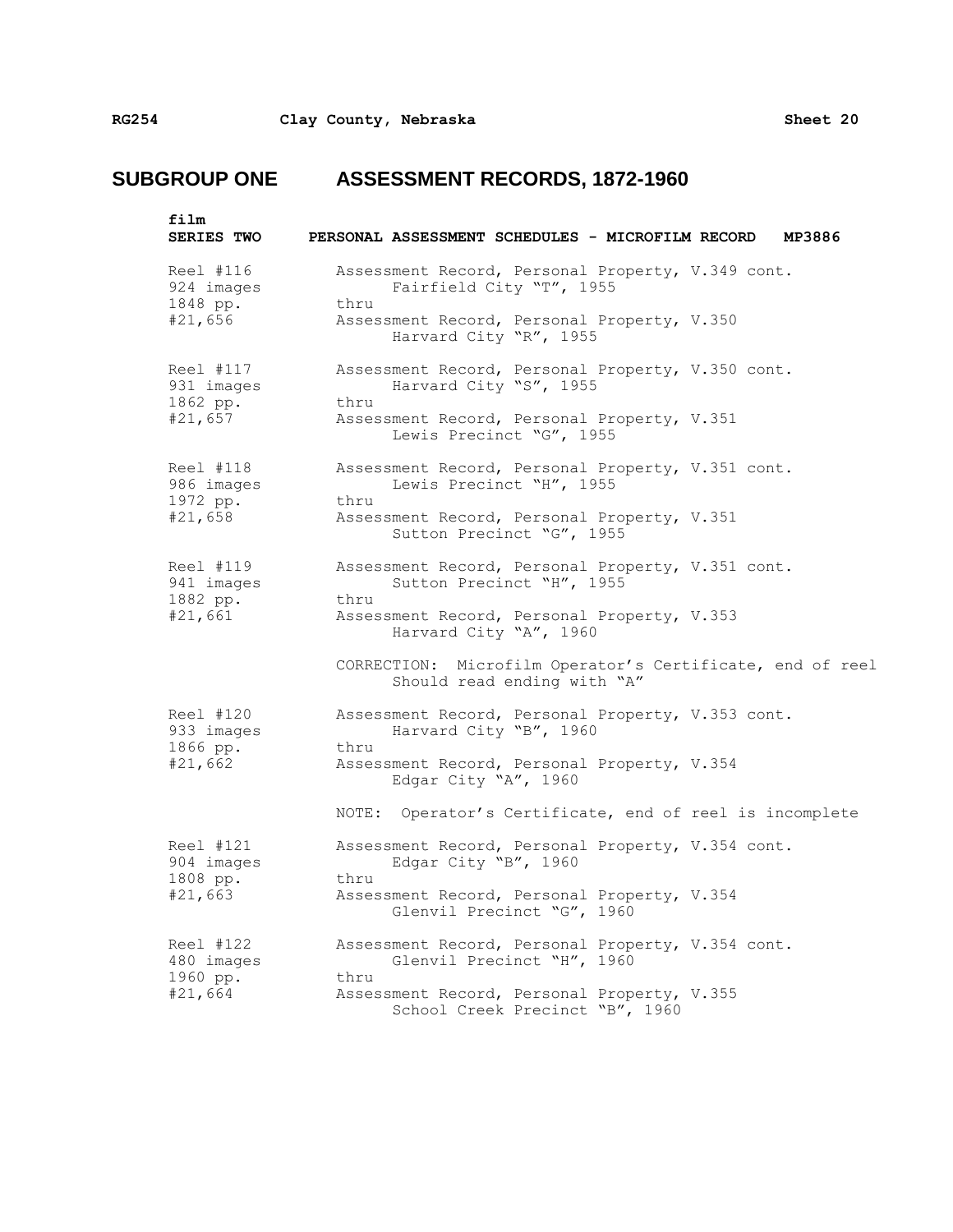| film<br><b>SERIES TWO</b>                           | PERSONAL ASSESSMENT SCHEDULES - MICROFILM RECORD<br>MP3886                                                                                                                                                                    |
|-----------------------------------------------------|-------------------------------------------------------------------------------------------------------------------------------------------------------------------------------------------------------------------------------|
| Reel #123<br>1028 images<br>2056 pp.<br>#21,665     | Assessment Record, Personal Property, V.355 cont.<br>School Creek Precinct "C", 1960<br>thru<br>Assessment Record, Personal Property, V.356<br>Marshall Precinct "T", 1960<br>CORRECTION: Operator's Certificate, end of reel |
| Reel #124<br>1020 images<br>2040 pp.<br>#21,666     | Should read ending "T"<br>Assessment Record, Personal Property, V.356 cont.<br>Marshall Precinct "U-V", 1960<br>thru<br>Assessment Record, Personal Property, V.357<br>Sutton City, "R", 1960                                 |
| Reel #125<br>412 images<br>818 pp.<br>#21,667       | Assessment Record, Personal Property, V.357 cont.<br>Sutton City "S", 1960<br>thru<br>Assessment Record, Personal Property, V.357<br>Sutton City - complete                                                                   |
| film<br><b>SERIES THREE</b>                         | RETAKE: v.357, Sutton City, "T", Traudt Brothers<br>Missed in filming was filmed after "Z"<br>REAL ESTATE ASSESSMENT SCHEDULES - MICROFILM RECORD mp3886                                                                      |
| Reel #125<br>Part<br>Fr. #413<br>902 pp.<br>#21,667 | Assessment Record, Real Estate-Lots, V.1<br>1910-1911 (not identified)<br>thru<br>Assessment Record, Real Estate-Lots, V.9<br>Harvard City, 1910-1911                                                                         |
| Reel #126<br>770 images<br>1540 pp.<br>#21,668      | Assessment Record, Real Estate-Lots, V.9 cont.<br>Harvard City cont., 1910-1911<br>thru<br>Assessment Record, Real Estate-Lands, V.26<br>$p.16 - Edgar$ Precinct, 1912-1915                                                   |
| Reel #127<br>774 images<br>1548 pp.<br>#21,669      | Assessment Record, Real Estate-Lands, V.26 cont.<br>p.17 - Edgar Precinct, 1912-1915<br>thru<br>Assessment Record, Real Estate-Lots, V.45<br>p.30, Sutton City, 1912-1915                                                     |
|                                                     | CORRECTION: Operator's Certificate, end of reel<br>Should read starting at V.26                                                                                                                                               |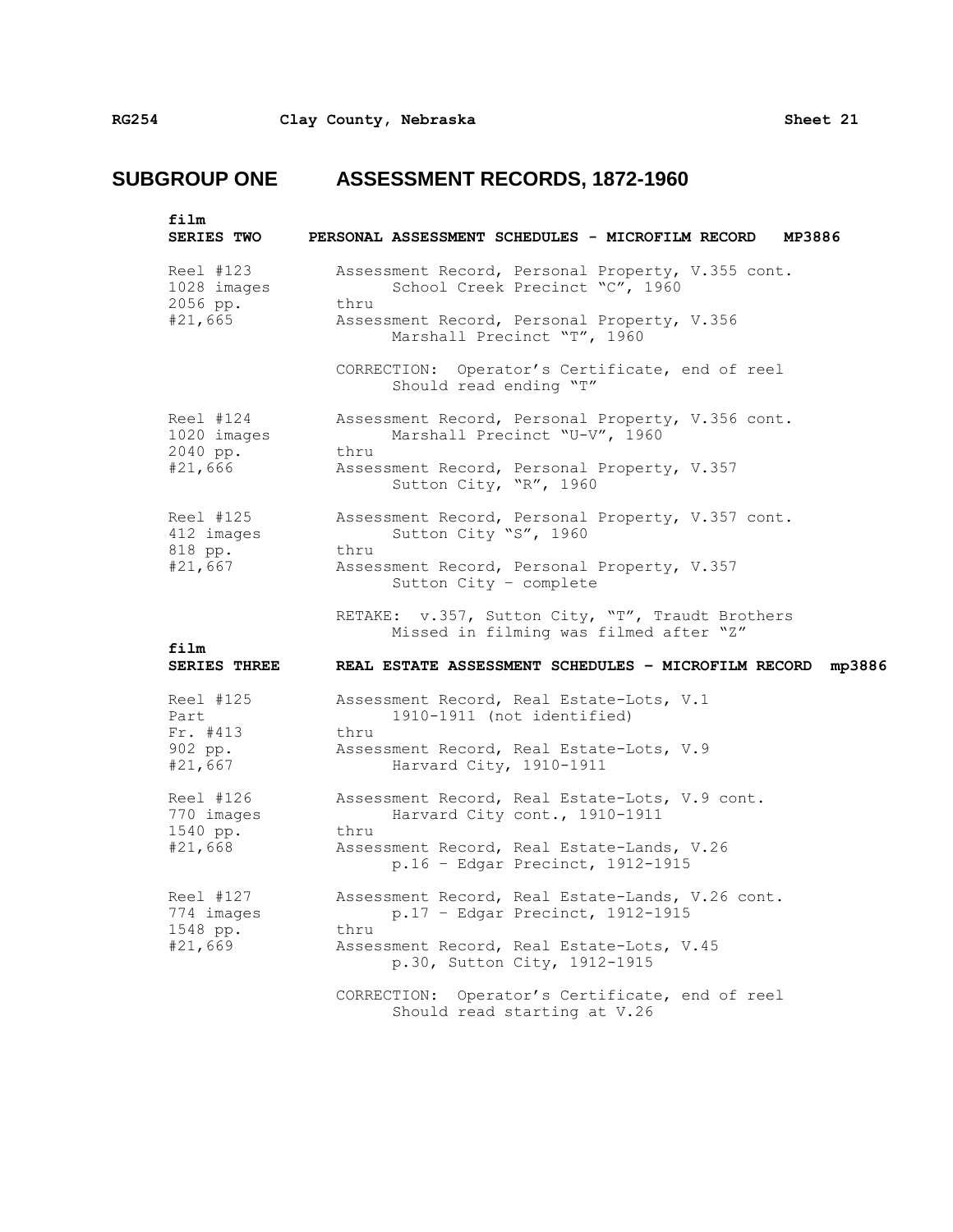| film<br>SERIES THREE                           | REAL ESTATE ASSESSMENT SCHEDULES - MICROFILM RECORD<br>mp3886                                                                                                                      |
|------------------------------------------------|------------------------------------------------------------------------------------------------------------------------------------------------------------------------------------|
| Reel #128<br>781 images<br>1562 pp.<br>#21,670 | Assessment Record, Real Estate-Lots, V.45 cont.<br>p.31, Sutton City, 1912-1915<br>thru<br>Assessment Record, Real Estate-Land, V.60<br>p.7 - Lewis Precinct, 1916-1919            |
| Reel #129<br>757 images<br>1514 pp.<br>#21,571 | Assessment Record, Real Estate-Land, V.60 cont.<br>p.8 - Lewis Precinct, 1916-1919<br>thru<br>Assessment Record, Real Estate-Lots, V.74<br>Edgar City, 1920-1921                   |
| Reel #130<br>628 images<br>1256 pp.<br>#21,682 | Assessment Record, Real Estate-Land, V.75<br>Edgar Precinct, 1920-1921<br>thru<br>Assessment Record, Real Estate-Land, V.87<br>Lone Tree Precinct, 1920-1921                       |
| Reel #131<br>678 images<br>1356 pp.<br>#21,683 | Assessment Record, Real Estate-Land, V.88<br>Lynn Precinct, 1920-1921<br>thru<br>Assessment Record, Real Estate-Lots, V.101<br>Edgar City, 1922-1923                               |
| Reel #132<br>652 images<br>1304 pp.<br>#21,684 | Assessment Record, Real Estate-Land, V.102<br>Edgar Precinct, 1922-1923<br>thru<br>Assessment Record, Real Estate-Land, V.115<br>Lynn Precinct, 1922-1923                          |
| Reel #133<br>668 images<br>1336 pp.<br>#21,685 | Assessment Record, Real Estate-Land, V.116<br>Marshall Precinct, 1922-1923<br>thru<br>Assessment Record, Real Estate-Lands & Lots, V.139<br>Eldorado Precinct & Village, 1924-1925 |
| Reel #134<br>665 images<br>1330 pp.<br>#21,686 | Assessment Record, Real Estate-Lots, V.140<br>Fairfield City, 1924-1925<br>thru<br>Assessment Record, Real Estate-Land, V.144<br>Saronville Precinct, 1924-1925                    |
| Reel #135<br>661 images<br>1322 pp.<br>#21,687 | Assessment Record, Real Estate-Land, V.145<br>School Creek Precinct, 1924-1925<br>thru<br>Assessment Record, Real Estate-Lots, V.156<br>Fairfield City, 1926-1927                  |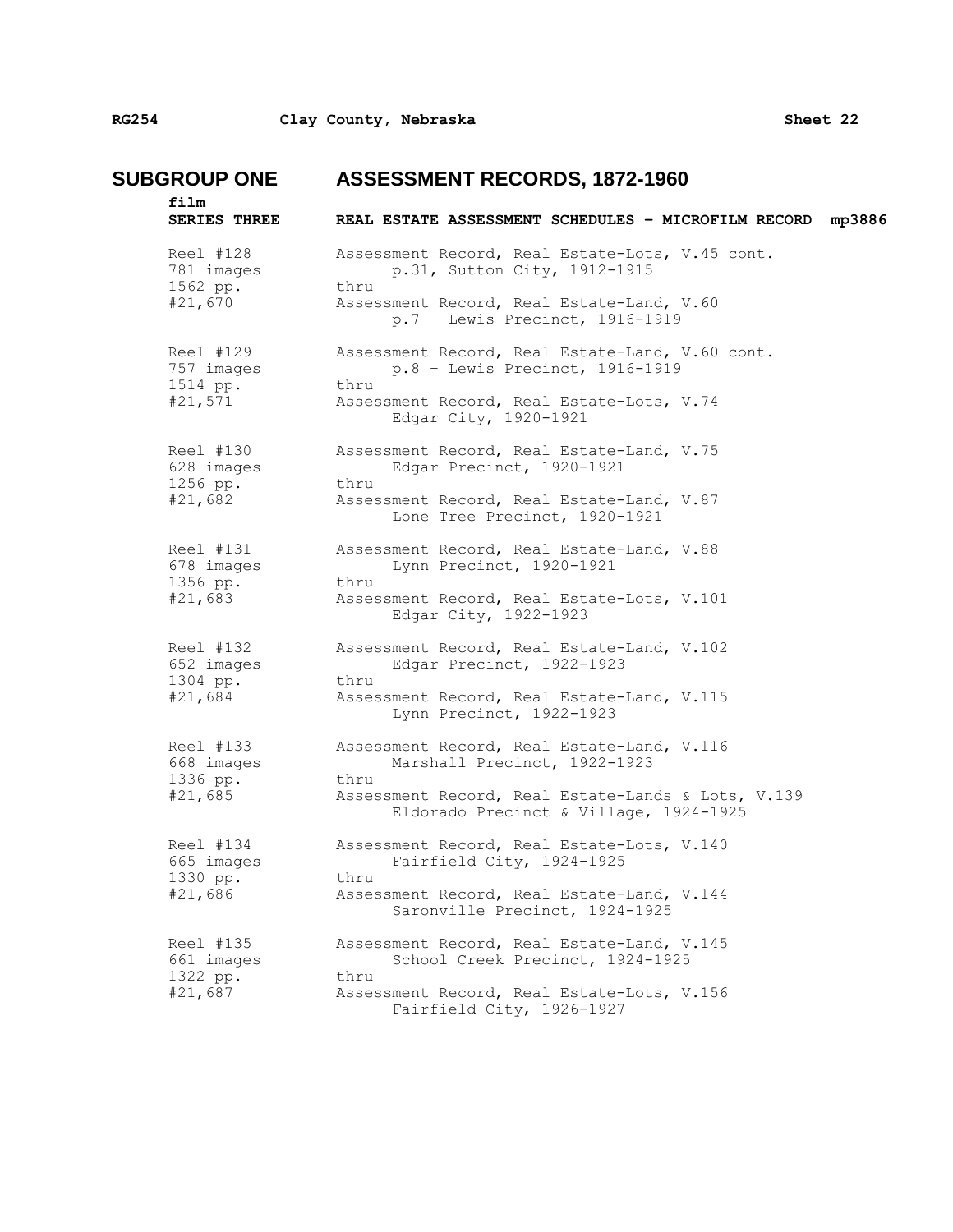| film<br><b>SERIES THREE</b>                    | REAL ESTATE ASSESSMENT SCHEDULES - MICROFILM RECORD mp3886                                                                                                                                                                                    |
|------------------------------------------------|-----------------------------------------------------------------------------------------------------------------------------------------------------------------------------------------------------------------------------------------------|
| Reel #136<br>665 images<br>1330 pp.<br>#21,688 | Assessment Record, Real Estate-Land, V.157<br>Fairfield Precinct, 1926-1927<br>thru<br>Assessment Record, Real Estate-Land, V.172<br>Sheridan Precinct, 1926-1927                                                                             |
| Reel #137<br>682 images<br>1364 pp.<br>#21,689 | Assessment Record, Real Estate-Lots & Lands, V.173<br>Spring Ranch Precinct & Village, 1926-1927<br>thru<br>Assessment Record, Real Estate-Lots, V.184<br>Glenvil Village, 1928-1929<br>NOTE: Ignore V.185, end of reel, restart on next reel |
| Reel #138<br>640 images<br>1280 pp.<br>#21,690 | Assessment Record, Real Estate-Land, V.185<br>Glenvil Precinct, 1928-1929<br>thru<br>Assessment Record, Real Estate-Lots & Lands, V.199<br>Spring Ranch Village & Precinct, 1928-1929                                                         |
| Reel #139<br>693 images<br>1386 pp.<br>#21,691 | Assessment Record, Real Estate-Lots, V.200<br>Sutton City, 1928-1929<br>thru<br>Assessment Record, Real Estate-Lots, V.212<br>Harvard City, 1930-1932                                                                                         |
| Reel #140<br>676 images<br>1352 pp.<br>#21,692 | Assessment Record, Real Estate-Lots, V.212 cont.<br>Harvard City cont., 1930-1932<br>thru<br>Assessment Record, Real Estate-Lots, V.227<br>Clay Center City, 1933-1935                                                                        |
| Reel #141<br>674 images<br>1348 pp.<br>#21,693 | Assessment Record, Real Estate-Lots, V.227 cont.<br>Fairfield City, 1933-1935<br>thru<br>Assessment Record, Real Estate-Lands, V.231<br>p.97 - Lone Tree Precinct, 1933-1935                                                                  |
| Reel #142<br>676 images<br>1352 pp.<br>#21,694 | Assessment Record, Real Estate-Lands, V.231 cont.<br>$p.98$ - Lone Tree Precinct, 1933-1935<br>thru<br>Assessment Record, Real Estate-Lots, V.236<br>p.53 - Edgar City, 1936-1937                                                             |
| Reel #143<br>668 images<br>1336 pp.<br>#21,695 | Assessment Record, Real Estate-Lots, V.236<br>$p.54 - Edgar City, 1936-1937$<br>thru<br>Assessment Record, Real Estate-Lots, V.240<br>$p.57$ - Harvard City, Lanham's Add., 1936-1937                                                         |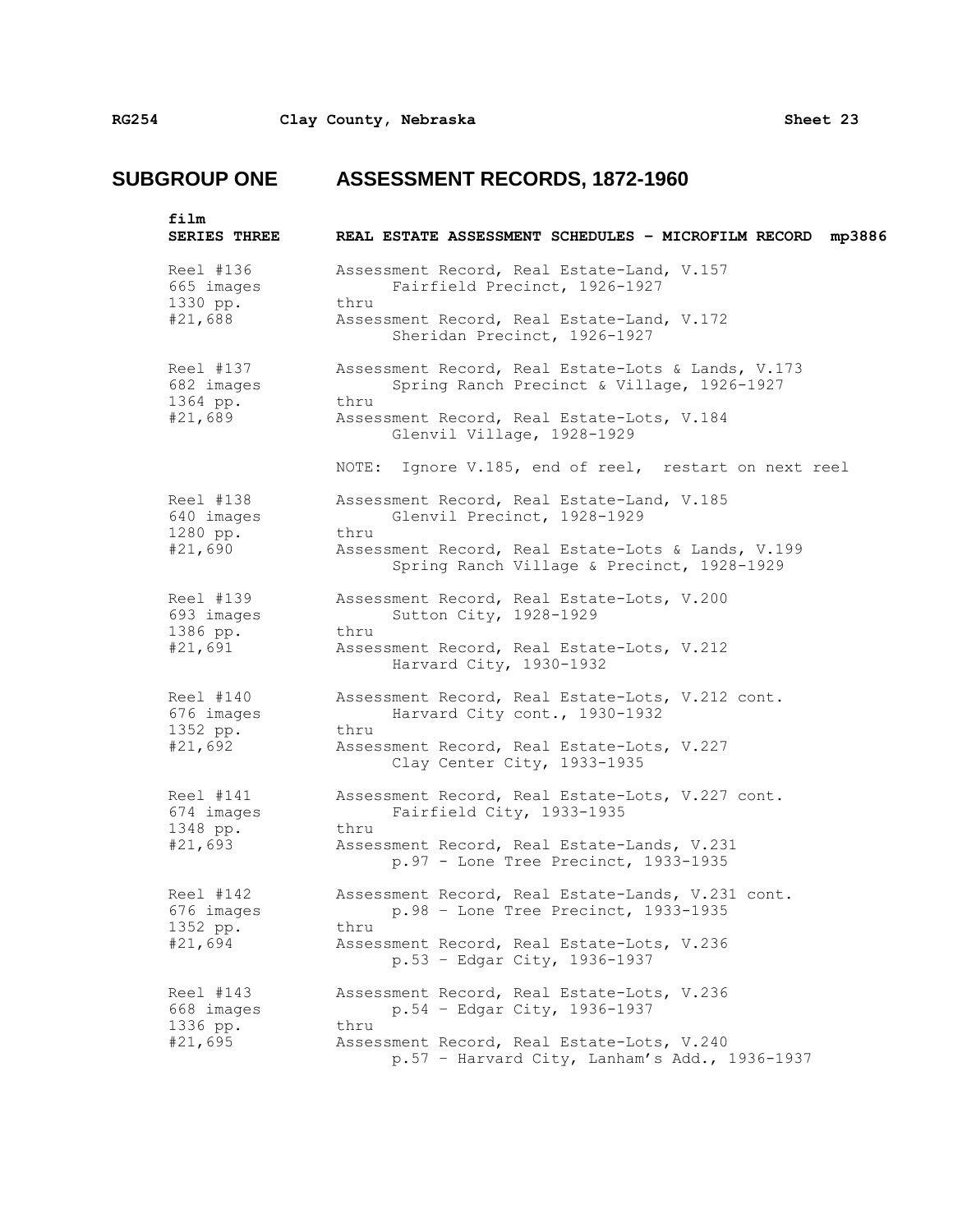| film<br><b>SERIES THREE</b>                    | REAL ESTATE ASSESSMENT SCHEDULES - MICROFILM RECORD mp3886                                                                                                                                    |
|------------------------------------------------|-----------------------------------------------------------------------------------------------------------------------------------------------------------------------------------------------|
| Reel #144<br>674 images<br>1348 pp.<br>#21,696 | Assessment Record, Real Estate-Lots, V.240 cont.<br>$p.58$ - Harvard City, Park's Add., 1936-1937<br>thru<br>Assessment Record, Real Estate-Land, V.245<br>$p.39$ - Logan Precinct, 1940-1943 |
| Reel #145<br>680 images<br>1360 pp.<br>#21,697 | Assessment Record, Real Estate-Land, V.245 cont.<br>$p.40 - Edgar$ Precinct, 1940-1943<br>thru<br>Assessment Record, Real Estate-Land, V.249<br>p.82 - Lewis Precinct, 1940-1943              |
| Reel #146<br>211 images<br>410 pp.<br>#21,698  | Assessment Record, Real Estate-Lots, V.249 cont.<br>$p.83 -$ Verona Village, 1940-1943<br>thru<br>Assessment Record, Real Estate-Lots, V.250 complete                                         |
|                                                | RETAKE: V.250 Sutton City, Clark's 2nd Add., p.74<br>Missed at frame #175, retake spliced to end of reel                                                                                      |

## **SUBGROUP ONE ASSESSMENT RECORDS, 1872-1960**

| film<br><b>SERIES FOUR</b> | SPECIAL ASSESSMENT OF LIVESTOCK, 1917                                        |
|----------------------------|------------------------------------------------------------------------------|
| Reel #146<br>Part          | Assessment Record, Livestock Record, V.1<br>Clay Center City, 1st Ward, 1917 |
| $Fr.$ #212                 | thru                                                                         |
| 278 images<br>#21,698      | Assessment Record, Livestock Record, V.57, 1917                              |

## **SUBGROUP TWO TREASURER, 1872-1933**

| film<br><b>SERIES ONE</b> | TAX LISTS, 1872-1933              |        |
|---------------------------|-----------------------------------|--------|
| Vols. $1-19$              | 1872-1879<br>1898-1900<br>1933    |        |
| film                      |                                   |        |
| <b>SERIES ONE</b>         | TAX LISTS - MICROFILM RECORD      | MP3885 |
| Reel #146<br>$Fr.$ #490   | Tax List, V.1 (1872-1873)<br>thru |        |
| 218 images                | Tax List, V.2 (1874)              |        |
| #21,698                   | p.128 - Harvard Precinct          |        |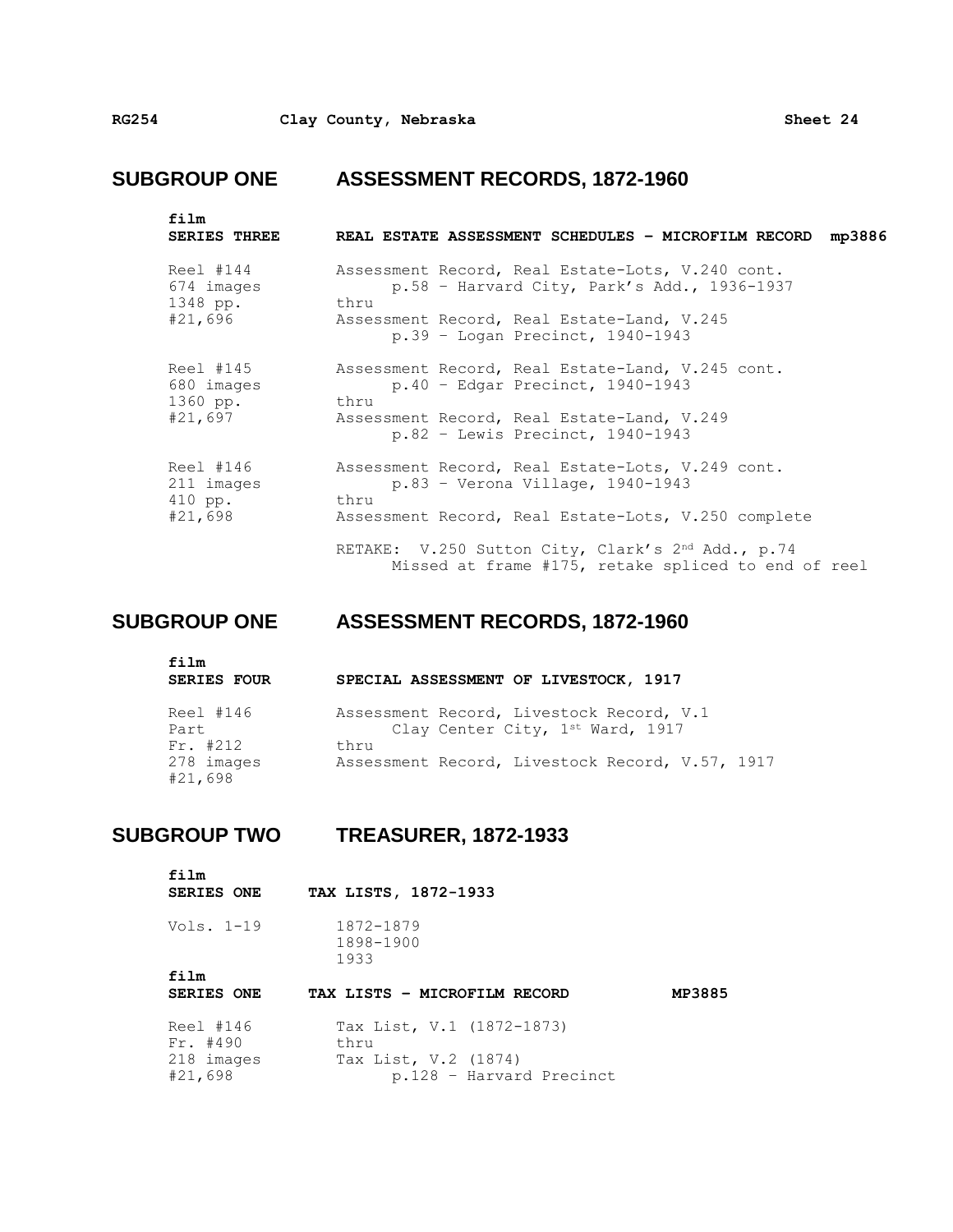## **SUBGROUP TWO TREASURER, 1872-1933**

| film<br><b>SERIES ONE</b>                                | TAX LISTS - MICROFILM RECORD<br>MP3885                                                                  |  |
|----------------------------------------------------------|---------------------------------------------------------------------------------------------------------|--|
| Reel #147<br>671 images<br>1342 pp.<br>#21,699           | Tax Lists, V.2 cont., 1874<br>p.129 - Harvard Precinct<br>thru<br>Tax Lists, V.5, Recapitulations, 1877 |  |
| Reel #148<br>& 148A<br>804 images<br>1608 pp.<br>#21,700 | Tax Lists, V.6 (1878)<br>Logan Precinct<br>thru<br>Tax Lists, V.17 (1933)<br>Trumbull Village           |  |
|                                                          | Reels #105-148 positives received 2/3/1987                                                              |  |
| <b>SERIES ONE</b>                                        | TAX LISTS (NOT ON MICROFILM)                                                                            |  |
| $v.18 - 20$                                              | Intangible Tax Record, 1930                                                                             |  |

## **SUBGROUP THREE COUNTY BOARD OF COMMISSIONERS, 1872-**

|      | SERIES ONE COUNTY BOARD PROCEEDINGS (no record)                                                                                                                                                                                                                                                                                                                                                                                                                                                                                                                                                                                                                                          |
|------|------------------------------------------------------------------------------------------------------------------------------------------------------------------------------------------------------------------------------------------------------------------------------------------------------------------------------------------------------------------------------------------------------------------------------------------------------------------------------------------------------------------------------------------------------------------------------------------------------------------------------------------------------------------------------------------|
|      | SERIES TWO SUPPLEMENTAL DOCUMENTS AND CORRESPONDENCE                                                                                                                                                                                                                                                                                                                                                                                                                                                                                                                                                                                                                                     |
| B.01 | Accountability & Disclosure<br>Affidavits, 1883<br>Affidavits, 1883<br>Agricultural Society, 1878-1909<br>AK-SAR-Ben, 1909<br>Appointments& Resignations, 1879-1909<br>Articles Of Incorporation, 1872-1888 & 1942<br>Assessor, 1907 & 1908<br>Assistance and Relief, 1879, 1899-1900, 1908-1909, 1913-1916<br>Associations, 1887-1903<br>Attorney's, 1900-1901<br>Auditor Of Public Accounts, 1896-1897<br>Banking, 1896-1909<br>Beatrice Institute, 1906-1926<br>Bids & proposals-Misc., 1879<br>Birth & Death certificates, 1917-1919 A-Z<br>Board of Commissioners, 1898-1917<br>Board of Health, 1906<br>Bonds & Oaths, 1879-1900<br>Bond Records, 1900<br>Bonds Schools, 1873-1897 |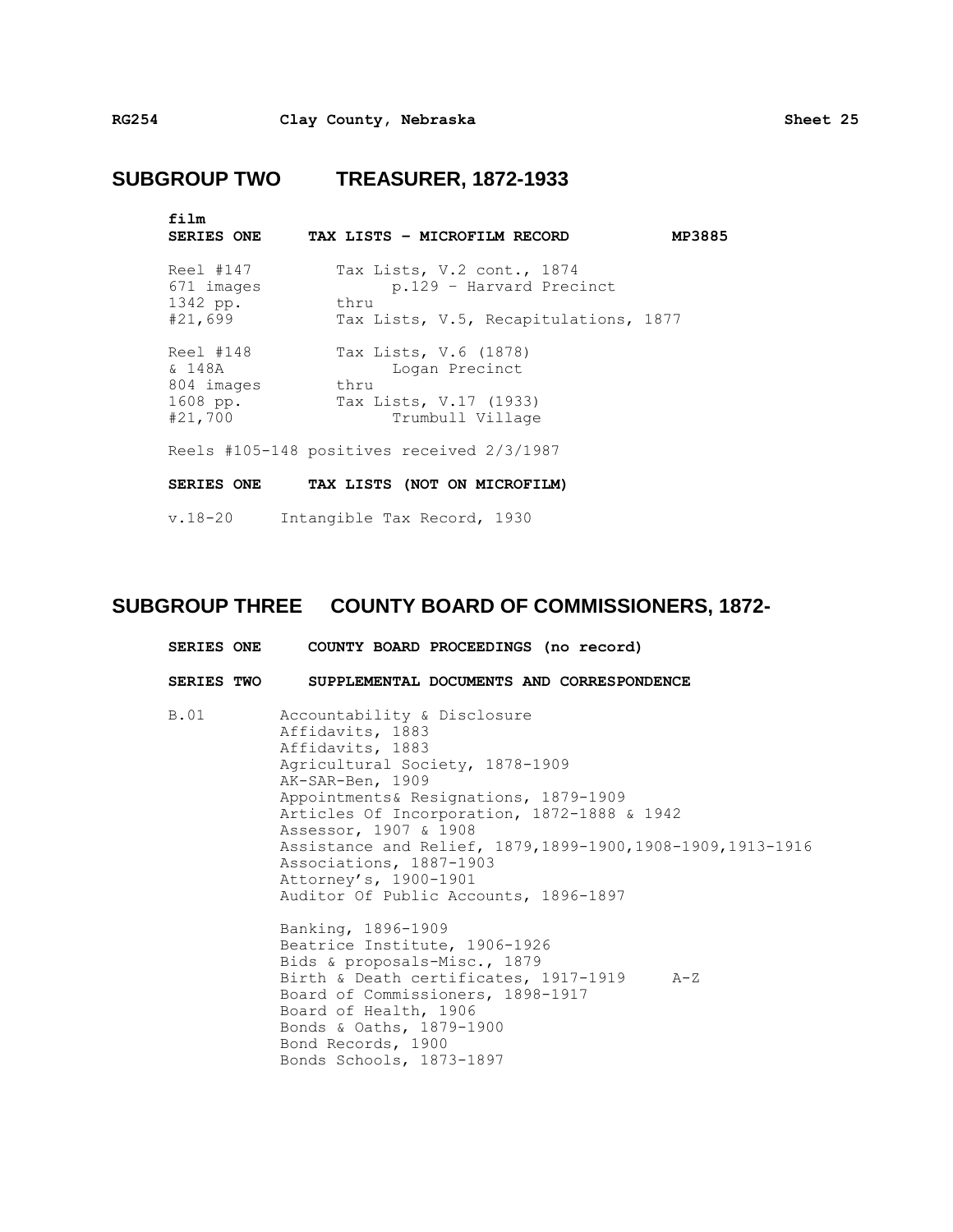| <b>SERIES TWO</b> | SUPPLEMENTAL DOCUMENTS AND CORRESPONDENCE                                                                                                                                                                                                                                                                                                                                                                                                                                                             |
|-------------------|-------------------------------------------------------------------------------------------------------------------------------------------------------------------------------------------------------------------------------------------------------------------------------------------------------------------------------------------------------------------------------------------------------------------------------------------------------------------------------------------------------|
| B.01              | Bounty for wolves and coyotes, 1901<br>Bridge Equipment& supplies, 1896-1906<br>Bridge Petitions, 1896-1906<br>Bridge Work, 1897-1901<br>Burial permits, 1973-1980<br>Burlington & Mo River RR, 1877-1891                                                                                                                                                                                                                                                                                             |
|                   | Carroll, P.H., State vs, 1879<br>Census, 1899<br>Chicago & NW RR, 1896-1901<br>County Claims, 1897-1900<br>Clerk, 1896-1906<br>Committee Reports, 1900<br>Correspondence Misc., 1899-1900<br>County Coroner, 1900<br>County Seat Petitions, 1878-1897<br>County Courthouse, 1897-1901; 1917<br>Includes specs for heating, etc. 1917<br>Courthouse Bonds, 1896-1901                                                                                                                                   |
| B.02              | Edgar Nebraska, 1879-1908<br>Election Records, 1896-1900<br>Election Board, 1879-1901<br>Edmonson, Thomas, 1884<br>Equalization & Assessments, 1874-1879<br>Equalization & Assessments, 1890-1899<br>Equalization & Assessments, 1900-1905<br>Equalization & Assessments, 1906-1907<br>Equalization & Assessments, 1908-1909<br>Equalization & Assessments, 1907-1909<br>Estimates, 1898-1901<br>Fire Department, 1896<br>F.E. & M.V RR Co<br>Glenville, 1899<br>Harvard Volunteer Fire Company, 1897 |
|                   | Insanity Board, 1879 & 1900<br>Insane Hospital, 1874-1901<br>Insurance, 1956                                                                                                                                                                                                                                                                                                                                                                                                                          |
|                   | Johnson, Harrison, 1879<br>Judge, County, 1906-1909<br>Justices Of The Peace, 1879-1900                                                                                                                                                                                                                                                                                                                                                                                                               |
|                   | Kansas City & Omaha RR, 1897-1908                                                                                                                                                                                                                                                                                                                                                                                                                                                                     |
|                   | Land Records, 1896<br>Legislature, 1879<br>Liquor Permits, 1878                                                                                                                                                                                                                                                                                                                                                                                                                                       |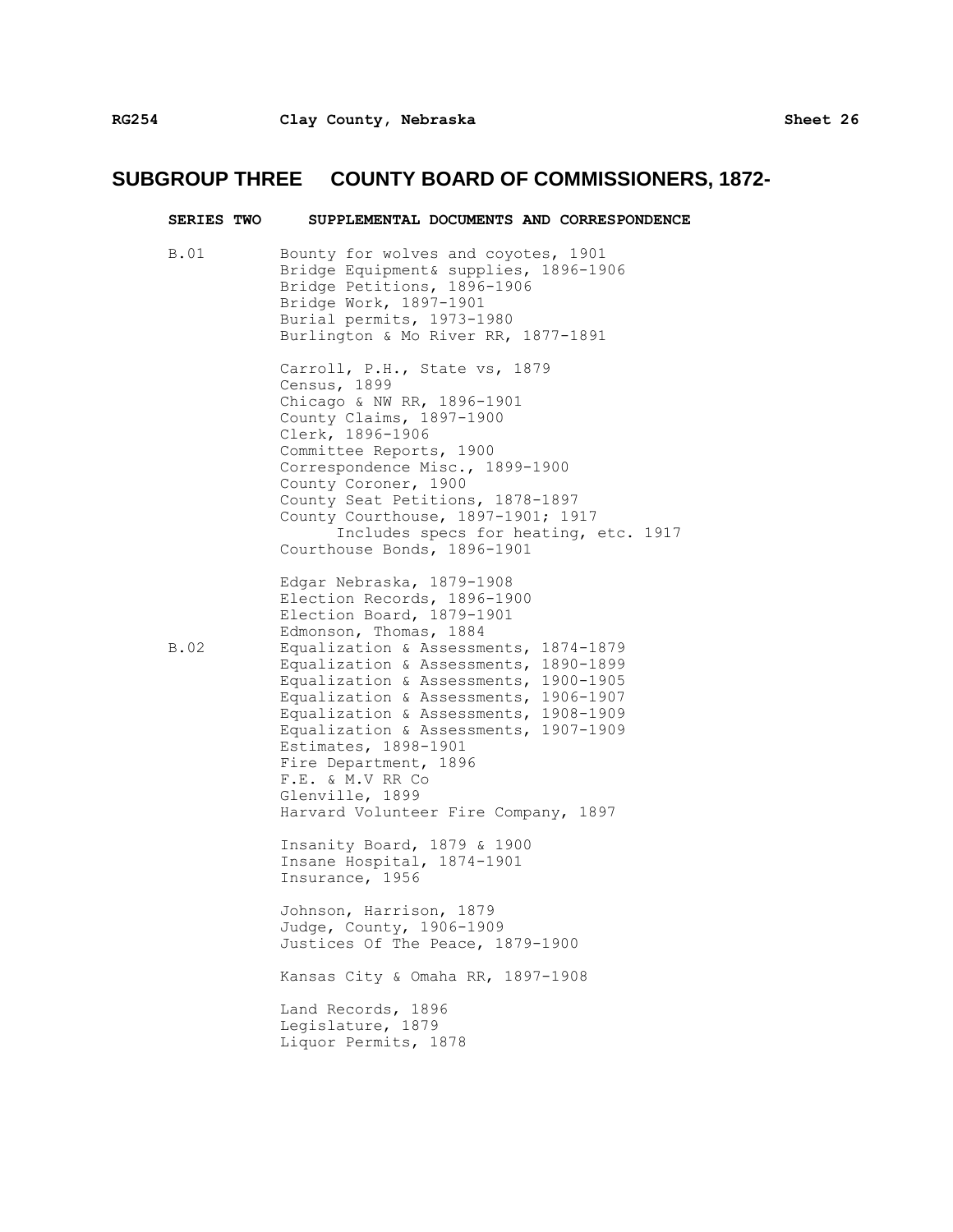|      | SERIES TWO SUPPLEMENTAL DOCUMENTS AND CORRESPONDENCE                                                                                                                                                                                                                |
|------|---------------------------------------------------------------------------------------------------------------------------------------------------------------------------------------------------------------------------------------------------------------------|
| B.02 | Midland Elevator Company, 1901<br>Minutes, 1896-1900<br>Missouri Pacific Railway, 1909<br>Motions & Resolutions, 1900-1906                                                                                                                                          |
|      | Nebraska & Gulf RR, 1900-1901<br>Nebraska & Kansas RR, 1879<br>Nebraska Telephone Company, 1899                                                                                                                                                                     |
|      | ONG, Nebraska (incorporation), 1901<br>Petitions - Misc., 1935<br>Physicians, County, 1891-1900<br>Poor Farm, 1879-1901<br>Poor Farm Warrants, 1875-1880<br>Printing, 1897-1901<br>Professional Licenses, 1881-1890<br>Railroad Assessments, 1896-1909              |
|      | Road Equipment & Supply, 1876-1909<br>Road Petitions, 1899-1909<br>Road Supervisors, 1880-1909<br>Road Vacations, 1879<br>Road Work, 1899-1906                                                                                                                      |
| B.03 | Sackrison, Jonas, 1881<br>St. Joseph & GI RR, 1874-1906<br>Saronville, 1907<br>School Districts, 1879-1896<br>School Land Leases, 1874-1875<br>School Levies, 1873-1876<br>Sheriff, 1879-1909<br>Supt. of Schools, 1878-1907<br>Surveyor, 1900<br>Sutton, 1877-1909 |
|      | Tax Notices, 1874<br>Tax Sale Records, 1877<br>Tax Statements, 1897<br>Township Accounts/Records, 1896 & 1906<br>Treasurer<br>General Correspondence, 1899-1907<br>Investigations, 1880<br>State Tax Liens, 1944<br>Trumbull Village, 1906                          |
|      | Union Pacific RR, 1876-1878                                                                                                                                                                                                                                         |
|      | Veterans, 1900, 1909                                                                                                                                                                                                                                                |
|      | Clay County Correspondence, 1943-1966 (1 folder)                                                                                                                                                                                                                    |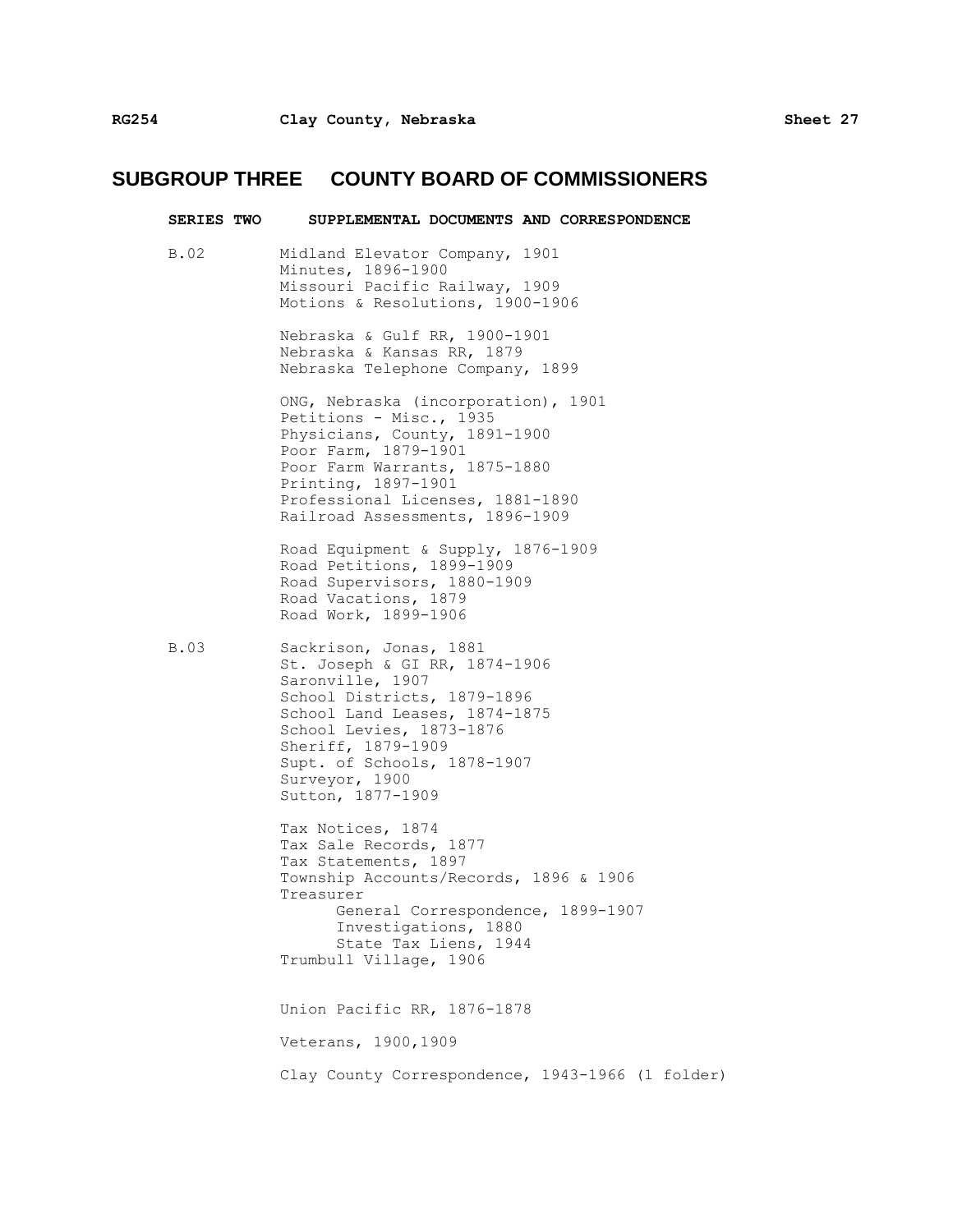| <b>SERIES THREE</b> |                                             | SOLDIERS RELIEF COMMISSION, 1890-1909 |  |  |
|---------------------|---------------------------------------------|---------------------------------------|--|--|
| B.01                | Soldiers Relief Commission 1890-1912        |                                       |  |  |
|                     | Soldiers Relief 1890                        |                                       |  |  |
|                     | Soldiers Relief Warrants 1891               |                                       |  |  |
|                     | Soldiers Relief Warrants 1892               |                                       |  |  |
|                     | Soldiers Relief Warrants 1893               |                                       |  |  |
|                     | Soldiers Relief Warrants 1894               |                                       |  |  |
|                     | Soldiers Relief Warrants 1895               |                                       |  |  |
|                     | Soldiers Relief Warrants 1896-97            |                                       |  |  |
|                     | Soldiers Relief Warrants 1898               |                                       |  |  |
|                     | Soldiers Relief Warrants 1899               |                                       |  |  |
|                     | Soldiers Relief Warrants 1900               |                                       |  |  |
|                     | Soldiers Relief Warrants 1901               |                                       |  |  |
|                     | Soldiers Relief Warrants 1902               |                                       |  |  |
|                     | Soldiers Relief Warrants 1903               |                                       |  |  |
|                     | Soldiers Relief Warrants 1904               |                                       |  |  |
|                     | Soldiers Relief Warrants 1905               |                                       |  |  |
|                     | Soldiers Relief Commission 1906,1908,& 1909 |                                       |  |  |

## **SERIES FOUR MOTHERS PENSION RECORDS, 1916-1935**

| <b>B.01</b> |                                                                                                                                                                                             |                                                                            |
|-------------|---------------------------------------------------------------------------------------------------------------------------------------------------------------------------------------------|----------------------------------------------------------------------------|
|             | Adams, Annie - Edgar<br>Adams, Sarah Ann - Edgar, Neb.<br>Allen, Bertha - Edgar, Neb.<br>Allen, Hulda - Edgar, Neb.<br>Anthes, Erma - Harvard, Neb.<br>Averill, Betty - Harvard, Neb.       | 1918-1921<br>1917-1924<br>1933-1955<br>1920-1924<br>1934<br>1926           |
|             | Bills, Willimina - Edgar, Neb.<br>Bowling, Rosa - Deweese<br>Bykirk, Adelia V.                                                                                                              | 1923-1925<br>1912-1919<br>1926                                             |
| B.02        | Chytry, Anna - Deweese, Neb.<br>Conklin, Reda - Clay Center, Neb.<br>Estes Minors<br>Fifield, Sylvia - Harvard, Neb.                                                                        | 1921-1929<br>1924-1953<br>1913<br>1918-1920                                |
|             | Gardner, Florence - Harvard, Neb.<br>Glantz, Mrs. William W.<br>Gosser, Mary - Sutton Neb.                                                                                                  | 1935<br>1926<br>1916-1918                                                  |
|             | Hammond, Opal - Edgar, Neb.<br>Hansen, Pearl - Harvard, Neb.<br>Holmes, Sophie C. - Sutton, Neb.<br>Hood, Lucy - Sutton, Neb.<br>Hoover, Myrtle - Edgar, Neb.<br>Hyman, Edith - Edgar, Neb. | 1934-1935<br>1927-1930<br>1932-1935<br>1916-1922<br>1933-1935<br>1932-1935 |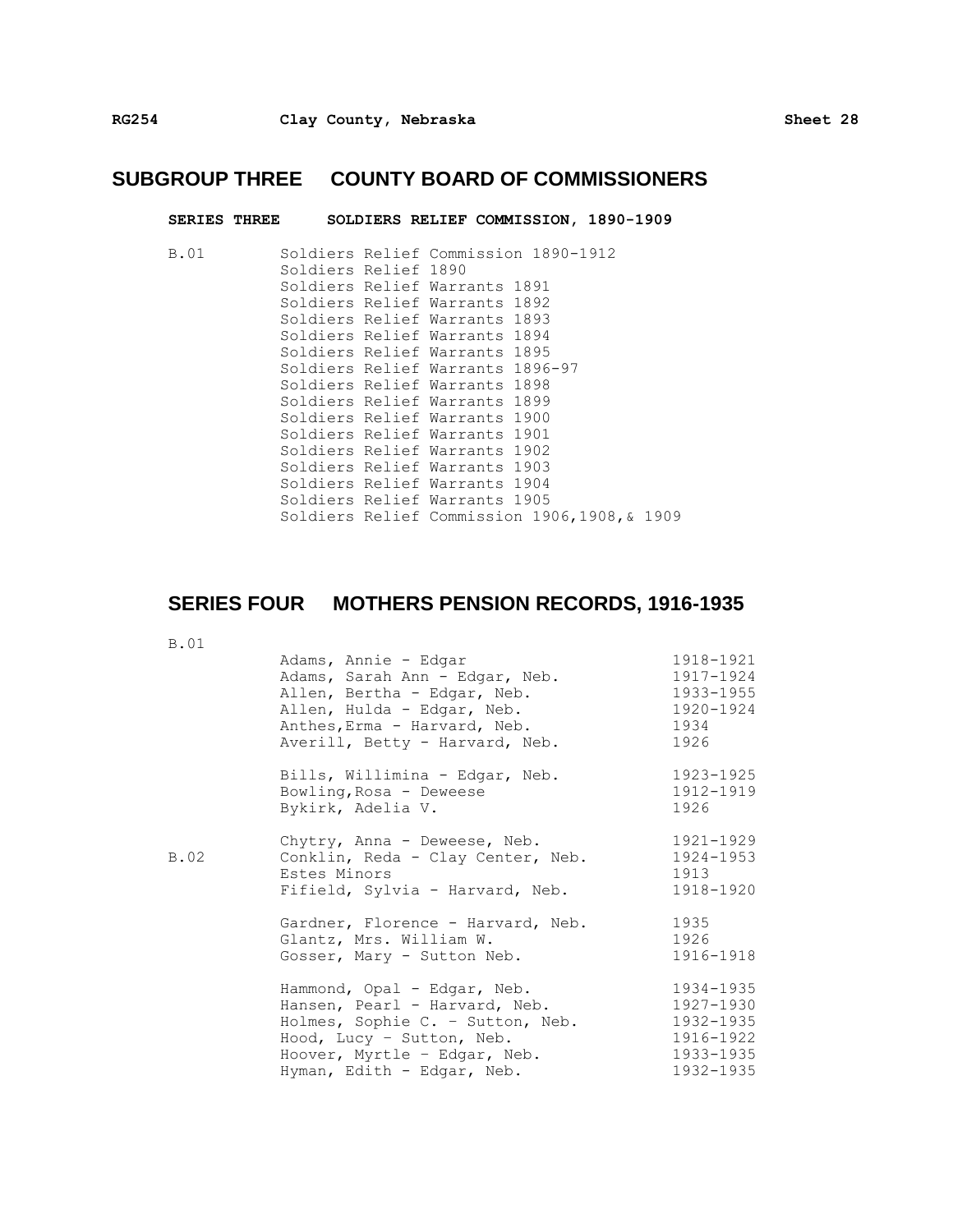| SERIES FOUR MOTHERS PENSION RECORDS, 1916-1935                                                                                                                                                                                                               |                                                                                            |
|--------------------------------------------------------------------------------------------------------------------------------------------------------------------------------------------------------------------------------------------------------------|--------------------------------------------------------------------------------------------|
| B.02 (cont) Iliff, Addie E. - Edgar, Neb.                                                                                                                                                                                                                    | 1932-1933                                                                                  |
| Johnson, Ingeborg (Mrs)<br>Juranex Sophie - Fairfield, Neb.                                                                                                                                                                                                  | 1935<br>1932-1933                                                                          |
| Karnatz, Mary - Edgar, Neb.<br>Kaufman, Eva - Harvard, Neb.<br>Klein, Vera May                                                                                                                                                                               | 1935<br>1921-1925<br>1935                                                                  |
| Lissmann, Emma - Sutton Neb.<br>Loschen, Alice J. - Glenville, Neb.<br>Luedtka, Leona Kreuger - Glenville, Neb. 1917-1918                                                                                                                                    | 1922-1932<br>1927                                                                          |
| Morris, Emma - Fairfield, Neb.                                                                                                                                                                                                                               | 1925-1926                                                                                  |
| Nowka, Frances - Harvard, Neb.                                                                                                                                                                                                                               | 1933                                                                                       |
| Reiter, Frieda - Sutton, Neb.<br>Scherich, Sadie B. - Inland, Neb.<br>Simmerman, Anna - Sutton, Neb.<br>Sole, Iva - Harvard, Neb.<br>Stone, Inez - Harvard, Neb.<br>Strine, Gertrude<br>Styles, Evelyn May - Harvard, Neb.<br>Swanson, Mae F. - Sutton, Neb. | 1933-1935<br>1925-1933<br>1917<br>1926-1928<br>1927-1929<br>1925-1926<br>1917<br>1934-1935 |
| Tangard, Marie - Fairfield, Neb.                                                                                                                                                                                                                             | 1927-1928                                                                                  |
| Warwick, Mary - Fairfield, Neb.<br>Wells, Frieda - Sutton, Neb.<br>Whitaker, Cora Belle,<br>Whitlock, Minnie<br>Williams, Bessie - Edgar, Neb.                                                                                                               | 1932-1935<br>1925-1930<br>1916-1928<br>1916<br>1922-1927                                   |

#### **SERIES FIVE COUNCIL OF DEFENSE, 1917-1919**

B.01 Correspondence, 1917-1919<br>B.02 Index sheets to survey ca

Index sheets to survey cards and donations, 1918

- (includes alpha listings of residents of townships) B.03-10 Survey Cards (Valuations and Payments)
- Includes name, where born, married?, Occupation, Naturalized?, No. of years in service, property owned, War investments and donations.
	- NOTE: These cards are extremely fragile and will tear and Break with use. Cannot be used by public. Index is Being prepared on microfilm and collection will be Scheduled for microfilming when possible.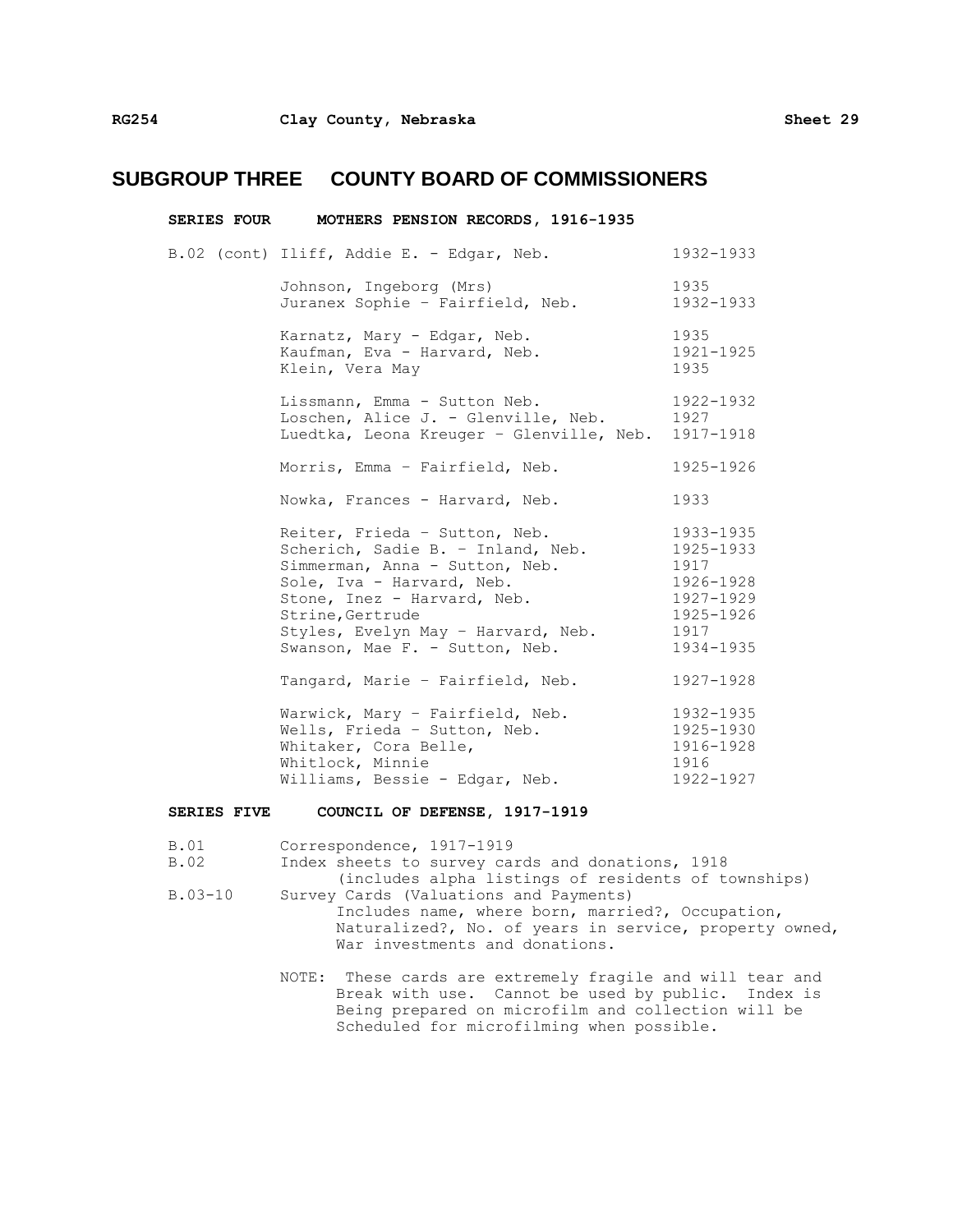|                   |                   | SERIES FIVE COUNCIL OF DEFENSE, 1917-1919                                                                                                                                                                                                                                                          |
|-------------------|-------------------|----------------------------------------------------------------------------------------------------------------------------------------------------------------------------------------------------------------------------------------------------------------------------------------------------|
|                   |                   | B.03-10 (cont) Survey Cards cont.                                                                                                                                                                                                                                                                  |
|                   | B.03 #1 thru #626 | B.04 #627 thru #1230<br>MISSING: 665-684; 919-938; 1069-1086<br>B.05 #1231 thru #1815<br>B.06 #1816 thru #2435<br>MISSING: 2189-2209<br>B.07 #2436 thru #3100<br>MISSING: 2550; 3039-3060<br>B.08 #3101 thru #3750<br>MISSING: 3153-3185; 3544-3573<br>B.09 #3751 thru #4300<br>MISSING: 3946-3985 |
|                   |                   | B.10 #4301 thru #4487, and<br>4538-39; 4542-43; 4799                                                                                                                                                                                                                                               |
|                   |                   | B.11-15 Donation and Membership Cards for Council of Defense,<br>Liberty Loans, Red Cross Loans, United War Work<br>Campaign.                                                                                                                                                                      |
| <b>SERIES SIX</b> |                   | ROAD OVERSEERS RECORDS, 1880-1898                                                                                                                                                                                                                                                                  |
| $B.01 - 03$       |                   | Road Overseers Reports (and poll tax records)<br>Payroll, time worked, tax assessed, 1880-1898<br>(gives districts, name, amt of tax, some<br>dates of work and on what sections)<br>B.01 1880-1883<br>B.02 1884-1886<br>B.03 1887-1898                                                            |
| B.04              |                   | Vols. 3-9 Road Overseers Record, 1884-1888 (poll tax)<br>Harvard, Sutton, Edgar, Clay Center                                                                                                                                                                                                       |

### **SUBGROUP FOUR COUNTY CLERK'S RECORDS, 1872-1935**

#### **SERIES ONE MARRIAGE RECORDS**

Note: Marriage Records for Clay County remain at the county courthouse

#### **SERIES TWO ELECTION RECORDS**

#### **SS1 Abstracts of Votes Cast**

NOTE: The Archives does not have the election records for Clay County

#### **SS2 Voter Registration, 1872**

Vols. 1-2 Voter Registrations, 1872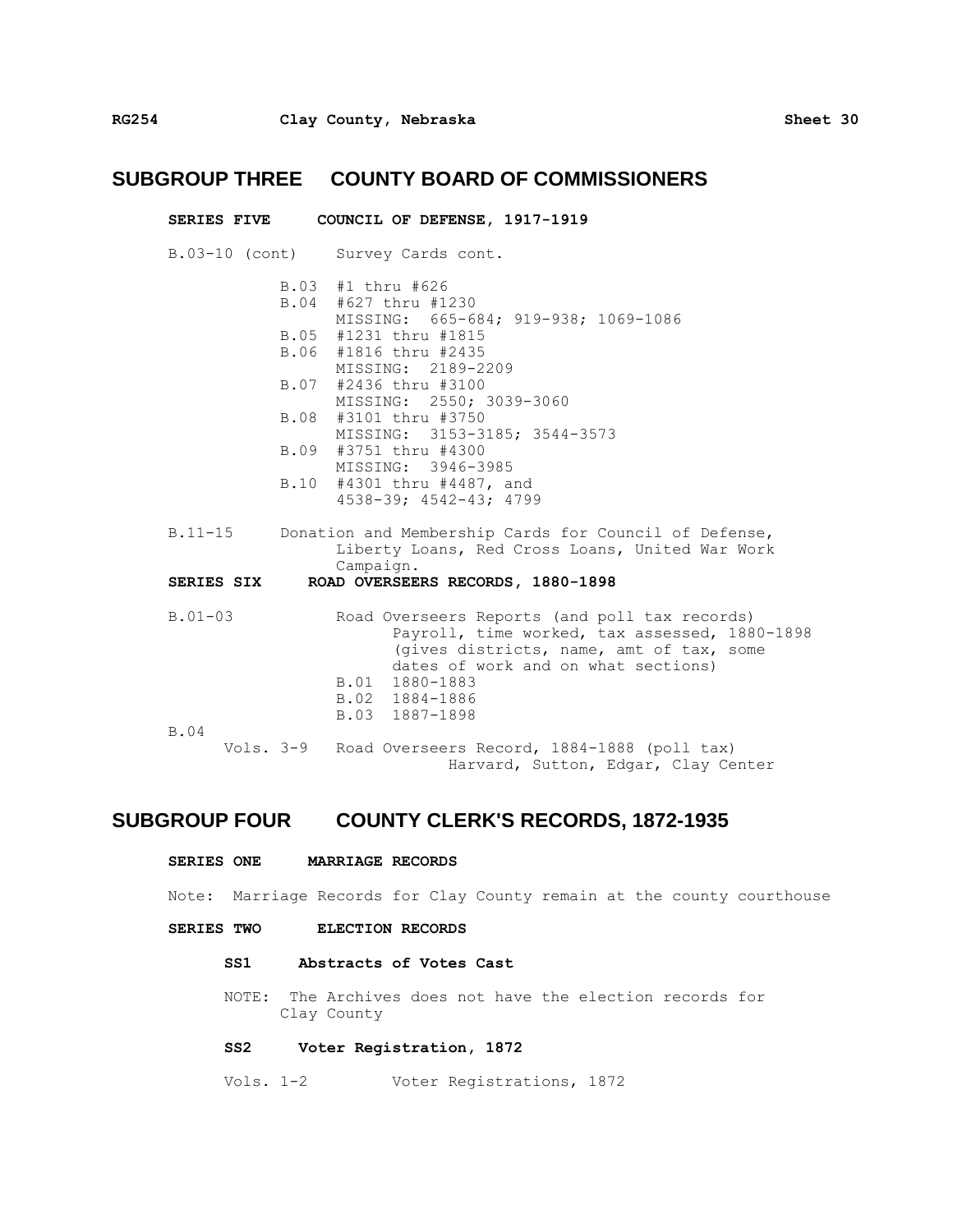#### **SUBGROUP FOUR COUNTY CLERK'S RECORDS, 1872-1935**

#### **SERIES THREE THRU SEVEN (NO RECORDS)**

Note: Some of these records can be found on security microfilm, 1872-current

**SERIES EIGHT MILITIA LISTS AND ROSTERS, 1889-1935**

B.01

Ex Soldier & Sailor Roster 1887 Militia Lists 1889 Militia Lists 1891 Ex-Soldier & Sailor List 1893 Ex-Soldier & Sailor List 1895 Ex-Soldier & Sailor List 1897 Militia List 1902 Militia List 1903 Militia List 1904 Militia List 1905 Militia List 1906 Militia List 1907 Militia List 1908 Militia List n.d. Militia List 1911 Militia List 1915 Militia List 1919 Militia List 1923 B.02 Roster of Soldiers and Sailors, 1925-1927 B.03 Roster of Soldiers and Sailors, 1933-1935 Vol.01 Town Plat Book, Clay Co., North Dakota

### **SUBGROUP FIVE REGISTER OF DEEDS**

Security Microfilm exists for records of the Register of Deeds Of Clay County, 1872-current

#### **SUBGROUP SIX COUNTY COURT, 1875-1903**

**SERIES ONE PROBATE RECORDS, 1872-current**

**Security Microfilm exists for the probate records of Clay county, 1872-current**

**SS1 FEE BOOKS AND INDEXES (remain at county courthouse)**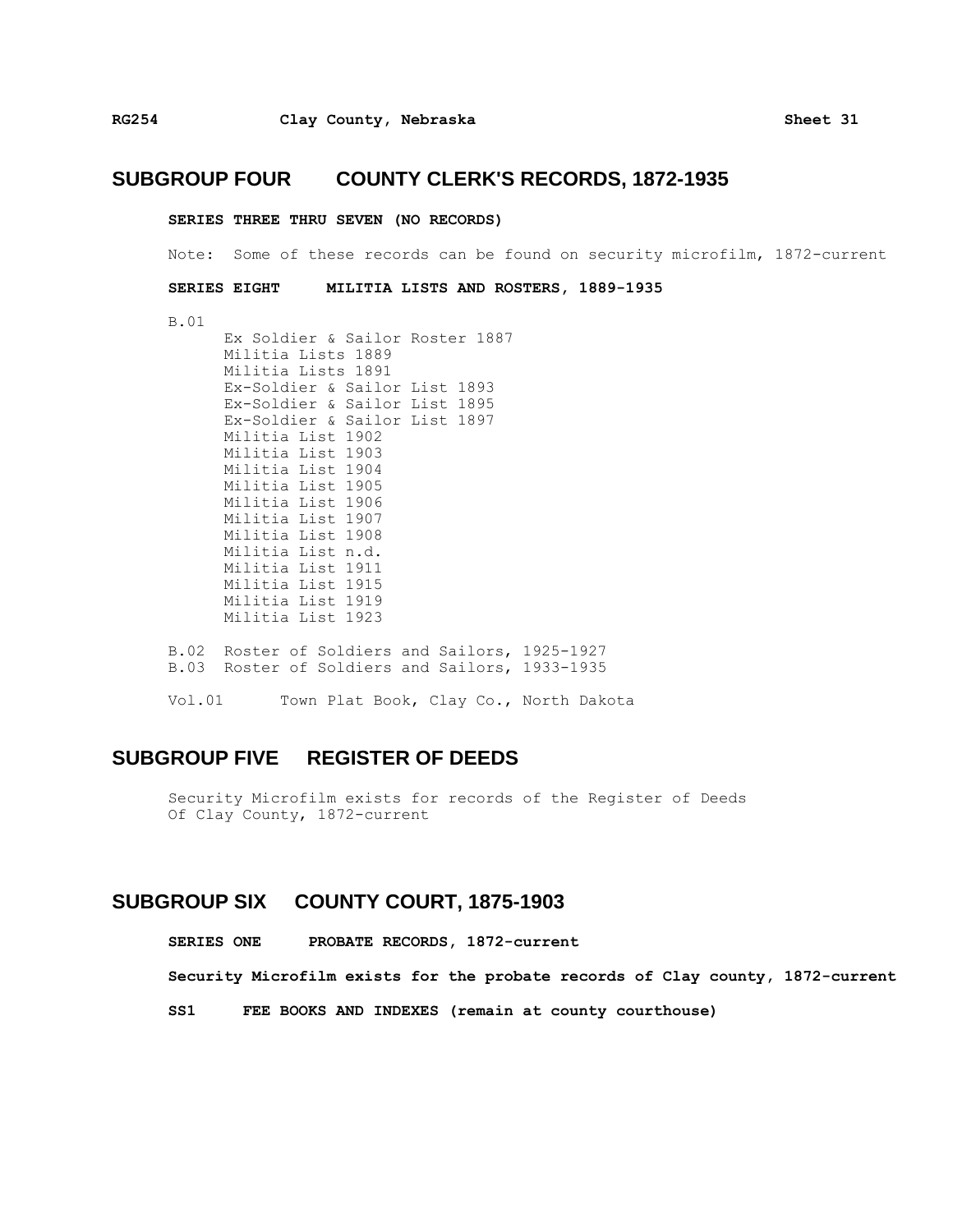#### **SUBGROUP SIX COUNTY COURT, 1875-1903**

- **SERIES ONE PROBATE RECORDS, 1872-current**
- **SS2 ENTRY BOOKS AND ESTATE BOOKS, 1885-1902**
- V.01 Entry Book #2 August 1885 November 1892 Entry Book #3 November 1892 - May 1902

**SS3 PROBATE DOCKETS (remain at county courthouse)**

**SS4 PROBATE CASE FILES, 1872-current**

**Security Microfilm only**

#### **SERIES TWO JUSTICES OF THE PEACE**

| V.01 | Probate Justice Docket     |  |  | Nov. 1875 - Jan. 1877 |  |
|------|----------------------------|--|--|-----------------------|--|
| V.02 | Justice Docket (Co. Court) |  |  | Dec. 1876 - Nov. 1877 |  |

**SERIES THREE CALENDARS AND GENERAL INDEXES (no records)**

**SERIES FOUR CIVIL AND CRIMINAL DOCKETS, 1876-1887**

V.01 County Court Docket #1 1876 - 1878 V.02 County Court Docket #2

**SERIES FIVE COUNTY JUDGE'S DOCKETS, 1887-1903**

| V.O1 | County Judge's Docket #4 |  |  | Sept 1887 - July 1892 |  |
|------|--------------------------|--|--|-----------------------|--|
| V.02 | County Judge's Docket #5 |  |  | July 1892 - Sept 1896 |  |
| V.03 | County Judge's Docket #6 |  |  | Sept 1896 - June 1903 |  |

### **SUBGROUP SEVEN DISTRICT COURT, 1872-1952**

| <b>SERIES ONE</b> | NATURALIZATION RECORDS, 1872-1952                                                                                             |                                 |
|-------------------|-------------------------------------------------------------------------------------------------------------------------------|---------------------------------|
| V.01              | Naturalization Record, Vol. #1<br>Declarations of Intention, pp.1-275 (1872-1888)<br>Final Papers, pp.305-578 (1870-May 1890) |                                 |
| V.02              | Final Papers, Vol. #2                                                                                                         | May $1884 - Mar. 1903$          |
| V.03              | Declarations of Intention V.2                                                                                                 | Feb. $1888 - \text{Feb. } 1906$ |
| V.04              | Final Papers, Vol. #3                                                                                                         | Nov. 1903 - Sept 1906           |
| V.05              | Declaration of Intention V.3                                                                                                  | Jan. 1904 - Sept 1906           |
| V.06              | Petition & Record, V.1<br>#1 (Feb. 2, 1907) - #50 (Nov. 11, 1909)                                                             |                                 |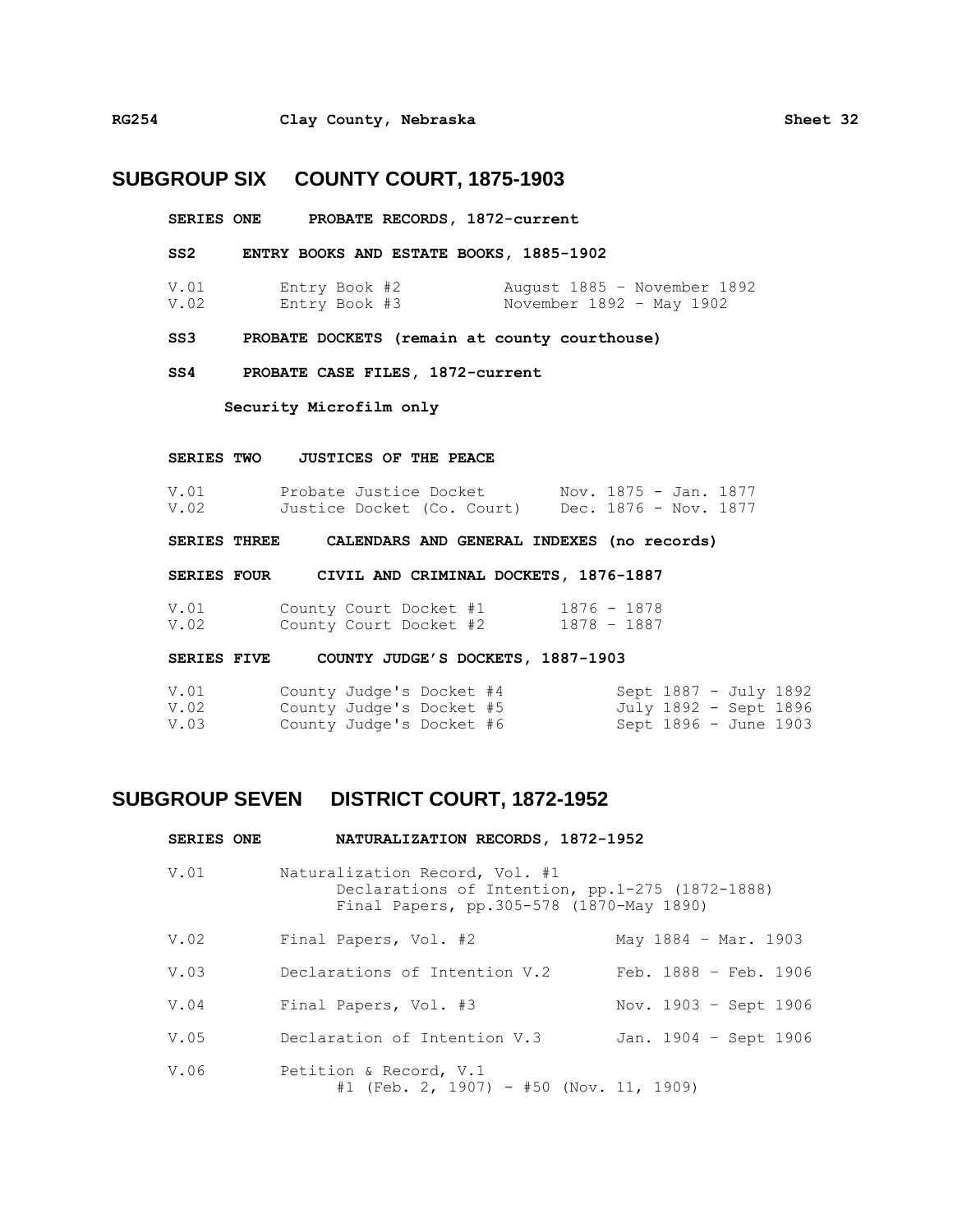## **SUBGROUP SEVEN DISTRICT COURT, 1872-1952**

| <b>SERIES ONE</b> | NATURALIZATION RECORDS, 1872-1952                                                                                                                                        |
|-------------------|--------------------------------------------------------------------------------------------------------------------------------------------------------------------------|
| V.07              | Petition & Record, V.2<br>$#51$ (Dec. 17, 1909) - #150 (Mar. 14, 1916)                                                                                                   |
| V.08              | Petition & Record, V.3<br>#151 (May 31, 1916 - #250 (Mar. 11, 1920)                                                                                                      |
| V.09              | Petition & Record, V.4<br>$#251$ (Mar. 23, 1920) - $#350$ (May 15, 1925)                                                                                                 |
| V.10              | Petition & Record, V.5<br>#351 (May 15, 1925) - #383 (June 26, 1929)                                                                                                     |
| V.11              | Declarations of Intention, V.4<br>#1 (Feb. 13, 1907) - #100 (3/8/1912)                                                                                                   |
| V.12              | Declarations of Intention, V.5<br>$#101$ (3/26/1912) - #200 (7/2/1917)                                                                                                   |
| V.13              | Declarations of Intention, V.6<br>$#201$ (July 2, 1917) - $#299$ (May 28, 1919)                                                                                          |
| V.14              | Declarations of Intention, V.7<br>#300 (Aug. 11, 1919) - #382 (Apr. 15, 1929)                                                                                            |
| V.15              | Declarations of Intention, V.8<br>#383 (June 7, 1930) - #411 (June 4, 1952)                                                                                              |
| V.16              | Petition & Record, V.6<br>#384 (Oct. 9, 1930) - #389 (Dec. 8, 1931)                                                                                                      |
| V.17              | Misc., 1931-1941 including record of petitions granted<br>1931; oaths of allegiance, 1940-41; and a<br>statement of facts for declaration #413, Barnhard<br>Karl Phikat. |

#### **Film**

**SERIES ONE NATURALIZATION RECORDS – MICROFILM RECORD MP3272**

**This series was copied from records on security microfilm and filmed By Blackstone Microfilming in 1979 for the county.**

#### **Index at beginning of each volume**

| Naturalization Record, Vol. #1<br>Declarations of Intention V.1, 1872-1888<br>thru<br>Vol. #2 - Final Papers, Vol. #2, p.49 (Dec. 1886) |
|-----------------------------------------------------------------------------------------------------------------------------------------|
| NOTE: Reel begins with Judgment Dockets of the District<br>Court. Naturalization Records follow V.6 of those<br>Dockets.                |
| Vol. #2 (cont) - Final Papers, V.2, p.50 (Oct. 1885)<br>thru<br>Vol. #9 - Petition & Record, V.4<br>p.43, #293 (November 9, 1926)       |
|                                                                                                                                         |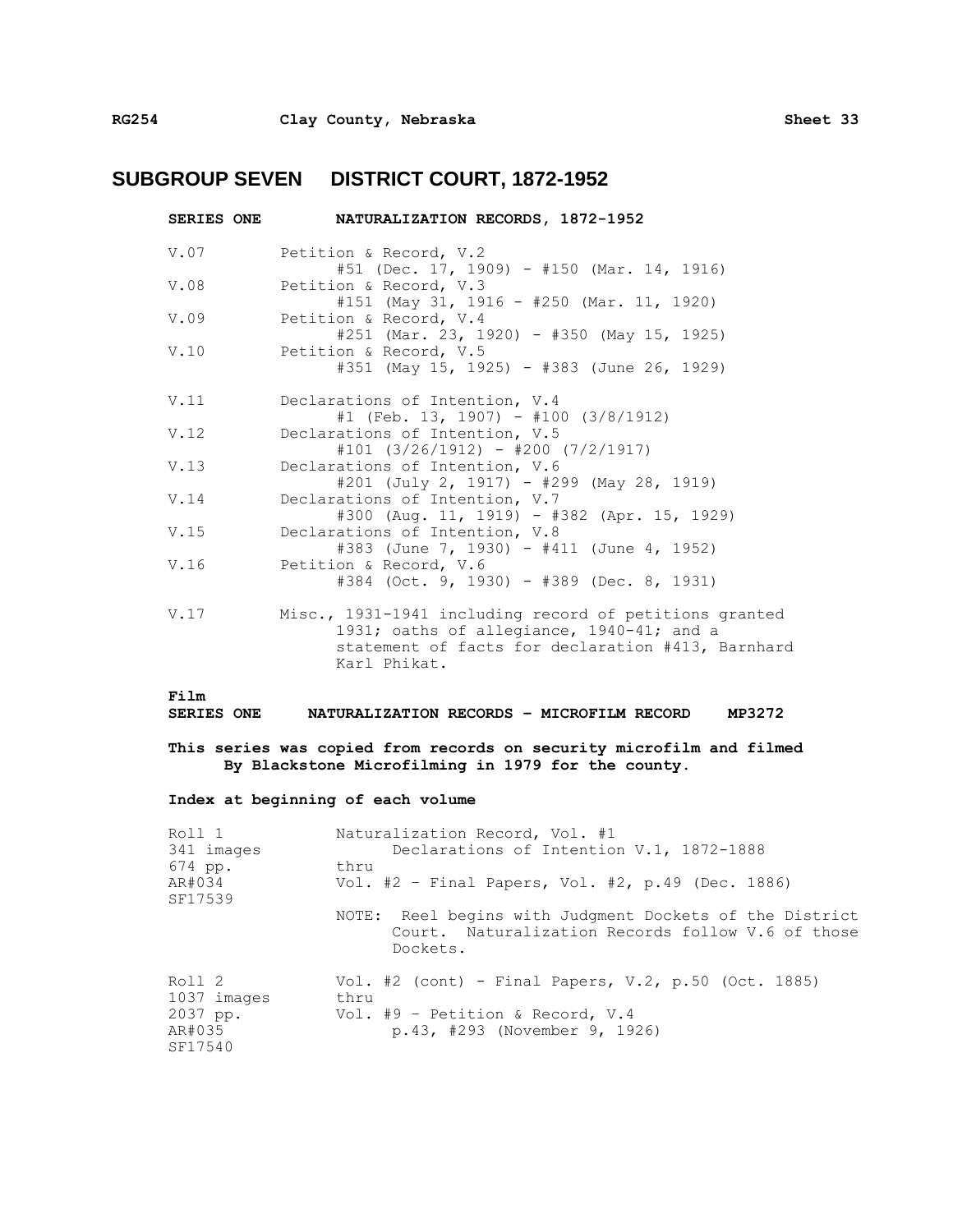## **SUBGROUP SEVEN DISTRICT COURT, 1872-1952**

| Film<br><b>SERIES ONE</b>                             | NATURALIZATION RECORDS - MICROFILM RECORD<br>MP3272                                                                                                                                            |
|-------------------------------------------------------|------------------------------------------------------------------------------------------------------------------------------------------------------------------------------------------------|
| Roll 3<br>570 images<br>1104 pp.<br>AR#036<br>SF17541 | Vol. #9 (cont) - Petition & Record, V.4<br>p.44, #294 (December 10, 1921)<br>thru<br>Vol. $#17$ - Miscellaneous, 1931-1941<br>Statement of Facts for Declaration #413,<br>Barnhard Karl Phikat |
|                                                       | NOTE: Volume ends with retakes for District Court<br>Complete Record volumes not included in this<br>Inventory.                                                                                |
| Roll 4<br>AR#037                                      | Retakes, District Court Records                                                                                                                                                                |
| SF17542                                               | NOTE: Retake, Naturalizations, Vol. #7<br>Petition & Record, Vol. 2, 1910-1916, appears<br>At end-of-reel.                                                                                     |

## **SUBGROUP SEVEN DISTRICT COURT, 1872-1952**

**NOTE TO PATRONS:** The majority of remaining records of the District Court exist Only on security microfilm. Records of Series Eleven following Exist on reel #1 of Naturalization Records, and are filed with That record in the reference room.

| SERIES ELEVEN                                           | JUDGMENT AND EXECUTION DOCKETS, 1875-1979                                                                                                                                                                                |
|---------------------------------------------------------|--------------------------------------------------------------------------------------------------------------------------------------------------------------------------------------------------------------------------|
| Vol. #1                                                 | Judgment Docket Vol. #1, 1872-1880 (filed by case #)<br>pp.1-19 not in this inventory                                                                                                                                    |
| Vol. #2<br>Vol. #3<br>Vol. $#4$<br>Vol. $#5$<br>Vol. #6 | Judgment Docket Vol. #2, A-Z (1875-1888)<br>Judgment Docket Vol. #3, A-Z (1880-1896)<br>Judgment Docket Vol. #4, A-Z (1880-1907)<br>Judgment Docket Vol. #5, A-Z (1880-1928)<br>Judgment Docket Vol. #6, A-Z (1924-1979) |
| Roll #1<br>725 images<br>976 pp.<br>AR#034<br>SF17539   | Judgment Docket Vol. #1 (by case #)<br>$p.20(1875-1876)$<br>thru<br>Judgment Docket Vol. #6, A-Z (1924-1979)                                                                                                             |
|                                                         | NOTE: Remainder of reel includes Naturalization<br>Records of Series One.                                                                                                                                                |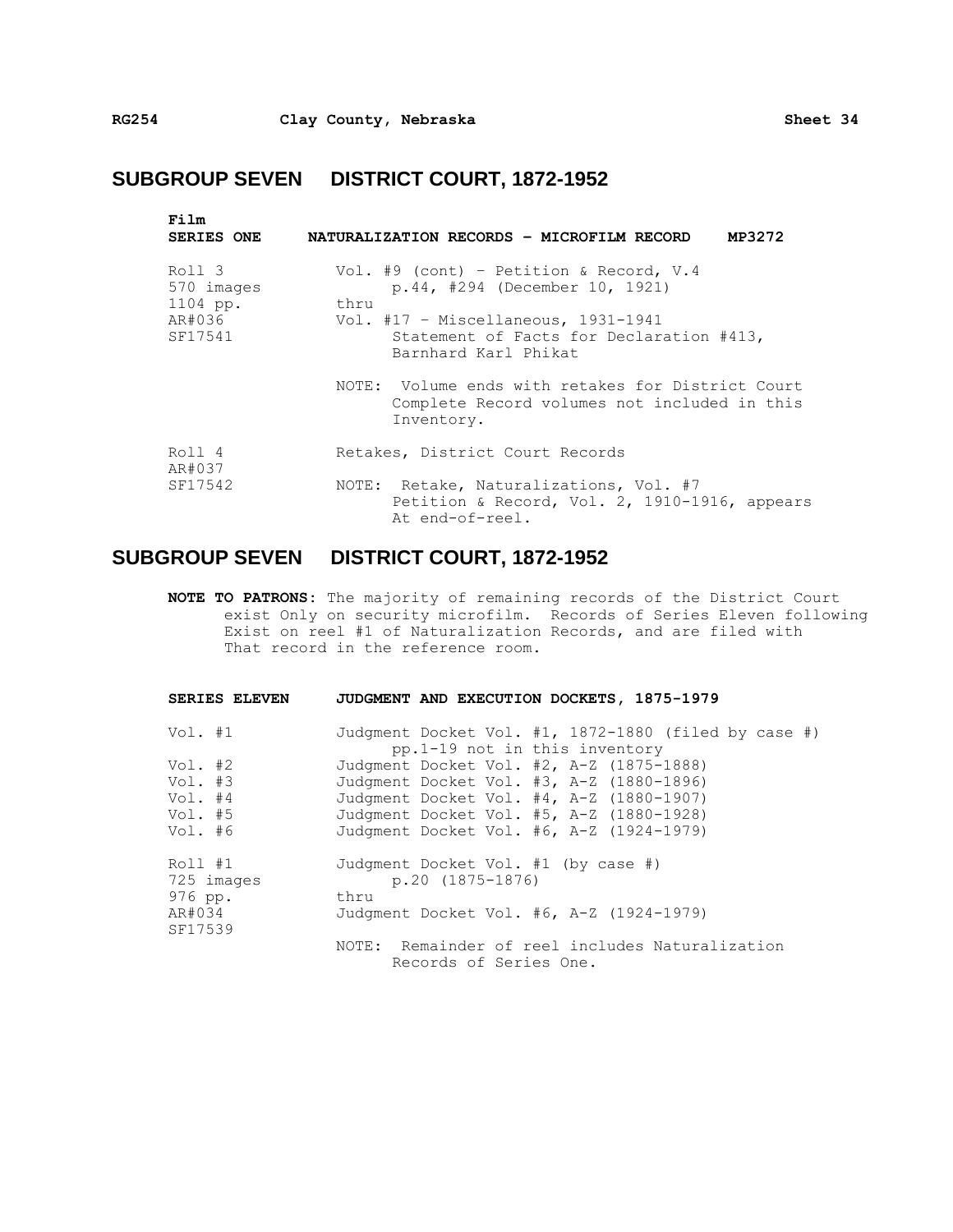| film             |                                                                                                       |                                                             |                                                                      |  |  |  |
|------------------|-------------------------------------------------------------------------------------------------------|-------------------------------------------------------------|----------------------------------------------------------------------|--|--|--|
|                  | <b>SERIES ONE</b><br>(Note: School census records have been transcribed and are available on the Clay | <b>SCHOOL CENSUS, 1872-1912</b>                             |                                                                      |  |  |  |
| County website.) |                                                                                                       |                                                             |                                                                      |  |  |  |
|                  | 1872                                                                                                  | District #1 thru District #9                                | Missing: Dist. #4                                                    |  |  |  |
|                  | 1873                                                                                                  | District #1 thru District #47                               | Missing: Dists. 15, 20, 23, 25, 27, 30,<br>Dists. 40, 42, and 44     |  |  |  |
|                  | 1874                                                                                                  | District #1 thru District #60                               | Missing: Dists. 8, 20, 27, 41, 42, 44, 48,<br>Dists. 50, 53, and 59  |  |  |  |
|                  | 1875                                                                                                  | District #1 thru District #62                               | Missing: Dists. 13, 20, 44                                           |  |  |  |
|                  | 1876                                                                                                  | District #1 thru District #65                               | Missing: Dists. 13, 20, 63<br>District #14 follows 1877 on microfilm |  |  |  |
|                  | 1877                                                                                                  | District #1 thru District #65                               | Missing: Dists. 7, 14, 20                                            |  |  |  |
|                  | 1876                                                                                                  | District #14                                                |                                                                      |  |  |  |
|                  | 1878                                                                                                  | District #1 thru District #67<br>District #1 (typed copy)   | Missing: Dists. 20 & 63                                              |  |  |  |
|                  | 1879                                                                                                  | District #1 thru District #69                               |                                                                      |  |  |  |
|                  | 1880                                                                                                  | District #2 thru District #69                               | Missing: Dists. 1 & 22                                               |  |  |  |
|                  | 1881                                                                                                  | District #1 thru District #70<br>District #54 (end of roll) | Missing: District #22                                                |  |  |  |
|                  | 1882                                                                                                  | District #1 thru District #70<br>Missing:                   | Dists. 22 & 27                                                       |  |  |  |
|                  | 1883                                                                                                  | District #1 thru District #70                               | Missing: District #22                                                |  |  |  |
|                  | 1884                                                                                                  | District #1 thru District #70                               | Missing: District #22                                                |  |  |  |
|                  |                                                                                                       | 1886 thru 1891 Missing                                      |                                                                      |  |  |  |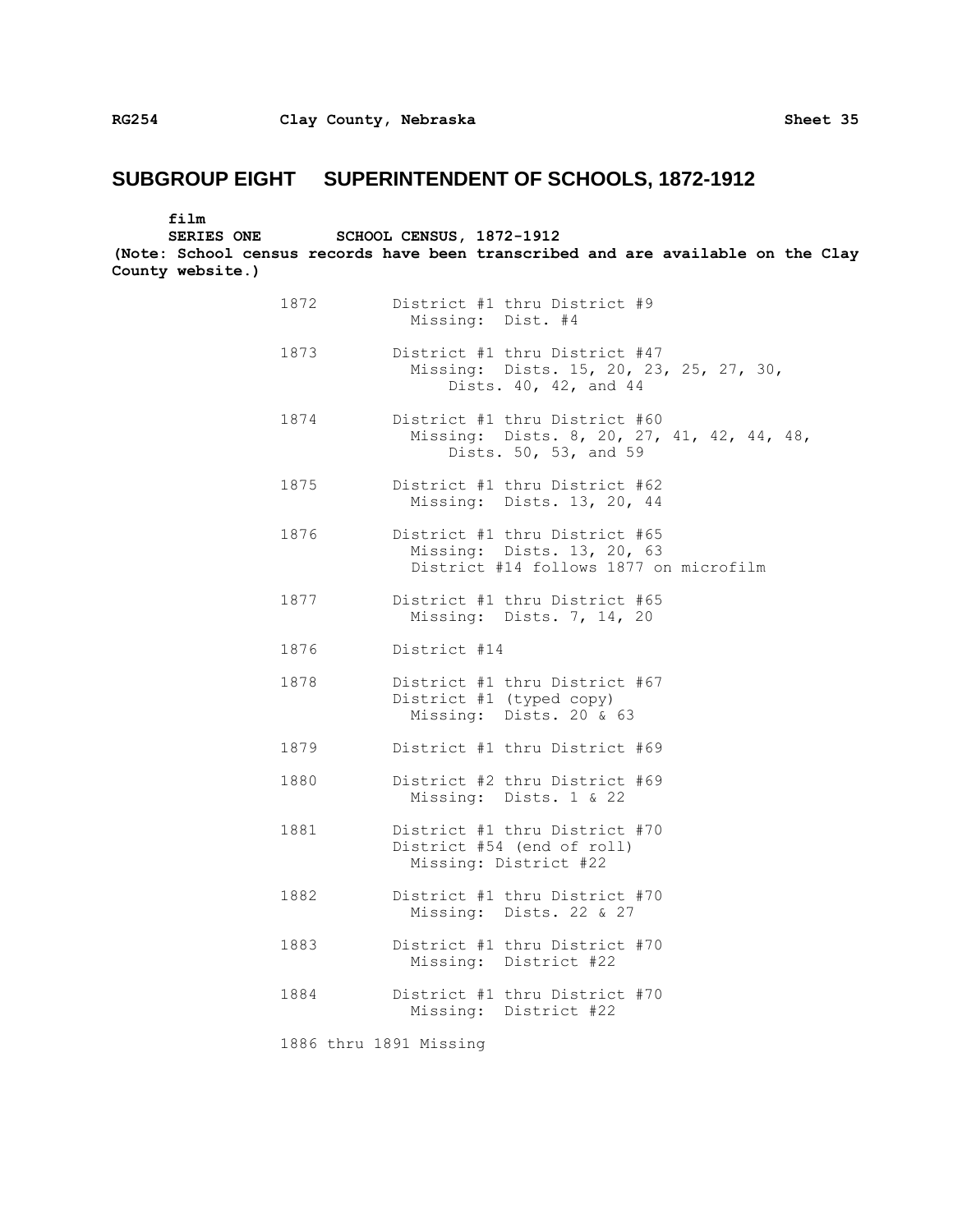| film<br><b>SERIES ONE</b> |      | SCHOOL CENSUS, 1872-1912 |                                                                                                                                              |
|---------------------------|------|--------------------------|----------------------------------------------------------------------------------------------------------------------------------------------|
|                           | 1892 |                          | District #1 thru District #76<br>Retake Dist. #1 (roll 3, end of roll)<br>Missing: Dists. 21 & 22                                            |
|                           | 1893 |                          | District #1 thru District #77<br>Missing: Dists. 21 & 22                                                                                     |
|                           | 1894 |                          | District #1 thru District #79<br>Missing: Dists. 21, 22, 78                                                                                  |
|                           | 1895 |                          | District #1 thru District #79<br>Missing: Dists. 21, 22, 78                                                                                  |
|                           | 1896 |                          | District #1 thru District #79<br>Missing: Dists. 21, 22, 78                                                                                  |
|                           | 1897 |                          | District #1 thru District #79<br>Missing: Dists. 21, 22, 78                                                                                  |
|                           | 1898 |                          | District #1 thru District #79<br>Missing: Dists. 21, 22, 78                                                                                  |
|                           | 1899 |                          | District #1 thru District #79<br>Missing: Dists. 21, 22, 78                                                                                  |
|                           | 1900 |                          | District #1 thru District #57<br>District #58 (see 1904 on microfilm)<br>District #59 thru District #80 (1900)<br>Missing: Dists. 22, 48, 78 |
|                           | 1901 |                          | District #1 thru District #80<br>Missing: Dists. 22 & 78                                                                                     |
|                           | 1902 |                          | District #1 thru District #80<br>Missing: Dists. 22 & 78                                                                                     |
|                           | 1903 |                          | District #2 thru District #80<br>Missing: Dists. 1, 22, & 57                                                                                 |
|                           | 1904 |                          | District #1 thru District #57<br>District #59 thru District #80 (1904)                                                                       |
|                           |      |                          | District #58, see 1900 on microfilm<br>Missing: Dists. 19, 22, 78                                                                            |
|                           | 1905 |                          | District #1 thru District #80<br>Missing: Dists. 22, 23, 70, 78                                                                              |
|                           | 1906 |                          | District #2 thru District #80<br>Missing: Dists. 1, 22, 23, 78                                                                               |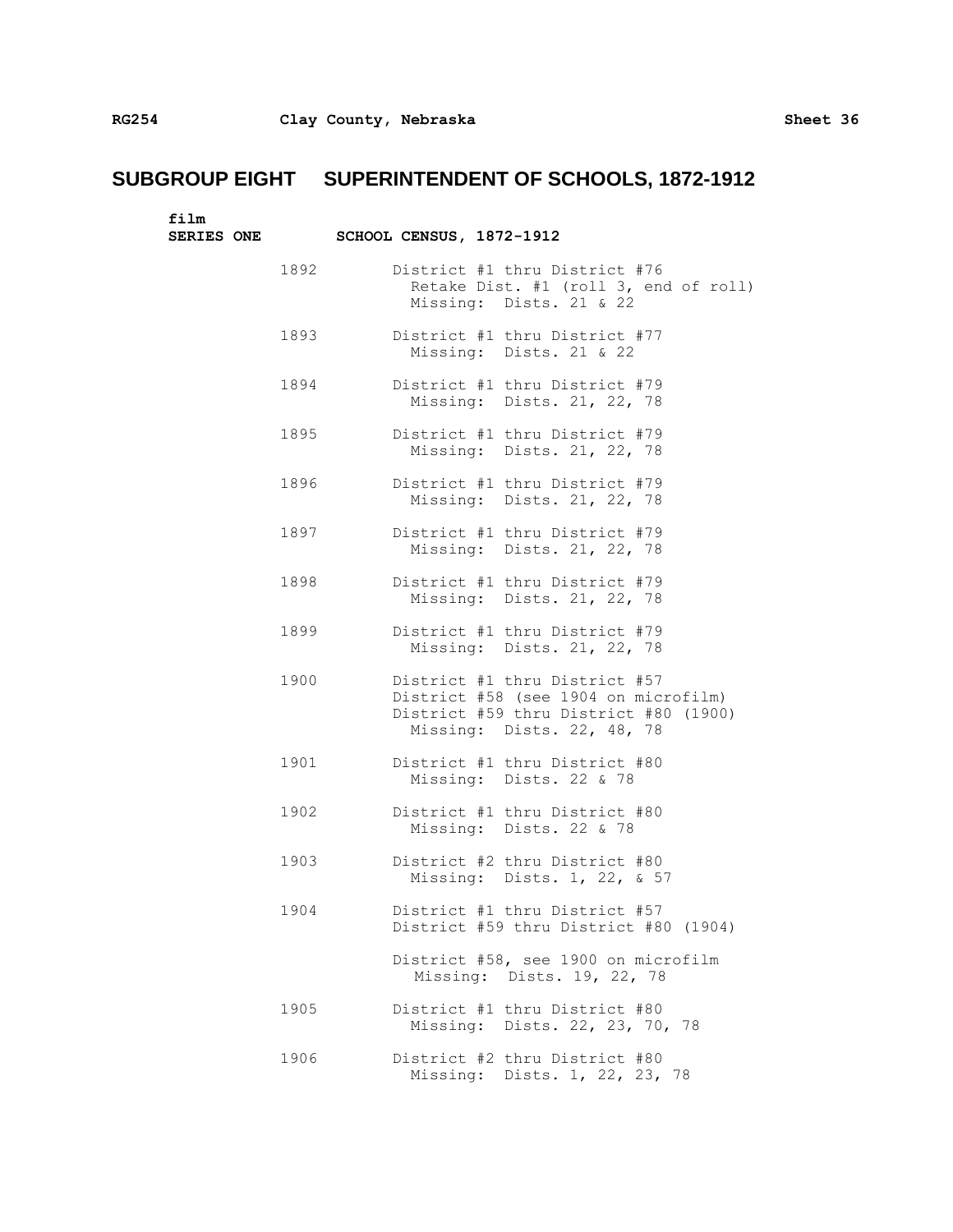| film<br><b>SERIES ONE</b> | SCHOOL CENSUS, 1872-1912                                                                                             |
|---------------------------|----------------------------------------------------------------------------------------------------------------------|
| 1907                      | District #1 thru District #80<br>Districts #1, pp 17-20, #43, #51, & #72 on roll #1<br>Missing: Dists. 21-23, 78, 10 |
| 1908                      | District #1 thru District #80<br>Dists. #79 & 80 (poor condition)<br>Missing: Dists. 2, 23, 70, 78                   |
| 1909                      | District #1 thru district #80<br>Missing: District #23                                                               |
| 1910                      | District #1 thru District #80<br>Missing: District #2, pp $1-8$ , #23, #78<br>District #51 on roll #1                |
| 1911                      | District #1 thru District #80<br>Missing: Dists. 23, 78                                                              |
| 1912                      | District #2 thru District #80<br>Missing: Dists. 1 & 78                                                              |

**Film SERIES ONE SCHOOL CENSUS – MICROFILM RECORD MP3275**

**This microfilm was copied from security rolls microfilmed in 1979 by Kwik Check Company for Clay County. Some pages are in poor condition resulting in loss of information. These rolls are of very light exposure and copies from the film may be difficult. Missing districts are noted after each year. The county roll numbers are noted for duplication purposes. The first roll is used as a retake roll to film oversize documents.**

| Roll #1            | School Census, 1872, District #1                                                                   |  |  |  |  |  |  |
|--------------------|----------------------------------------------------------------------------------------------------|--|--|--|--|--|--|
| AR#012             | Missing District #4                                                                                |  |  |  |  |  |  |
| 35mm pos.          | thru                                                                                               |  |  |  |  |  |  |
| SF copy<br>SF17501 | School Census, Retake, Dist. #51, 1910                                                             |  |  |  |  |  |  |
|                    | NOTE: This reel contains years 1872-1874, 1901-1903,<br>And retakes for Roll #4, 1905, 1907 & 1910 |  |  |  |  |  |  |
|                    | NOTE: Census, 1903, Districts 30 & 31 are reversed                                                 |  |  |  |  |  |  |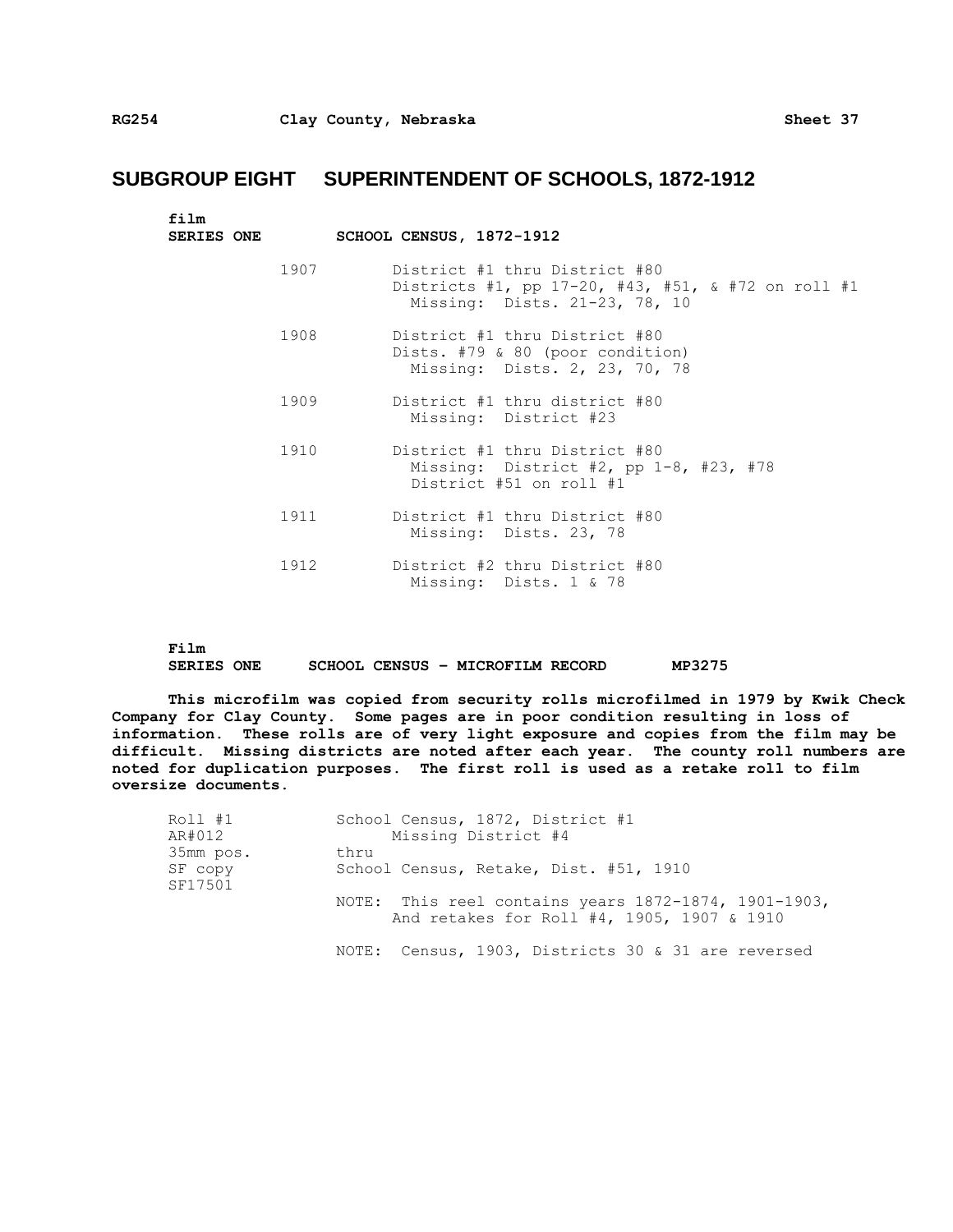| Film<br><b>SERIES ONE</b>                  | SCHOOL CENSUS - MICROFILM RECORD<br>MP3275                                                                                                                                                                                                                                                            |
|--------------------------------------------|-------------------------------------------------------------------------------------------------------------------------------------------------------------------------------------------------------------------------------------------------------------------------------------------------------|
| $Roll$ #2<br>AR#013<br>16mm diazo neg.     | School Census, 1875, District #1<br>Missing Districts 13, 20, 44<br>thru                                                                                                                                                                                                                              |
| SF Copy<br>SF17502                         | School Census, 1892, District #76<br>NOTE: Census, 1876, District #14 follows 1877 on reel                                                                                                                                                                                                            |
|                                            | NOTE: Census, 1886 thru 1891 were missing at time of filming<br>No retakes available.<br>RETAKES:                                                                                                                                                                                                     |
|                                            | 1881, District #54 missed, end-of-reel<br>1892, District #1 (poor copy), retake at<br>end of reel #3                                                                                                                                                                                                  |
| Roll #3<br>AR#014                          | School Census, District #1, 1893<br>Missing Districts 21 & 22                                                                                                                                                                                                                                         |
| 16mm diazo neg.<br>SF Copy<br>SF17503      | thru<br>School Census, District #80, 1900                                                                                                                                                                                                                                                             |
|                                            | CORRECTION: District #58, 1904 filmed instead of 1900<br>See 1904, reel #4, for District #58, 1900                                                                                                                                                                                                    |
|                                            | RETAKES: 1892, District #1, retake at end-of-reel<br>District 10, 11 & 51 1900 follow District<br>#80 1900 on this reel.                                                                                                                                                                              |
|                                            | NOTE: School Census 1901-1903, see roll #1                                                                                                                                                                                                                                                            |
| Roll #4<br>AR#015                          | School Census, District #1, 1904<br>Missing Districts 19, 22 & 78                                                                                                                                                                                                                                     |
| 16mm diazo neg. thru<br>SF Copy<br>SF17504 | School Census, District #53, 1910                                                                                                                                                                                                                                                                     |
|                                            | RETAKES: 1904, District #58, filmed out of order<br>See District #58, 1900, roll #3<br>1904, Districts 1, 12, 49 & 75, retakes on reel #1<br>1905, District #51, retake on reel #1<br>1907, Districts #1, pp.17-20, #43, #51, and<br>#72, retakes on reel #1<br>1910, District #51, retake on reel #1 |
| Roll #5<br>AR#016                          | School Census, District #54, 1910<br>Missing District #78                                                                                                                                                                                                                                             |
| 16mm diazo neg.<br>SF Copy<br>SF17505      | thru<br>School Census, District #80, 1912                                                                                                                                                                                                                                                             |